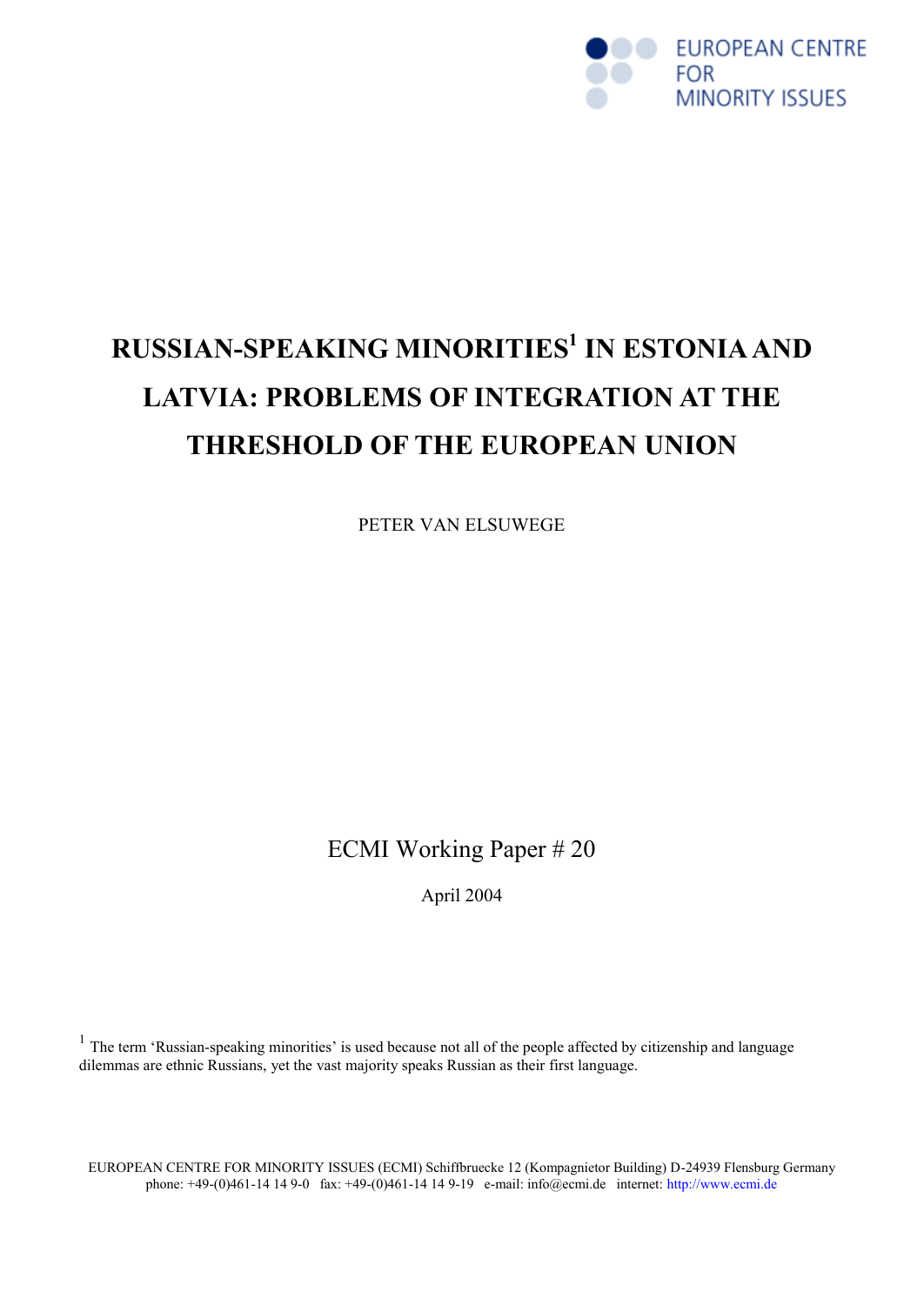# **ECMI Working Paper # 20**

# **European Centre for Minority Issues (ECMI)**

**Director:** Marc Weller

© European Centre for Minority Issues (ECMI) 2004

ISSN 1435-9812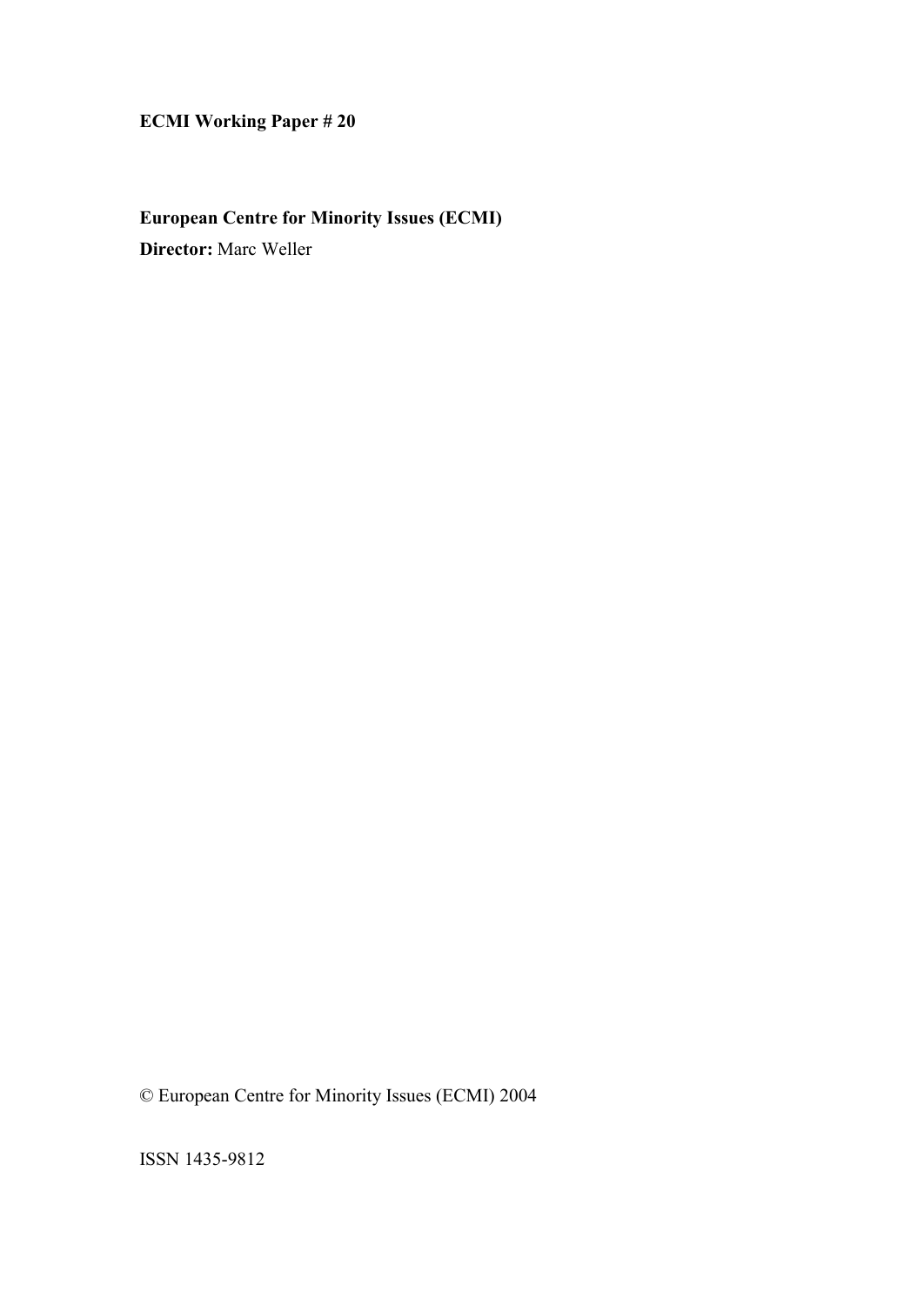The European Centre for Minority Issues (ECMI) is a nonpartisan institution founded in 1996 by the Governments of the Kingdom of Denmark, the Federal Republic of Germany, and the German State of Schleswig-Holstein. ECMI was established in Flensburg, at the heart of the Danish-German border region, in order to draw from the encouraging example of peaceful coexistence between minorities and majorities achieved here. ECMI's aim is to promote interdisciplinary research on issues related to minorities and majorities in a European perspective and to contribute to the improvement of interethnic relations in those parts of Western and Eastern Europe where ethnopolitical tension and conflict prevail.

*ECMI Working Papers* are written either by the staff of ECMI or by outside authors commissioned by the Centre. As ECMI does not propagate opinions of its own, the views expressed in any of its publications are the sole responsibility of the author concerned.

> ECMI Working Paper # 20 **European Centre for Minority Issues (ECMI) © ECMI 2004**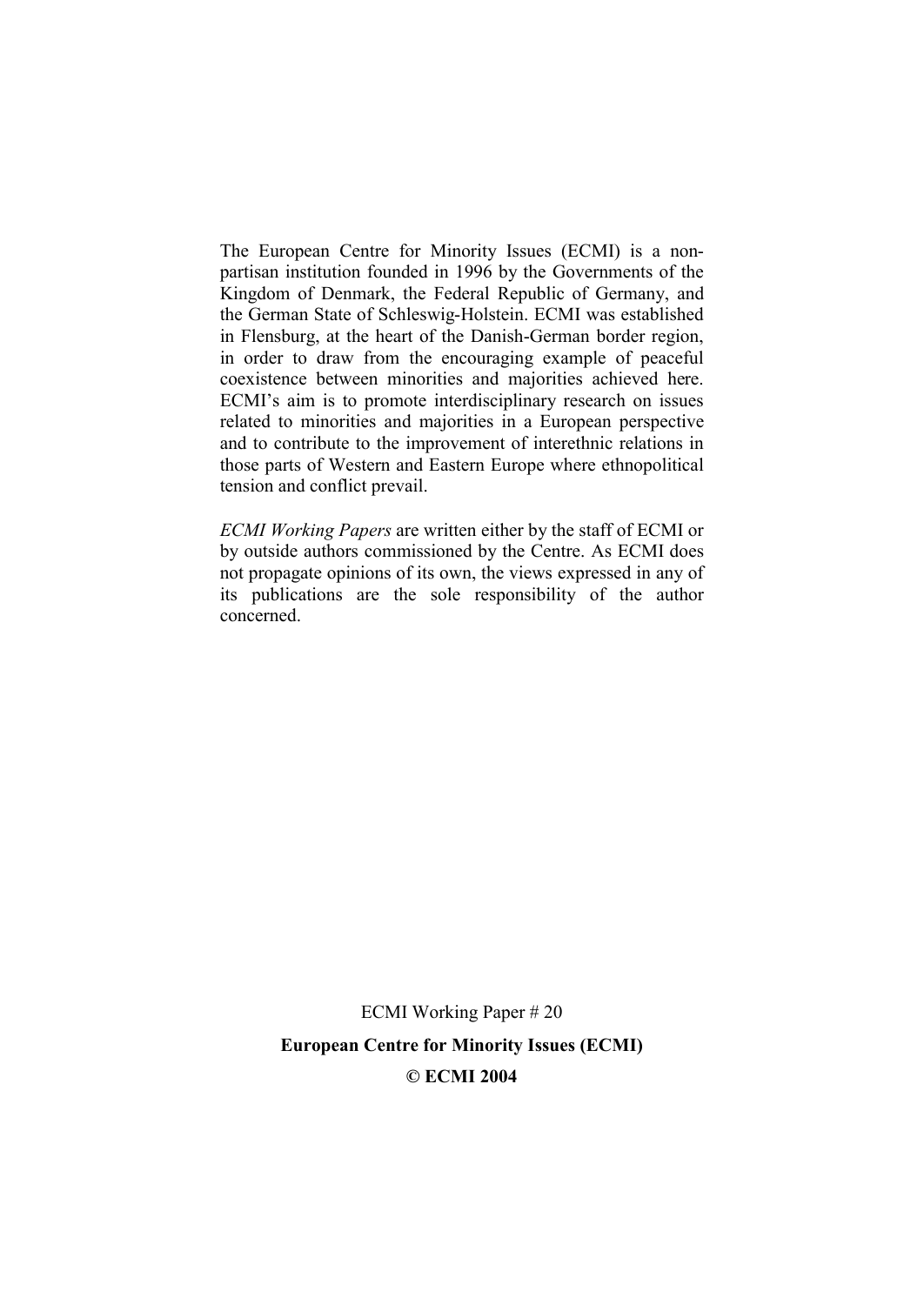# **CONTENTS**

| 8. The legal status of Estonia's and Latvia's non-citizens after EU Enlargement32<br>8.2. Directive concerning the status of third-country nationals who are long-term |  |
|------------------------------------------------------------------------------------------------------------------------------------------------------------------------|--|
|                                                                                                                                                                        |  |
| 9. Human Rights Treaties: effective instruments for the protection of Russian-<br>9.1. EU Charter of Fundamental Rights: protecting the rights of stateless persons?43 |  |
| 9.2. European Convention for the Protection of Human Rights: Russian-speakers                                                                                          |  |
|                                                                                                                                                                        |  |
|                                                                                                                                                                        |  |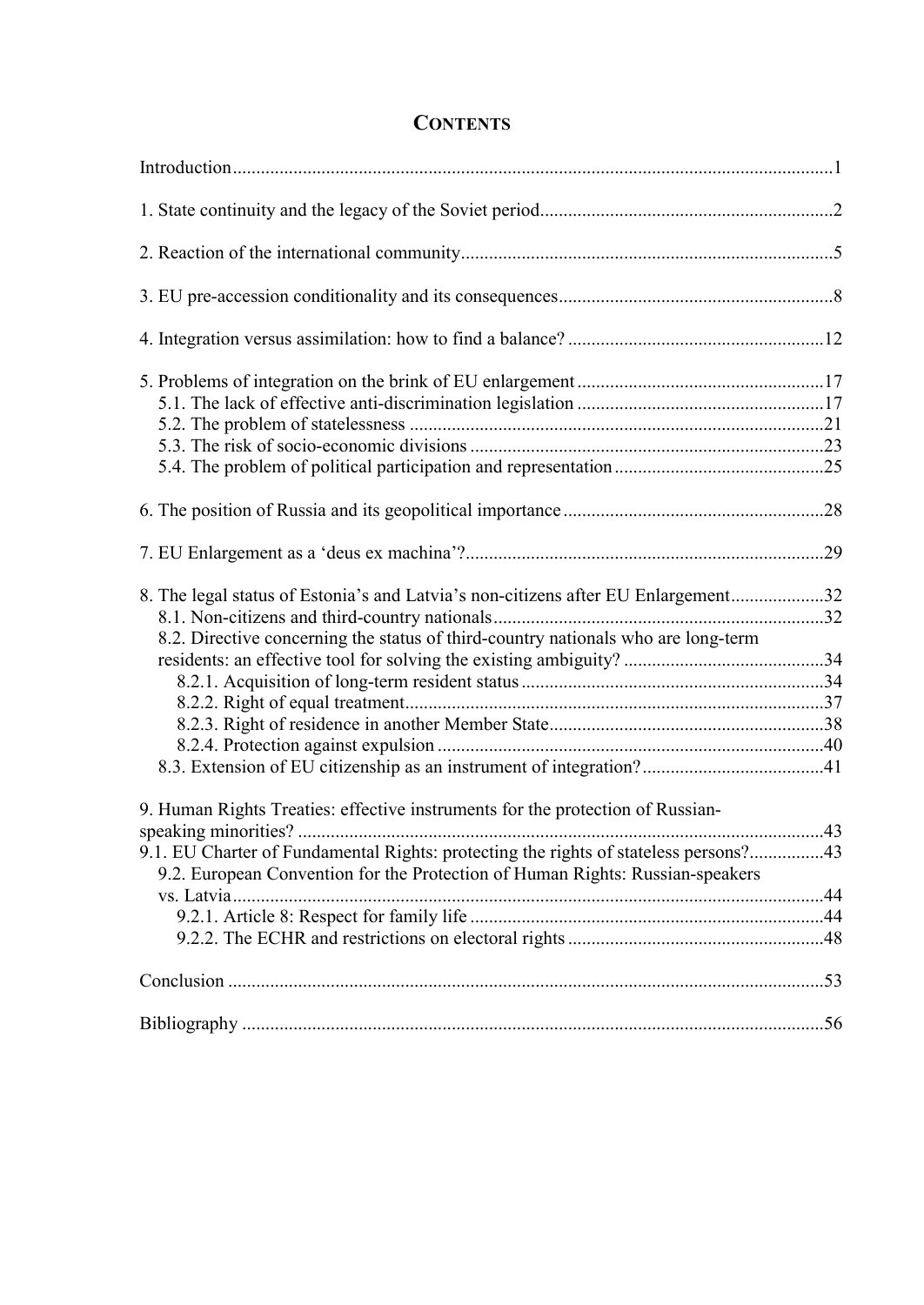# **Introduction**

 $\overline{a}$ 

The restoration of the Baltic states' independence, back in 1991, brought about a number of political and legal challenges. The presence of large non-titular communities in Estonia and Latvia<sup>1</sup> has proven to be the most pressing of these. Notwithstanding the fact that the European Commission already in 1997 concluded that 'on the whole the rights of the Russian-speaking minorities are observed and safeguarded<sup> $2$ </sup>, the legal status of these living relics of the Soviet period remains controversial.<sup>3</sup> A resolution of the Council of Europe Committee of Ministers, adopted on 13 June 2002, criticised the protection of national minorities in Estonia.<sup>4</sup> In the lead-up to the December 2003 parliamentary elections, the Russian Duma adopted a resolution 'on gross violations of human and minority rights in the Republic of Latvia'.<sup>5</sup> Dmitry Rogozin, chairman of the Parliamentarian Committee on International Relations, announced that Russia should consider the weapon of economic sanctions to put pressure on the Baltic state, which he described as 'a land of hooligans' where 'Nazis have come to power'.<sup>6</sup> Whereas these statements have to be situated within the context of the ongoing election campaign, the remarks of Alvaro Gil-Robles, European Council Commissioner for Human Rights, are to be taken more serious. During his visit to Riga in October 2003, the High Commissioner criticized the lack of citizenship for more than twenty per cent of Latvia's population and recommended the granting of voting rights to non-citizens in municipal

 $1$  Only 58.2 per cent of the Latvian population is ethnically Latvian whereas 67.9 per cent of the Estonian population is ethnically Estonian. Russians constitute the largest ethnic minority in both countries (29.2 per cent in Latvia and 25.6 per cent in Estonia). See: countries (29.2 per cent in Latvia and 25.6 per cent in Estonia). See: http://www.europa.eu.int/comm/enlargement/Latvia/index.htm and http://www.europa.eu.int/comm/enlargement/estonia/index.htm

 $2 \text{ Commission Opinion on Estonia's Application for Membership of the European Union, COM (97).}$ 2006 final, 13. [hereafter referred to as 'Commission Opinion on Estonia'].

<sup>&</sup>lt;sup>3</sup> See for instance the discussions surrounding the withdrawal of Martijans Bekasovs as Latvia's observer in the European Parliament as a result of his complaints about the problems of Latvia's Russian-speaking minorities. Dace Akule and Marcin Frydrych, "Parliamentarian sacked for backing Russian rights", EUObserver, 5 Nov. 2003, at http://www.euobserver.com/index.phtml?aid=13370.

<sup>4</sup> The resolution, *inter alia*, stated that 'protection of national minorities is not always addressed in an adequate manner in the legislative process and administrative practice'. Resolution ResCMN (2002)8 on the implementation of the Framework Convention for the Protection of National Minorities by Estonia.

<sup>&</sup>lt;sup>5</sup> Declaration of the State Duma in connection with major violations of human rights and the rights of national minorities in the Latvian Republic, adopted on 14 October 2003. Unofficial translation at http://pws.prserv.net/misrusce/duma\_latv.htm

 $6 \text{ X}$ , "Russia issues new threats to Latvia", *Baltic Times*, 16 Oct. 2003.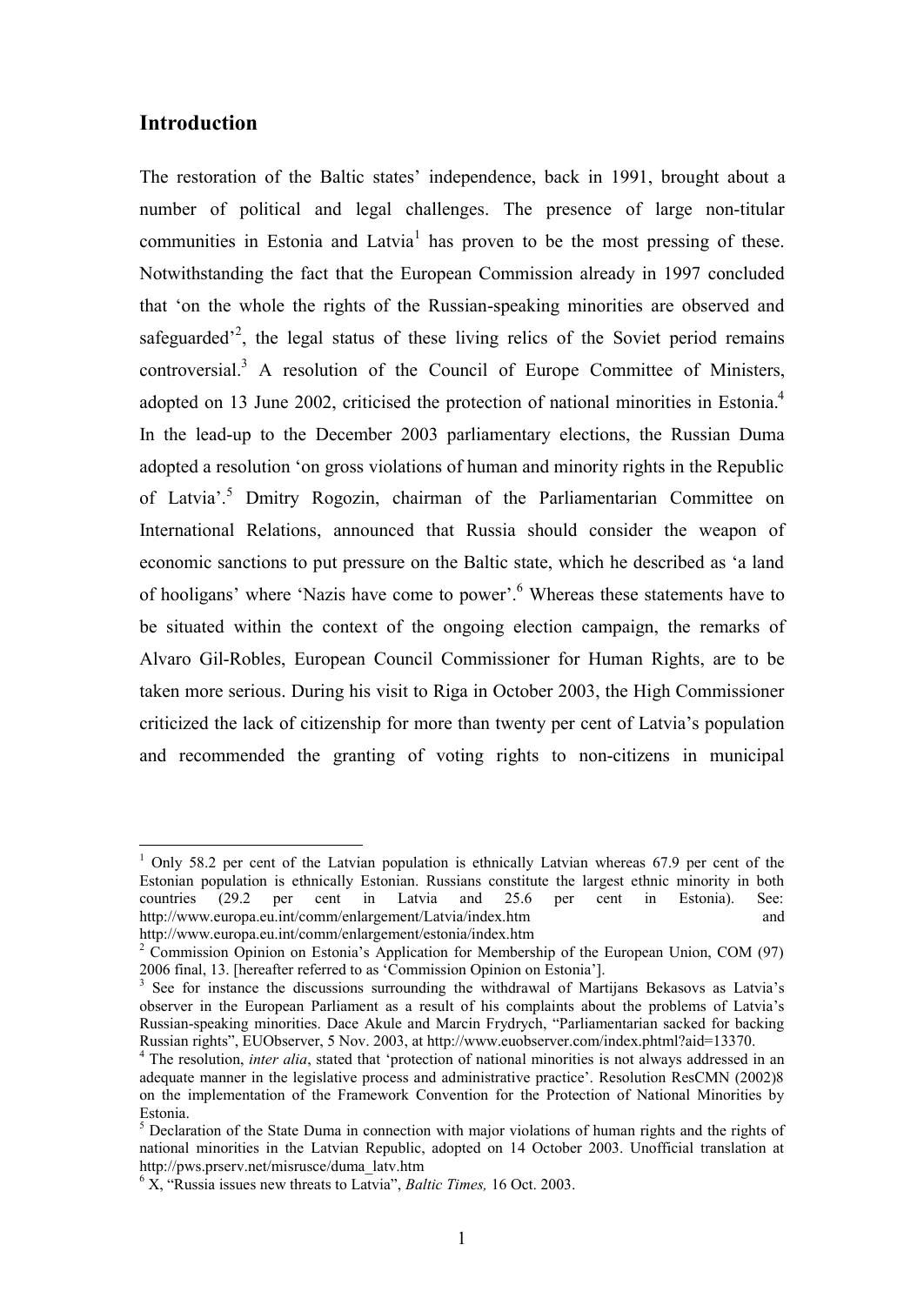elections.<sup>7</sup> On the other hand, Günter Verheugen, EU Commissioner responsible for enlargement, declared that Latvia fulfils all the criteria in the field of societal integration and has complied with all international requirements regarding its ethnic minorities<sup>8</sup>

The striking differences between the statements of the Council of Europe and European Union representatives contribute to the existing ambiguity surrounding the legal status of Estonia's and Latvia's Russian-speaking and often stateless minorities. This issue is of particular importance in the light of these countries' accession to the EU on 1 May 2004. The question remains whether this new situation will bring changes to the legal status of the Russian-speaking population in general and the noncitizens in particular. This paper tries to trace the origins of the existing problems, taking into account the Baltic states' specific historical and constitutional framework. In addition, it tries to evaluate the relevant EU legislation in order to define the rights of non-citizens in an enlarged EU.

# **1. State continuity and the legacy of the Soviet period**

 $\overline{a}$ 

Any analysis of the present situation has to take into account the burden of history. This is particularly true for the Baltic states, whose statehood is essentially based on the concept of legal continuity between the independent inter-war republics and the states that arose out of the disintegrated Soviet Union.<sup>9</sup> The forcible incorporation of the Baltic states into the Soviet Union in 1940, on the basis of secret protocols to the Molotov-Ribbentrop Pact, is considered to be null and void. Even though the Soviet Union occupied these countries for a period of fifty years, Estonia, Latvia and Lithuania continued to exist as subjects of international law.

<sup>&</sup>lt;sup>7</sup> Kathleen Knox, "Latvia: European Rights Official Stirs Debate With Citizenship, Voting Comments", *RFE/RL*, 15 Oct. 2003, at http://www.rferl.org/features/2003/10/10102003164255.asp. X, "Bitter Pill", *Baltic Times*, 16 Oct. 2003.

<sup>&</sup>lt;sup>8</sup> Sannija Jauce, "Latvia and Estonia adhere to all regulations on ethnic minorities – Verheugen", LETA, 6 Nov. 2003, at http://www.leta.lv

<sup>&</sup>lt;sup>9</sup> Peter Van Elsuwege, "State Continuity and its Consequences: The Case of the Baltic States", 16 *Leiden Journal of International Law* (2003), 377-388; Lauri, Mälksoo, *Illegal Annexation and State Continuity: The Case of the Incorporation of the Baltic States by the USSR* (The Hague, 2003), 45-78.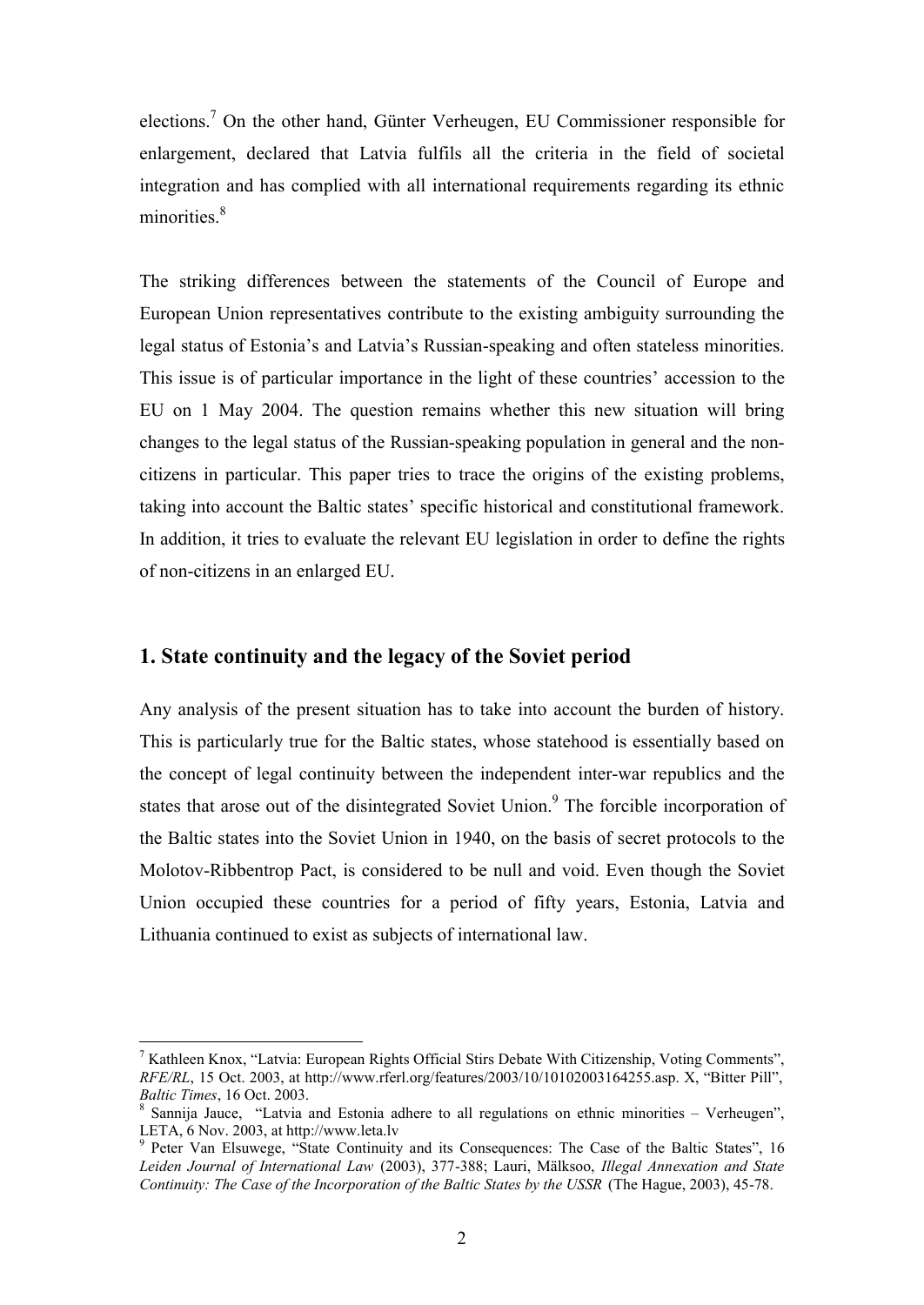Estonia and Latvia proceeded from this assumption to restore their pre-war citizenship legislation. Accordingly, only citizens of the pre-war republics and their descendents were entitled to citizenship in 1991. Citizens of the former Soviet Union who had arrived during the Soviet era and their children had - and have - to pass a process of naturalisation to receive an Estonian or Latvian passport. This procedure implies *inter alia* that the candidates have to prove their knowledge of the constitution, the history and the national anthem; they have to swear an oath of allegiance and, foremost, they have to pass an examination testing proficiency in the national language.<sup>10</sup> This situation, which was only clarified after an initial period of absolute legal uncertainty<sup>11</sup>, implies that both Estonia and Latvia have to deal with a large number of stateless persons, called 'non-citizens' or 'aliens'.<sup>12</sup> Lithuania, alternatively, preferred to apply the so-called zero-option, which meant the granting of citizenship to all permanent residents of the restored Lithuanian state regardless of nationality and without any language requirements.<sup>13</sup>

The implementation of the citizenship legislation coincided with the development of new language laws. Without voting rights, the majority of Russian-speakers in both Estonia and Latvia had little opportunity to influence the formulation of a restrictive linguistic legislation, including language requirements for employment and the mandatory use of the state language in various areas.<sup>14</sup> Lithuania, in contrast, did not adopt similar restrictions.

The different choices of Estonia and Latvia on the one hand and Lithuania on the other can be linked to their different demographical situation at the moment of restored independence. According to the last Soviet census of 1989, the share of the titular population in Estonia and Latvia had dropped to 62 and 52 per cent respectively. In Lithuania, the proportion of ethnic Lithuanians remained at

<sup>&</sup>lt;sup>10</sup> Article 12 of the Latvian Citizenship Law, at http://www.ttc.lv and Article 6 of the Estonian Citizenship Act, at http://www.legaltext.ee.

<sup>&</sup>lt;sup>11</sup> The Latvia Citizenship law has been adopted on 22 June 1994, the Estonian Citizenship Act on 19 January 1995.

 $12$  In Latvia, the legal status of these persons is based on the 'Law on the Status of Former USSR Citizens Who are not Citizens of Latvia or Any Other State', at: http://www.humanrights.lv, adopted on 12 April 1995. In Estonia, the Aliens Act, at http://www.legaltext.ee, adopted on 8 July 1993 is applicable to this category of persons.

<sup>1&</sup>lt;br>The Lithuanian Citizenship Law, at http://www.urm.lt, was passed on 5 December 1991.

<sup>&</sup>lt;sup>14</sup> For an overview, Boris Tsilevich,, "Development of the Language Legislation in the Baltic States", 3(2) *Journal on Multicultural Societies*, at http://www.unesco.org/most/vl3n2edi.htm.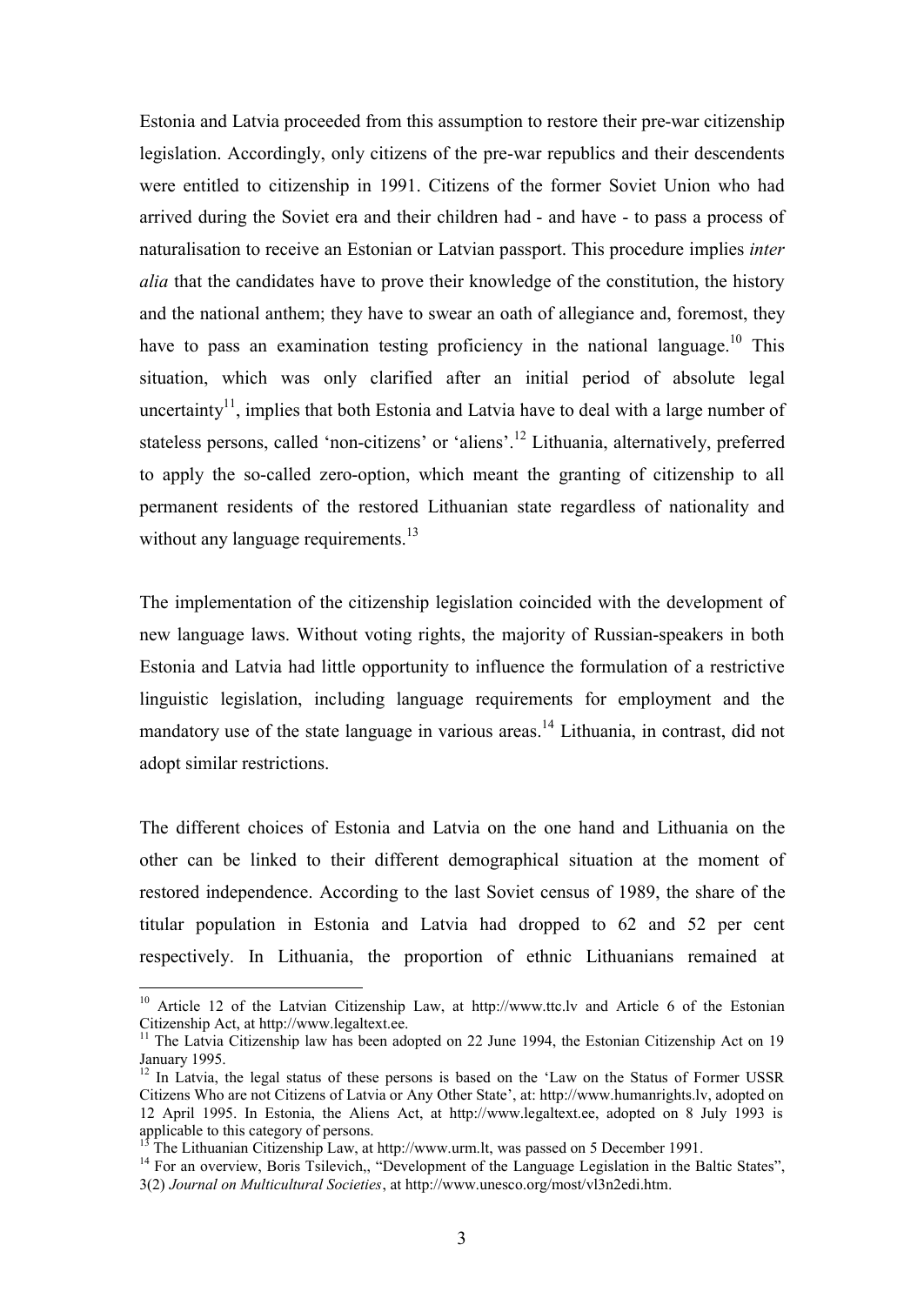approximately 80 per cent.<sup>15</sup> Only 13,7 per cent of the Russian-speaking population in Estonia reported proficiency in the Estonian language. In Latvia and Lithuania the corresponding figures were 22,7 and 33,5 per cent.<sup>16</sup> In this context, widespread concerns about the 'imminent extinction' of the Estonian and Latvian nation contributed to the adoption of restrictive language and citizenship laws. A similar threat was less outspoken in Lithuania, which preferred a more liberal approach towards the integration of its Russian-speaking minorities.

The Estonian and Latvian options attracted the attention of various international organisations, particularly in the light of the unpredictable and unstable situation in Russia. By the end of 1993, the initial pro-western policy of Boris Yeltsin and his Minister of Foreign Affairs, Andrei Kozyrev, had come to an end.<sup>17</sup> Simultaneously, the growing popularity of the 'Red-Brown' coalition of former communists and extreme right organizations forced the Russian government to adopt a more assertive approach towards foreign policy problems. In April 1993, a new military doctrine suggested that maltreatment of Russians in the so-called 'near-abroad', defined as 'the geopolitical space of the former Soviet-Union', could be construed as grounds for Russian military intervention.<sup>18</sup> In this context, the drafting of Estonia's legislation on the status of non-citizens provoked the scarcely revealing threat that 'given the natural desire of the Russian-speaking population to protect itself from blatant discrimination, Russia will be unable to remain a disinterested observer.'<sup>19</sup> President Yeltsin, who described the Estonian policy as ' a practice of ethnic cleansing' and 'the introduction

 $\overline{a}$ <sup>15</sup> Lithuania's specific historical and socio-economic development can explain the relatively small number of Russian-speakers in comparison to the other Baltic republics. First, Lithuania has a long tradition of independent statehood which goes back to the Middle Ages. It came under Russian dominance after the disintegration of the Polish-Lithuanian Commonwealth (1795), which is more than a century after the incorporation of the Baltic provinces into the Russian empire of tsar Peter the Great. Consequently, the northern part of the Baltic region has a longer tradition of Russian settlement. Secondly, Lithuania was not so much affected by the industrial revolution at the end of the nineteenth century. The Soviets considered the Lithuanian republic as a primarily agricultural area, which largely reduced the influx of Russian migrant workers. Finally, the higher birth rate of Catholic Lithuania in comparison to Protestant Estonia and Latvia guaranteed a consistent majority of ethnic Lithuanians.

<sup>16</sup> Anatol Lieven, *The Baltic Revolution. Estonia, Latvia, Lithuania and the Path to Independence* (New Haven, 2<sup>nd</sup> ed. 1994), 183-184.

<sup>&</sup>lt;sup>17</sup> Peter Truscott, *Russia First. Breaking with the West* (London, 1997), 152.

<sup>18</sup> Richard Löwenhardt, *The Reincarnation of Russia. Struggling with the Legacy of Communism 1990 - 1994* (London, 1995), 116.

<sup>&</sup>lt;sup>19</sup> Statement by the President of the Russian Federation of 24 June 1993. Annex to a letter dated 25 June 1993 from the Permanent Representative of the Russian Federation to the United Nations addressed to the Secretary-General concerning the situation of human rights in Estonia and Latvia, A/48/223.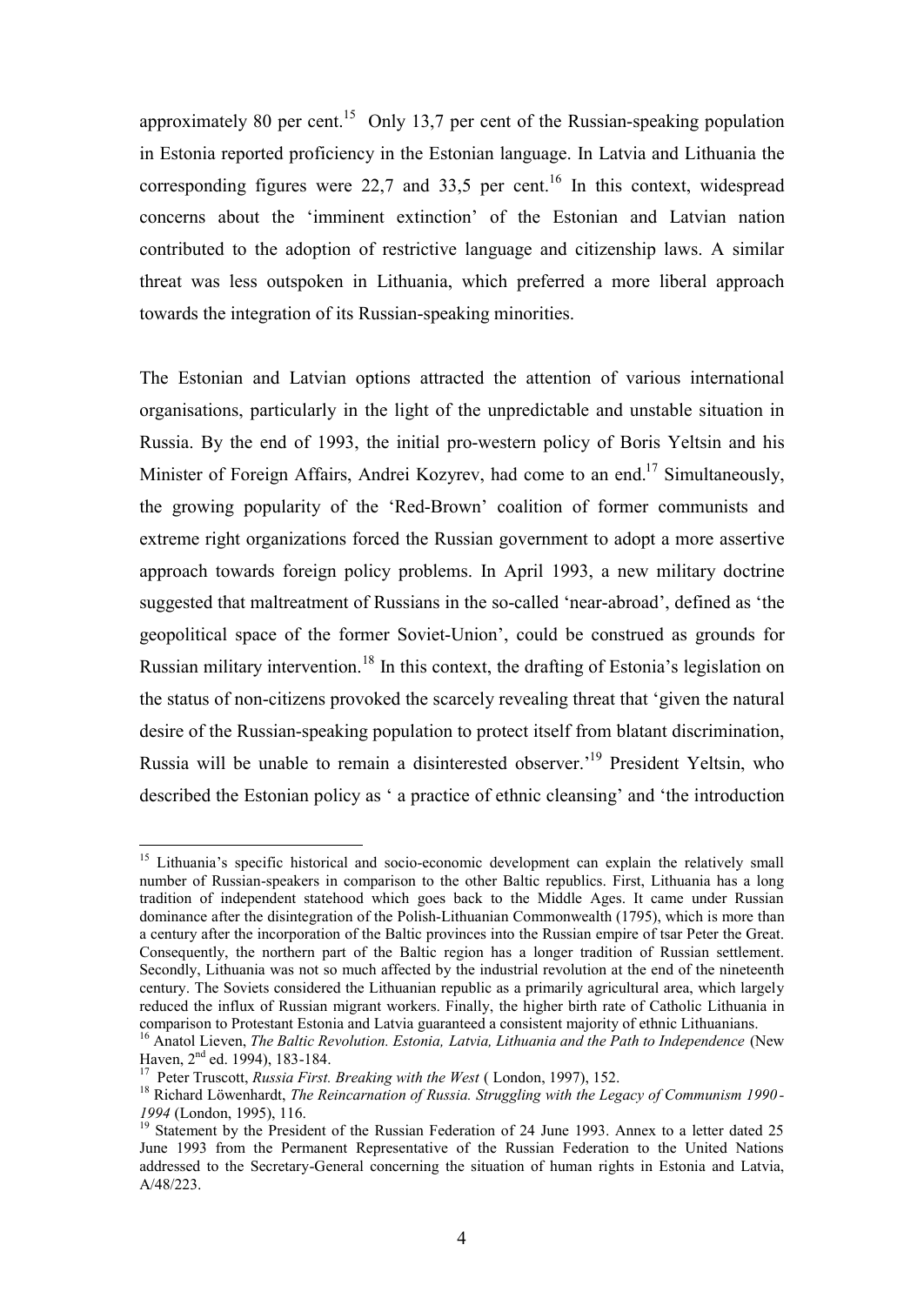of an Estonian form of apartheid', clearly stated that Russia had the means 'to remind the Estonian leaders about certain geographical and demographical realities.<sup> $20$ </sup> Taking into account the continued presence of Russian troops and the existence of border disputes between Russia and both Estonia and Latvia, the alleged discrimination of Russian-speaking minorities produced an environment with huge potential for conflict.

# **2. Reaction of the international community**

This confrontational course of events clearly threatened the fragile stability in the entire Baltic region and demanded a clear-cut response from the side of the international community. Against the background of the outbreak of ethnic violence in Yugoslavia and the Caucasus, the Member States of the Organisation for Security and Cooperation in Europe (OSCE) decided to establish permanent missions in Tallinn and Riga, operating in close co-operation with the High Commissioner for Human Rights, Max van der Stoel.<sup>21</sup> This constant monitoring, in combination with the High Commissioner's diplomatic recommendations, decreased the plausibility of violent escalation. In addition, the Council of Europe provided legal expertise and advice on draft citizenship and language laws. Last but not least, the European Union developed its own strategy of 'preventive diplomacy' within the framework of the Common Foreign and Security Policy as provided under the Treaty of Maastricht. This plan, leading to a '*Pact on Stability in Europe*', was essentially based on the proposals of the French Prime Minister Eduard Balladur<sup>22</sup> and entered into the EU's institutional framework as a result of the June 1993 Copenhagen European Council.<sup>23</sup> The basic objective of 'fostering good neighbourly relations and encouraging

 $20$  Ibid.

<sup>21</sup> Rob Zaagman, *Conflict Prevention in the Baltic States: The OSCE High Commissioner on National Minorities in Estonia, Latvia and Lithuania*, (Flensburg, 1999), 15.

 $22$  Takako Ueta, "The Stability Pact: from the Balladur Initiative to the EU Joint Action", in Martin Holland (ed.), *Common Foreign and Security Policy. The Record and Reforms* (London, Washington, 1997), 92-104.

<sup>&</sup>lt;sup>23</sup> The June 1993 Copenhagen European Council 'welcomed the idea of using the instrument of 'joint action' in accordance with the procedures provided for in the common foreign and security policy.' Accordingly, the Council adopted decision 93/728/CFSP on 20 December 1993 (OJ L339, 1993) and reported to the December Brussels European Council. On 14 June 1994 the Council adopted decision 94/367/CFSP on the continuation of the joint action. Eventually, the Pact on Stability was adopted on the occasion of the Paris Conference on 20-21 March 1995. This conference completed the joint action and transferred the responsibility for the implementation of the Stability Pact to the OSCE.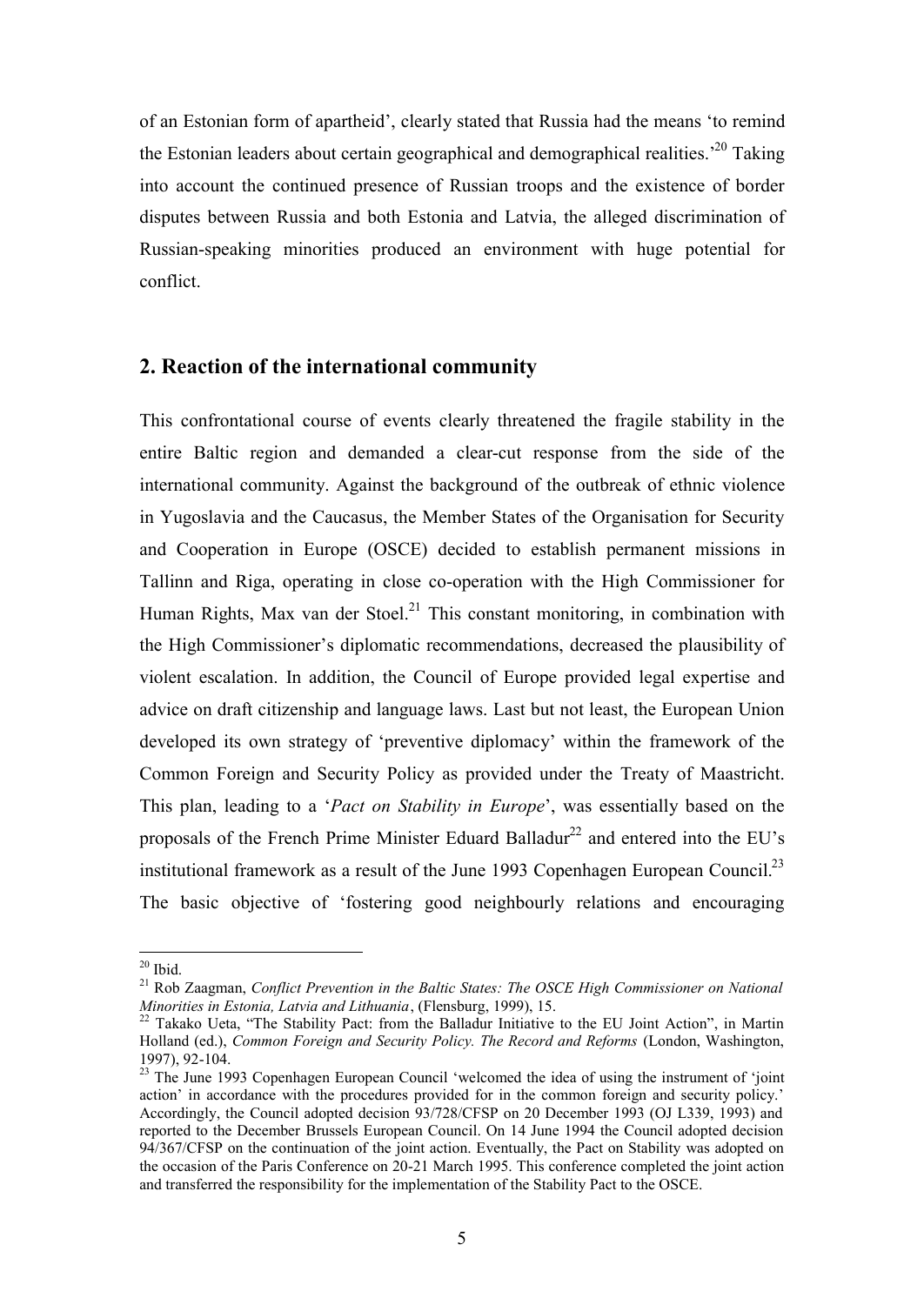countries to consolidate their borders and to resolve the problems of national minorities' clearly applied to the confrontational situation between the Baltic states and Russia.<sup>24</sup> Within this framework a 'Baltic Round Table' brought together officials from both parties, with the EU in the role of moderator. This 'confidence building measure<sup>25</sup> coincided with the introduction of conditionality provisions in the bilateral agreements between the EC/EU and each of the Baltic republics.

In contrast to similar agreements concluded with other Central and Eastern European countries, the Trade and Cooperation Agreements (TCAs) with the Baltic states contained a specific reference to democratic principles and human rights.<sup>26</sup> A serious violation of these principles could lead to the suspension of the agreements.<sup>27</sup> Edwige Tucny argues that the EC included this provision in the light of the precarious situation of the Russian-speaking minorities in Estonia and Latvia.<sup>28</sup> Notwithstanding the potential applicability of the conditionality clause to this specific problem, her statement seems to disregard the gradual evolution of the EC's human rights policy. Already in June 1991, even before the recognition of the restored independence of the Baltic republics, the Luxembourg European Council adopted a declaration which referred to the practice of 'including clauses on human rights in economic and cooperation agreements with third countries'.<sup>29</sup> Furthermore, the fact that identical conditionality clauses were included in the TCAs with Albania and Slovenia plays

<sup>&</sup>lt;sup>24</sup> Sven Arnswald suggests that the conflicts between Russia and the Baltic States had been a major incentive for the initiation of the Pact. Sven Arnswald, "The Politics of Integrating the Baltic States into the EU – Phases and Instruments", in Matthias Jopp and Sven Arnswald (eds.), *The European Union and the Baltic States. Visions, Interests and Strategies for the Baltic Sea Region* (Helsinki, 1998), 31. It has to be mentioned, however, that this Pact was not exclusively devised for the specific situation of the Baltic States whereas the outbreak of ethnic violence in Yugoslavia can be seen as the primary incentive for the development of the Stability Pact.

 $\delta$  Arnswald, *ibid.*, p.32.

<sup>&</sup>lt;sup>26</sup> E.g. Article 1 of the TCA with Estonia states that 'Respect for the democratic principles and human rights established by the Helsinki Final Act and the Charter of Paris for a new Europe inspires the domestic and external policies of the Community and Estonia and constitutes and essential element of the present agreement.' Agreement between the European Economic Community and the Republic of Estonia on trade and commercial and economic cooperation. *O.J.,* 1992, L403/4. An identical provision is included in the TCA's with Latvia  $(O.J., 1992, L403/13)$  and Lithuania  $(O.J., 1992, L403/22)$ <br><sup>27</sup> E.g. Article 21 of the TCA

E.g. Article 21 of the TCA with Estonia states that 'The parties reserve the right to suspend this Agreement in whole or in part with immediate effect if a serious violation occurs of the essential provisions of the present Agreement.' Agreement between the European Economic Community and the Republic of Estonia on trade and commercial and economic cooperation. *O.J.,* 1992, L403/7. An identical provision is included in the TCA's with Latvia (*O.J.*, 1992, L403/16) and Lithuania (*O.J.*, 1992, L403/25)

<sup>28</sup> Edwige Tucny, *L'Elargissement de l'Union Européenne aux pays d'Europe centrale et orientale*. *La conditionalité politique* (Paris, 2000), 104-105.

<sup>&</sup>lt;sup>29</sup> Presidency conclusions Luxembourg European Council. Annex V, Declaration on human rights, *Bull. EC*, 1991, 6, I.45.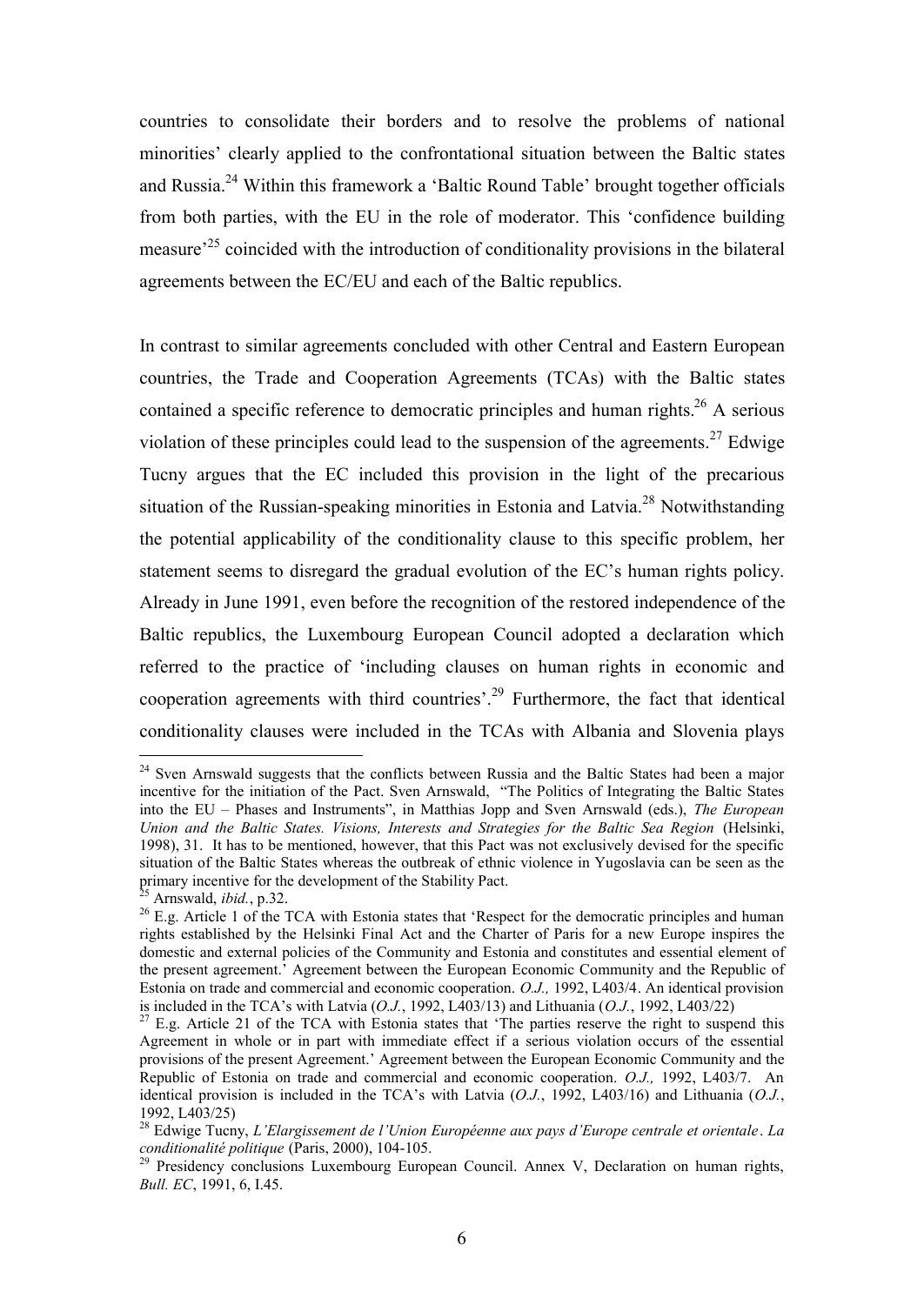down the assumption that this mechanism was devised for the specific case of the Baltic states.<sup>30</sup> Be that as it may, it cannot be denied that the inclusion of conditionality clauses in the bilateral agreements with Estonia, Latvia and Lithuania forms an important aspect of the EC/EU involvement in this area.

Conditionality, however, is not an unequivocal concept.<sup>31</sup> Parallel to the 'conditionality clauses', which constitute the EC/EU's stick behind the door, the perspective of strengthened relations and eventual accession provided an important incentive (carrot) to promote the development of the Baltic states' minority policies. The preamble to the TCAs, for instance, contained a provision for further development of relations. The established contractual links were considered to 'contribute to progress towards the objective of an association agreement in due course, when conditions are met.'<sup>32</sup> The June 1993 Copenhagen European Council also underlined that it remained the objective of the Community to conclude Europe Agreements as soon as the necessary conditions had been fulfilled.<sup>33</sup> In the meantime, the EC and its Member States concluded Free Trade Agreements (FTAs) with each of the Baltic states. The FTAs, on their turn, referred to the prospect of association and recognised Estonia's, Latvia's and Lithuania's ultimate objective 'to become a member of the EU'.<sup>34</sup> The eventual conclusion of Europe Agreements with these countries in June 1995 brought them to the centre of the pre-accession process<sup>35</sup>, which implied the further application of the EU's conditionality policy.

 $30$  From the Europe Agreement with Bulgaria onwards (see O.J. 1994 L 233/24) onwards, the 'explicit suspension clause' has been replaced by a 'general non-execution clause', which provides for the possibility of political negotiations before the suspension of the agreement. The differences between the 'Baltic' and the 'Bulgarian clause are laid down in a Commission Communication on the inclusion of respect for democratic principles and human rights in agreements between the Community and Third Countries, COM (95) 216 final.

See also: Kris Pollet, "Human Rights Clauses in Agreements between the European Union and Central and Eastern European Countries", 7(3) *RAE-LEA* (1997), 293-294.

<sup>&</sup>lt;sup>31</sup> Erwan Lannon, Kirstyn Inglis, and Tom Haenebalcke, "The Many Faces of EU Conditionality in Pan-Euro-Mediterranean Relations", in Marc Maresceau, and Erwan Lannon, (eds.), *The EU's Enlargement and Mediterranean Stategies. A Comparative Analysis* (Houndmills 2001), 97-138.

<sup>&</sup>lt;sup>32</sup> Agreement between the European Economic Community and the Republic of Estonia on trade and commercial and economic cooperation. *O.J.,* 1992, L403/2. (Latvia and Lithuania: O.J., 1992, L403/11 and L403/20).

<sup>33</sup> Presidency conclusions Copenhagen European Council, (21-22 June 1993), *Bull. EC.,* 1993, 6, 1.14.

<sup>&</sup>lt;sup>34</sup> Agreement on free trade and trade-related matters between the European Community, the European Atomic Energy Community and the European Coal and Steel Community, of the one part, and the Republic of Estonia, of the other part, O.J., 1994, L373/2. (similar agreement with Latvia and Lithuania: O.J., 1994, L374/2 and L375/2.)

<sup>&</sup>lt;sup>35</sup> Initially, the Europe Agreements were regarded by the European Community as association agreements, providing more of an alternative to accession than a pre-accession instrument. This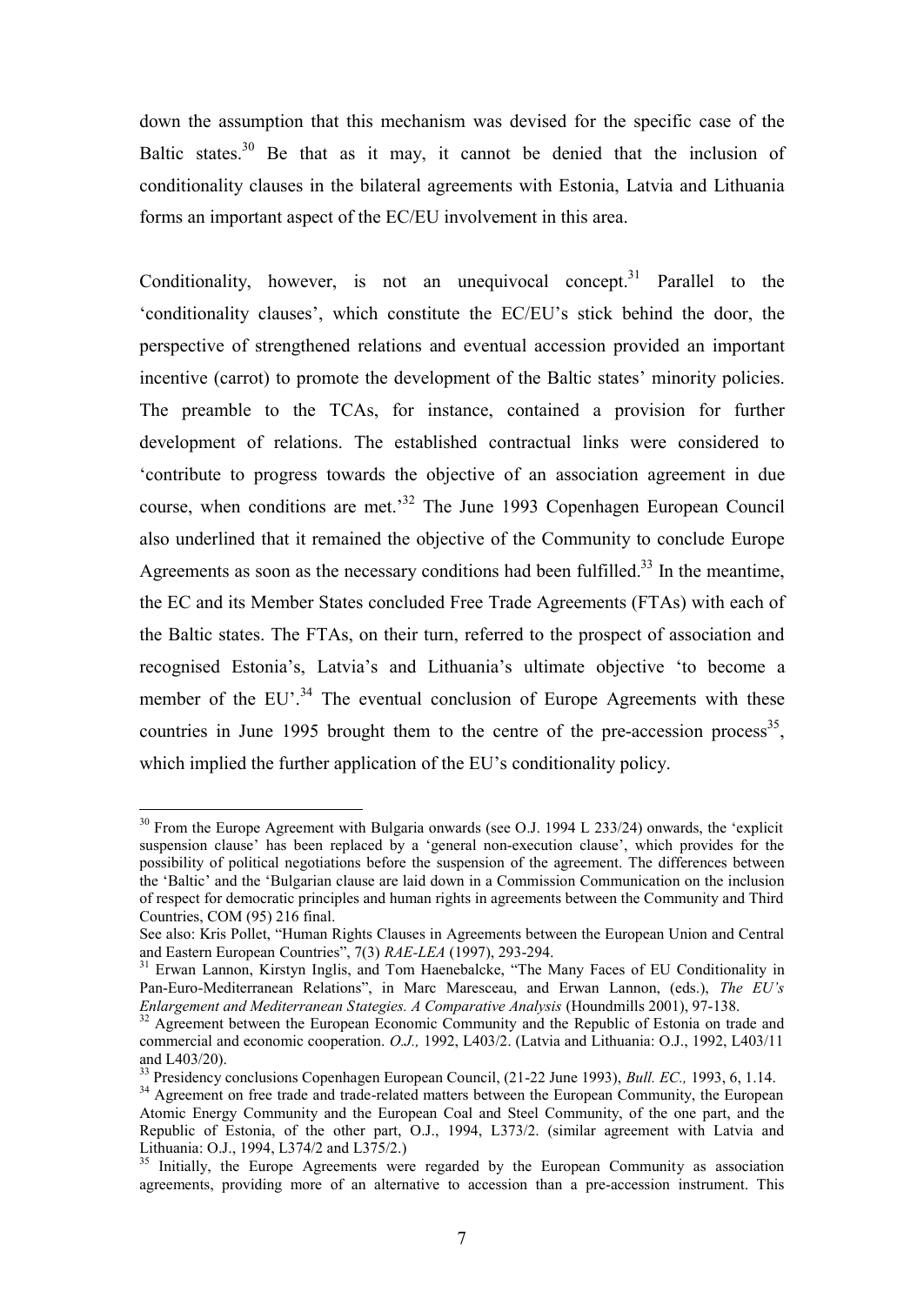To reach their ultimate objective of becoming EU Member States, the Baltic countries had to satisfy the political and economic criteria for accession as identified by the June 1993 Copenhagen European Council. This, *inter alia*, implies stable institutions '*guaranteeing democracy, the rule of law, human rights and respect for and promotion of minorities*.'<sup>36</sup> The December 1994 Essen European Council added the political condition of *'bon voisinage'* to the Copenhagen requirements.<sup>37</sup> Multiple references to the necessity of good neighbourly relations and the importance of the Pact on Stability in Europe provided an interesting framework for the evolving Baltic-Russian relations. In this regard it is noteworthy that the first Commission Communication on the establishment of a specific policy towards the Baltic Sea region explicitly referred to the issue of the Russian-speaking population and the EU's role as go-between:

"*An appropriate integration of non-citizens, in particular the Russianspeaking residents of the Baltic states, especially Latvia and Estonia, in accordance with relevant recommendations from international organisations as well as a constructive dialogue between the parties concerned would strongly contribute to the improvement of regional security and stability. In this context the Union has a role in promoting the observance of the fundamental values which now bind the countries of the region including the rights of persons belonging to minorities.*" 38

## **3. EU pre-accession conditionality and its consequences**

 $\overline{a}$ 

Within the legal framework of the EU accession process, the European Commission plays a primarily role in the monitoring of the pre-accession conditionality. In accordance with Article O TEU (now Art. 49 EU), the Commission presented its Opinions on the applications for membership together with *Agenda 2000*, an elaborated strategy paper on the policies of the Union and the impact of enlargement,

situation changed as a result of the Copenhagen European Council of 21-22 June 1993. On the political reorientation of the Europe Agreements, see Kirstyn Inglis, "The Europe Agreements Compared in the Light of their Pre-Accession Reorientation", 37 *CML Rev.* (2000), 1173- 1210.

<sup>36</sup> Presidency conclusions Copenhagen European Council, (21-22 June 1993), *Bull. EC.,* 1993, 6, 1.14. <sup>37</sup> Presidency conclusions Essen European Council, (9-10 December 1994), *Bull. EU.,* 1994, 12, I.54.

<sup>38</sup> Communication from the Commission to the Council, *Orientations for a Union Approach towards the Baltic Sea Region*, SEC(94) 1747 final, Brussels, 25 Oct. 1994, 3.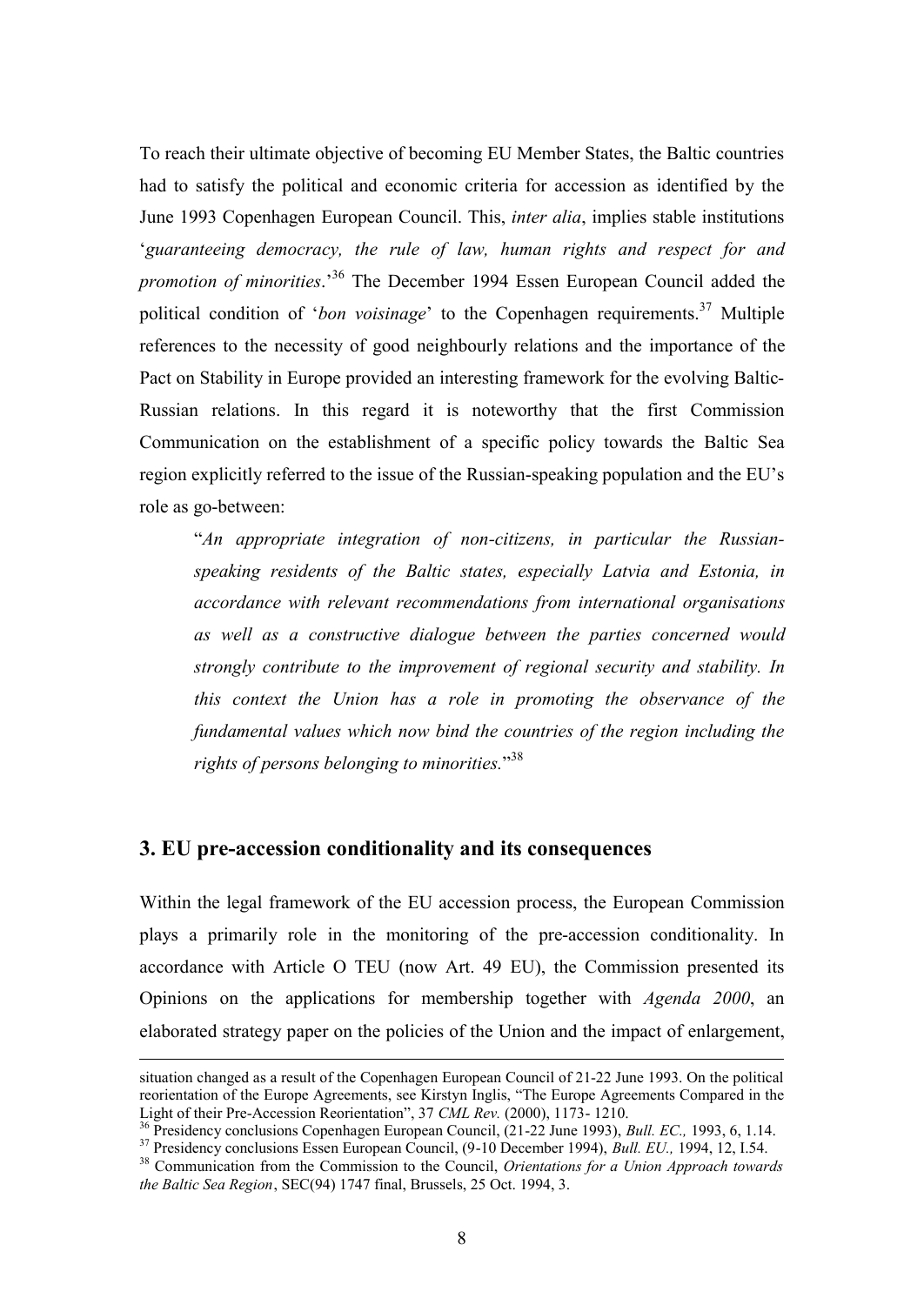on 17 July 1997. Concerning the fate of the Russian-speaking population in Estonia and Latvia, the Commission concluded that 'there is no evidence that these minorities are subject to discrimination except for problems of access to certain professions in Latvia<sup>', 39</sup> Furthermore, the Commission observed that 'the rate of naturalisation of non-citizens has been slow in both countries' and recommended the acceleration of this process 'to ensure the integration of non-citizens'.<sup>40</sup> The country reports attributed these problems to the relative difficulty of the tests, the high enrolment fees of the examination, and the fact that non-possession of Estonian or Latvian citizenship may have appeared as an advantage.<sup>41</sup>

A comparison between the reports on Estonia and Latvia reveals a striking difference between the Commission's observation that in Latvia '*non-citizens continue to be affected by various types of discrimination*' <sup>42</sup> whereas in Estonia '*foreigners are subject to some restrictions*'.<sup>43</sup> The Commission Opinion on Latvia criticised the socalled 'window system', which restricted the right to apply for naturalisation according to age brackets, and the fact that non-citizens are barred from certain occupations. Ten differences in status between citizens and non-citizens were assumed to be contrary to the Latvian Constitution and the UN Convention on Civil and Political Rights. Moreover, the lack of political participation, even in local elections, and the poor protection of non-citizens' fundamental rights had to be tackled. Finally, the European Commission maintained that 'the Latvian authorities must consider ways to make it easier for stateless children born in Latvia to become naturalised.'<sup>44</sup> A similar recommendation can be found in the Commission Opinion on Estonia. In general, however, the Commission produced a more favourable picture of the situation. Notwithstanding the existence of certain 'restrictions', the Estonian authorities are expected to resolve 'some practical difficulties'. The granting of voting

<sup>&</sup>lt;sup>39</sup> Agenda 2000. For a stronger and wider Union (Vol. I). The Challenge of Enlargement (Vol. II), COM (97) 2000 final, 45.

<sup>40</sup> Agenda 2000, *ibid.*

<sup>&</sup>lt;sup>41</sup> Commission Opinion on Latvia's Application for Membership of the European Union, COM(97)2005 final, 15-18. [hereafter Opinion on Latvia] Commission Opinion on Estonia's Application for Membership of the European Union, COM(97)2006 final, 13-15. [hereafter Opinion on Estonia]

<sup>42</sup> Opinion on Latvia, 17.

 $43$  Opinion on Estonia, 15.

<sup>&</sup>lt;sup>44</sup> Opinion on Latvia, 17-18. . According to Article 1 of the UN Convention on the Reduction of Statelessness and in line with the Convention on the Rights of the Child and Article 24 of the International Convenant on Civil and Political Rights, states are under an obligation to grant citizenship to children born in their territories who would otherwise be rendered stateless.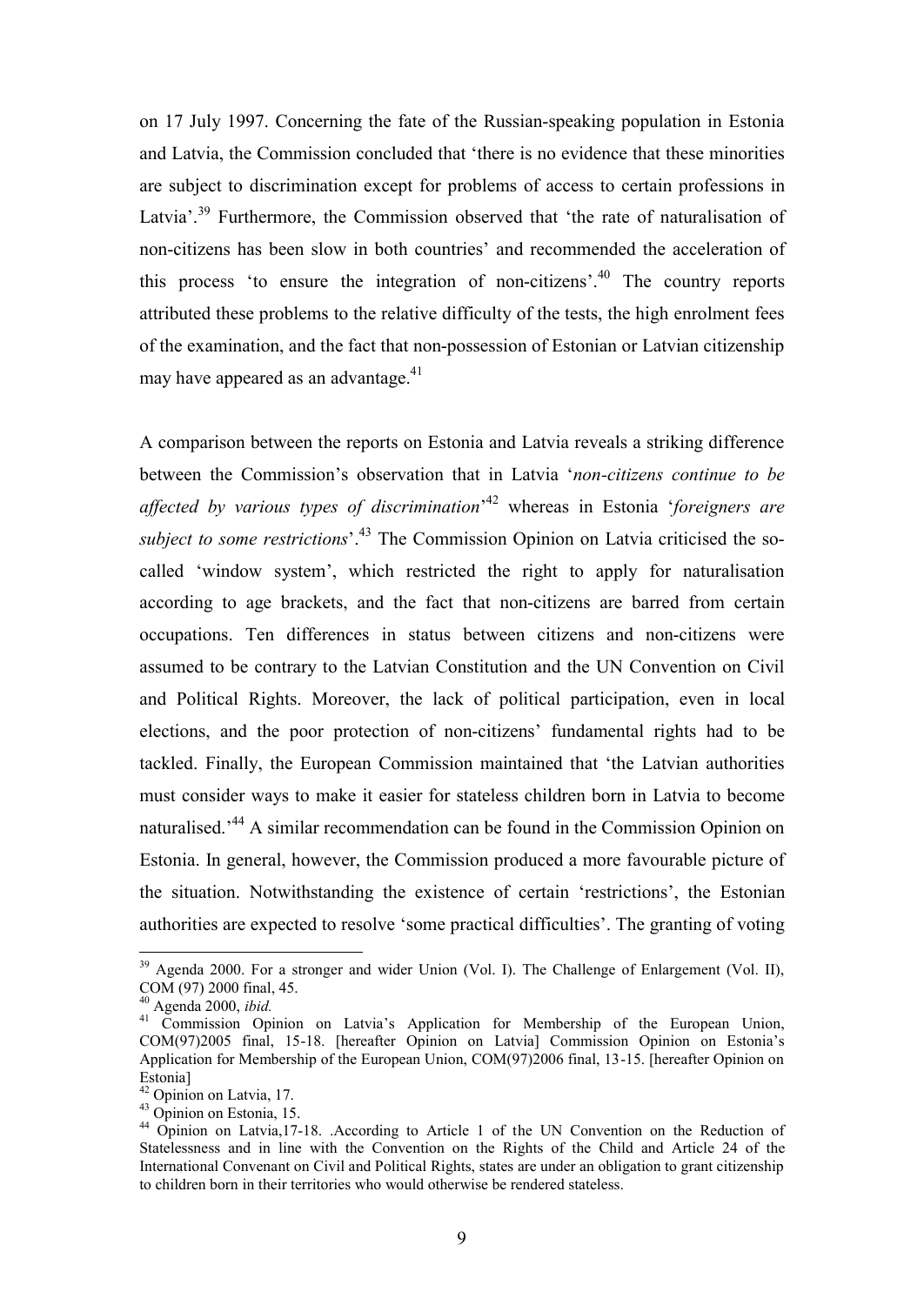rights in local elections has been praised because it 'effectively contributes towards the integration of non-citizens and the protection of their rights'.<sup>45</sup> In contrast to the Opinion on Latvia, the general evaluation of the political situation in Estonia does not contain any references to the necessity of further efforts to ensure general equality of treatment for non-citizens and minorities. Finally, the Commission did not put into question the basic elements of the naturalisation process but only observed that '*the main weakness in the present system lies in the inadequate resources available for Russian speakers to learn Estonian in order to sit in the naturalisation test*.'<sup>46</sup> In other words, the Commission identified the stimulation of language training as the main vehicle to speed up the rate of naturalisations and to proceed the process of societal integration.

Despite the quite similar problems faced by the Russian-speaking and stateless communities in Estonia and Latvia, the Commission seemed to be less critical to the situation in Estonia. Consequently, the recommendation to start accession negotiations with this country, together with four other Central and Eastern European (CEE) applicant countries (the Czech Republic, Hungary, Poland and Slovenia), provoked extensive debate, analysis and speculation.<sup>47</sup> Notwithstanding the storm of criticism to the Commission Opinions, the December 1997 Luxembourg European Council endorsed the recommendations to start accession negotiations with only five CEECs. Simultaneously, the European Council launched the 'enhanced pre-accession strategy', including Accession Partnerships, annual Commission reports on the progress towards accession and increased pre-accession aid.<sup>48</sup> This strategy, which is obviously the EU's diplomatic reaction to the controversial reception of the Commission Opinions, established a comprehensive legal framework for monitoring the situation in the applicant countries. The Accession Partnerships lay down the short and medium-term priorities on the basis of the Commission observations. The annual Commission reports, on their turn, assess the progress towards the fulfilment of these priorities and form the basis for updates of the Partnerships. Finally, financial assistance is targeted on the priorities of the Accession Partnerships. The entire

<sup>&</sup>lt;sup>45</sup> Opinion on Estonia, 15.

<sup>46</sup> *ibid.*, 14.

 $47$  An overview of the reactions is listed in: Arnswald, 74-82.

<sup>&</sup>lt;sup>48</sup> For a legal analysis of the enhanced pre-accession strategy, see Marc Maresceau, "Pre-Accession", in Marise Cremona, (ed.), *The Enlargement of the European Union* (Oxford, 2003), 30-40.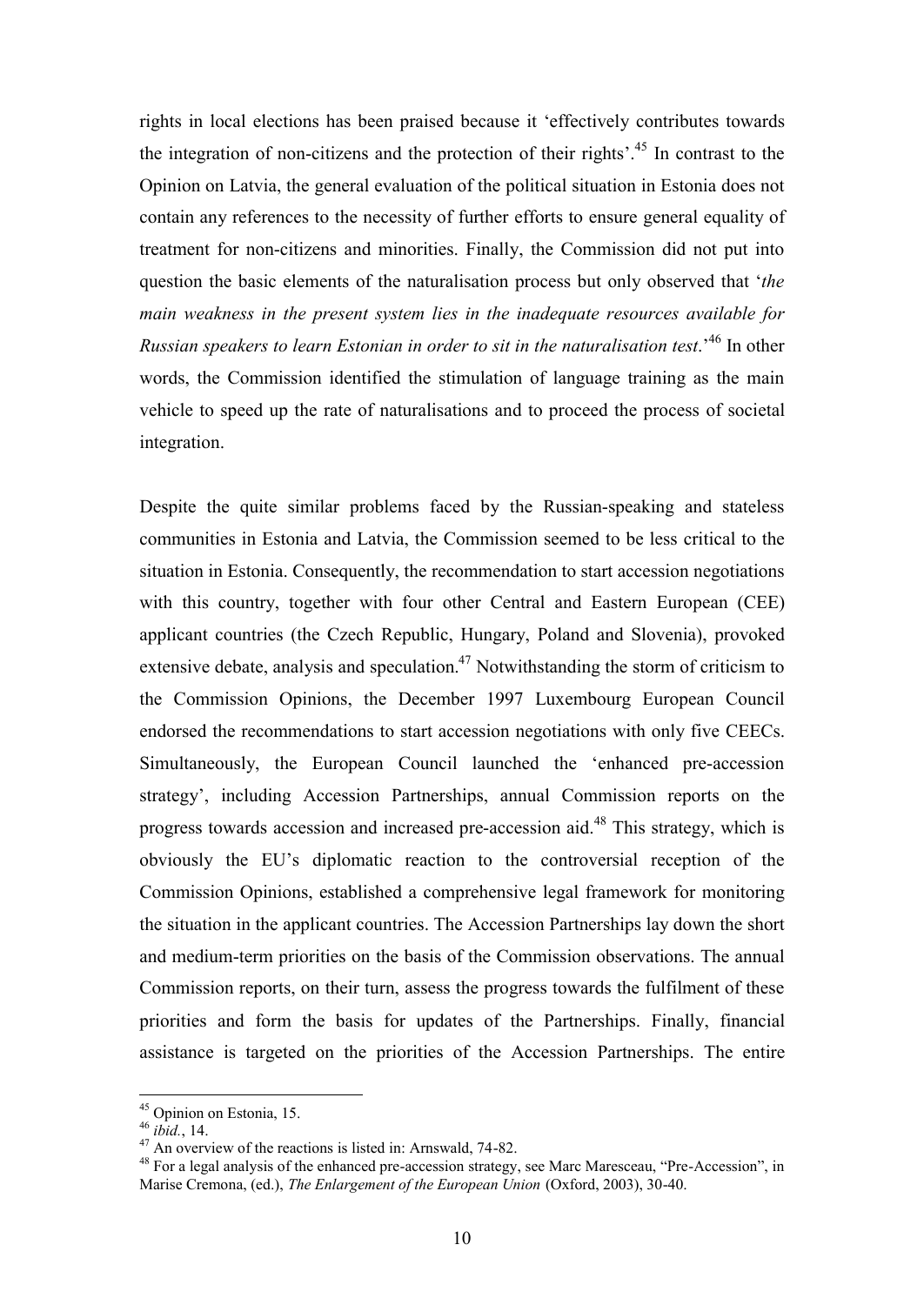strategy is based on the principle of financial conditionality. The 'carrot' of financial assistance can only be granted if certain conditions are satisfied, whereas Regulation 622/98 on the establishment of Accession Partnerships contains the 'stick' of eventual sanctions.<sup>49</sup>

The prospect of accession and the mechanism of financial conditionality have brought the EU in a privileged position to monitor and influence the minority situation in Estonia and Latvia. The proclaimed impact of the EU's conditionality policy upon the situation of the Russian-speaking minorities in Latvia and Estonia is very controversial. Whereas certain observers subscribe to the official stance that the prospect of accession contributed to significant improvements concerning the naturalisation procedure and the legislation on the use of minority languages in official procedures<sup>50</sup>, others have criticised the European Commission's flexible and favourable approach towards the restrictive policies of the Estonian and Latvian governments. $51$ 

It cannot be denied that the European Commission recommendations contributed to changes in citizenship and language legislation. In 1998, for instance, Latvia abolished the 'window system' and granted, upon request of their parents, citizenship to stateless children born in Latvia after 21 August 1991. Furthermore, the Latvian government eliminated restrictions preventing non-citizens from working as firefighters, airline staff, and pharmacists. Non-citizens could receive unemployment benefits without presenting certificates of Latvian language knowledge and the naturalisation procedures for people over the age of 65 and disabled persons were

<sup>&</sup>lt;sup>49</sup> Council Regulation (EC) No 622/98 of 16 March 1998 on assistance to the applicant States in the framework of the pre-accession strategy, and in particular on the establishment of Accession Partnerships, OJ 1998 L 085/1.

<sup>50</sup> See e.g. Mark A. Jubulis, "The External Dimension of Democratization in Latvia: the Impact of European Institutions"*,* 13 *International Relations* (1996), 59-73; Nida M. Gelazis, "The Effects of EU Conditionality on Citizenship Policies and Protection of National Minorities in the Baltic States", in Vello Pettai and Jan Zielonka, *The Road to the European Union (Vol. 2). Estonia, Latvia and Lithuania* (Manchester, New York, 2003) , 46-74.; Jekaterina Dorodnova, "EU Concerns in Estonia and Latvia: Implications of Enlargement for Russia's Behaviour Towards the Russian-speaking Minorities.", *EUI Working Papers* 2000/40, 45.

<sup>&</sup>lt;sup>51</sup> James Hughes and Gwendolyn Sasse, "Monitoring the Monitors: EU Enlargement Conditionality and Minority Protection in the CEECs", JEMIE (2003), at http://www.ecmi.de/jemie/download/Focus1-2003 Hughes Sasse.pdf, 1-36; Marc Maresceau, http://www.ecmi.de/jemie/download/Focus1-2003\_Hughes\_Sasse.pdf, 1-36; Marc Maresceau, "Quelques réflexions sur l'origine et l'application de principes fondamentaux dans la stratégie d'adhésion de l'UE", to be published in Liber Amicorum Jean Raux (Rennes, 2004).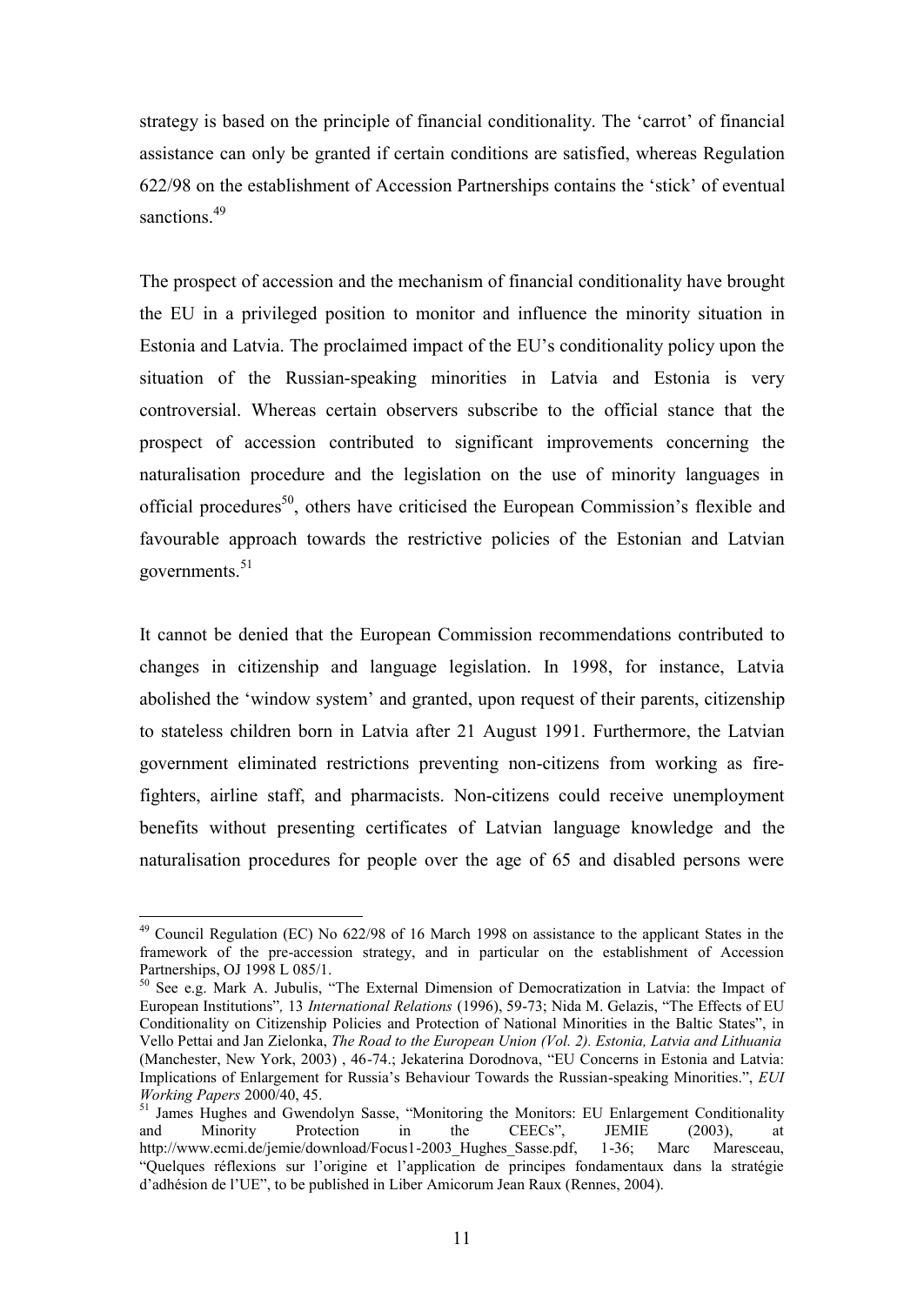simplified.<sup>52</sup> Similar amendments could be observed in Estonia. There is, therefore, little doubt that the process of EU accession has been a force for improvement. On the other hand, however, the Commission reports have been criticised for emphasising on the integration of minorities 'to such an extent that it is plausible to argue that they indicate a preference for assimilation.<sup>53</sup> In particular, there is a focus on linguistic integration, 'which the Reports interpret as the need to make minorities proficient in the official state language.<sup>54</sup> The basic idea that instruction of the national language is a prerequisite for societal integration can be found in all Accession Partnerships and Commission reports. Consequently, the EU's technical and financial assistance in the field of minority protection is primarily targeted on language training.<sup>55</sup> This policy does not necessarily reflect the aspirations of the non-titular population, which is voicing concerns that the process of integration threatens the preservation of their own language and culture. A good example of this conflict between the perceived necessity of further integration and the rights of the Russian-speaking minorities can be found in the field of education.

# **4. Integration versus assimilation: how to find a balance?**

In Latvia, the 1998 Education Law foresees the introduction of Latvian as the language of instruction in all public secondary schools and the implementation of bilingual education in primary schools from 1 September 2004 onwards.<sup>56</sup> This decision has provoked intensive discussions. According to the proponents of this legislation, the educational reform is a prerequisite for solving the problems of the Russian-speaking minorities. An educated knowledge of the official language allegedly promotes the competitiveness of non-Latvian speakers on the labour market and places them in a privileged position for the acquisition of Latvian citizenship. The Latvian educational system has, therefore, been described as 'the most important driving force of the integration process.<sup>57</sup> The Russian-speaking community, on the

<sup>52</sup> Gelazis, 67.

<sup>&</sup>lt;sup>53</sup> Hughes and Sasse, 16.

<sup>54</sup> *ibid.*

<sup>&</sup>lt;sup>55</sup> Within the framework of the PHARE programme 3,7 million euro has been allocated for Latvian language training whereas the Estonian Language Training Programme received 1,4 million euro in 1997 and 3,1 million in 2001.

<sup>56</sup> The text of the Latvian Education Law is available at: http://www.ttc.lv

<sup>57</sup> National Programme "The Integration of Society in Latvia", Riga, 2001, at http://www.ng.gov.lv, 56.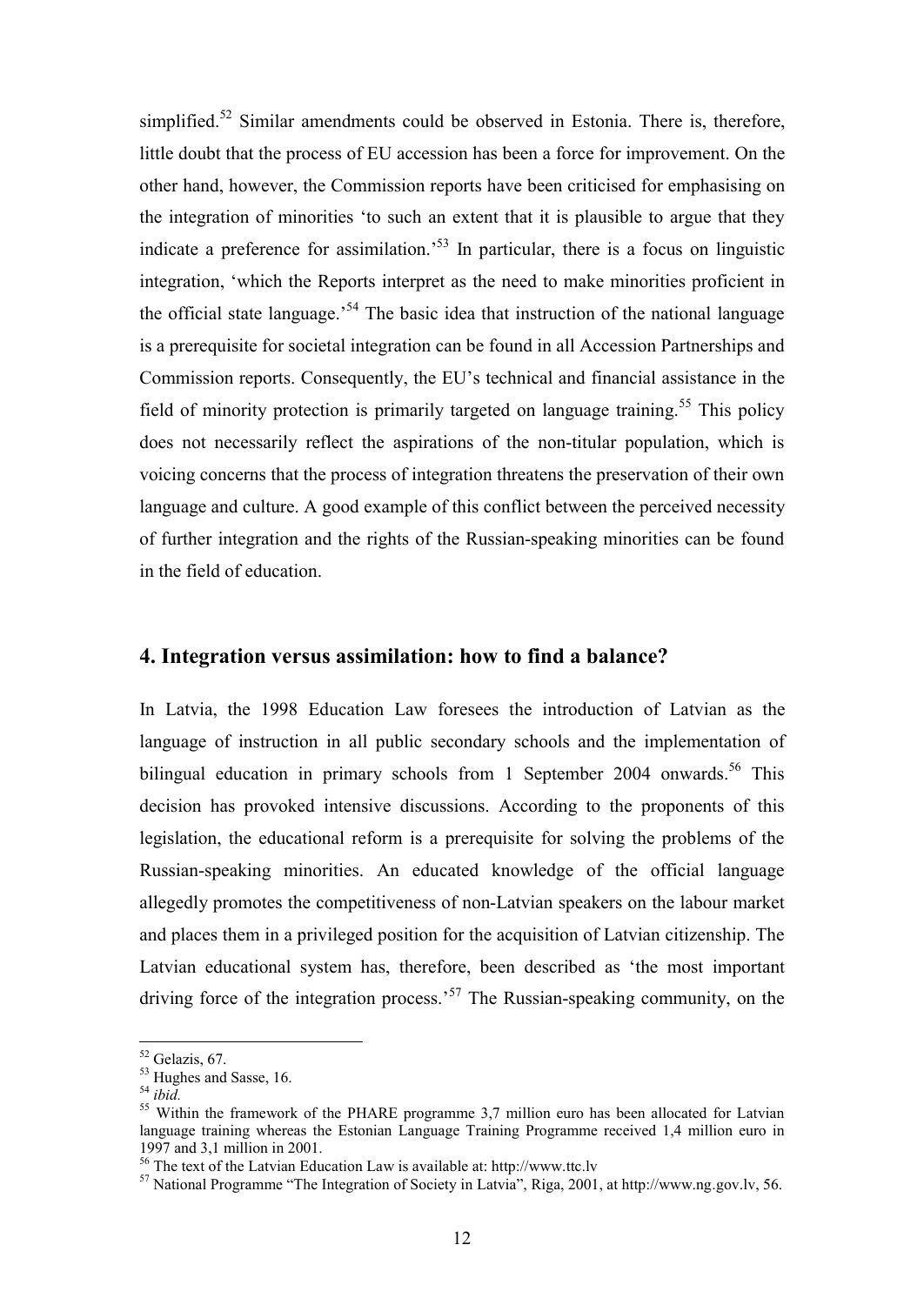other hand, has expressed concern that the opportunities and guarantees for primary and secondary education in the minority language are increasingly limited.<sup>58</sup> A joint statement of Latvia's minority NGOs denounced the education reform as a disguised form of assimilation<sup>59</sup> and the Association for the Support of Russian Language Schools in Latvia (LASHOR) stressed the importance of education in the mother tongue for the children's intellectual development.<sup>60</sup> These claims have been actively supported by the Russian Federation. The Russian Ministry of Foreign Affairs accused Latvia of violating 'the provisions and the spirit of the European Framework Convention for the Protection of National Minorities.'<sup>61</sup> Article 14,2 of this document, which has been signed but not yet ratified by Latvia, stipulates that:

'*in areas inhabited by persons belonging to national minorities traditionally or in substantial numbers, if there is sufficient demand, the Parties shall endeavour to ensure, as far as possible and within the framework of their education systems, that persons belonging to those minorities have adequate opportunities for being taught the minority language or for receiving instruction in this language*.'<sup>62</sup>

The following paragraph, however, clearly limits the application of this provision:

*'the opportunities for being taught the minority language or for receiving instruction in this language are without prejudice to the learning of the official language or the teaching in this language.'* 

The explanatory report to the Convention explicitly subscribes the Latvian argumentation that 'knowledge of the official language is a factor of social cohesion and integration.'<sup>63</sup> Furthermore, the Russian allegation that the education reform leads to assimilation and would, therefore, be contrary to Article 5 of the Framework Convention is not very convincing. This provision effectively protects national minorities from assimilation against their own will but does not preclude the Member

<sup>58</sup> Open Society Institute, *Monitoring the EU Accession Process: Minority Protection (Vol I). An Assessment of Selected Policies in the Candidate States*, (Budapest, 2002), 325. 59 Joint statement of Latvia's minority NGOs: "For a genuine integration, against assimilation", at

http://www.arts.uwaterloo.ca/minelres/archive/04161999-15:26:55-14291.html.

<sup>60</sup> Open Society Institute 2002, 342. See also www.lashor.lv.

<sup>&</sup>lt;sup>61</sup> On the situation in Latvia Regarding Abolation of the System of Secondary and Professional Education in the Russian Language, at: http://www.mid.ru.

<sup>&</sup>lt;sup>62</sup> The text of the Framework Convention for the Protection of National Minorities is available at: http://www.coe.int/T/E/human\_rights/minorities/  $63$  *ibid*.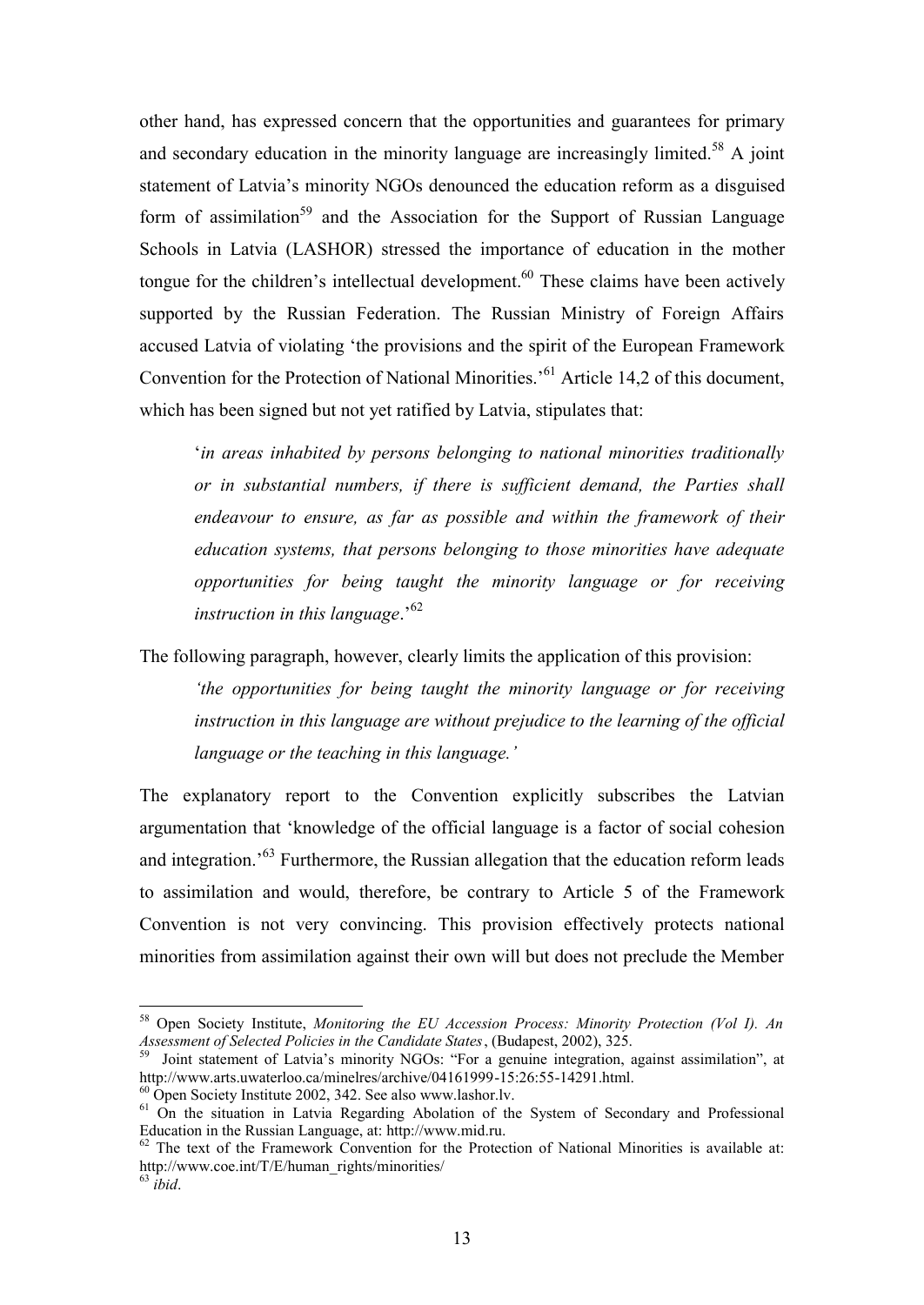States from taking measures in pursuance of their general integration policy. It can therefore be concluded that even if the Framework Convention would be binding to Latvia, legal action on this basis is very questionable. This is particularly true after amendments to the Education Law guarantee teaching in the minority language up to 40 % of the entire curriculum. $64$ 

In spite of this new situation, Latvian citizens have already lodged a complaint against Latvia before the European Court of Human Rights  $(ECHR)$ <sup>65</sup> The applicants proclaimed that the education reform infringes Article 2 of the first Protocol to the European Convention for the Protection of Human Rights and Fundamental Freedoms, including a right of education for every person 'in conformity with [his/her] own religious and philosophical convictions'. In a judgment of 1968, concerning the use of languages in the Belgian educational system, the ECHR decided that the notion 'religious and philosophical convictions' does not include the right to choose the language of instruction in schools.<sup>66</sup> The Court also noted that the general prohibition of discrimination (Art. 14), even when read in conjunction with the above mentioned Article 2 of the first Protocol, 'does not have the effect of guaranteeing to a child or to his parent the right to obtain instruction in a language of his choice.<sup>'67</sup> Notwithstanding the fact that legal experts have criticised this decision,<sup>68</sup> it is obvious that the Belgian linguistic case gives a very strong argument to the Latvian government. Yet, the ECHR did not discuss this issue because the applicants could bring an action before the Latvian Constitutional Court.<sup>69</sup> The ECHR can only act as a 'last resort' after the education reform is conducted and all domestic remedies have been exhausted.

<sup>64</sup> X, "Education reform 2004: law amended, problem not solved", (71) *Minority Issues in Latvia* (2003), at http://lists.delfi.lv/pipermail/minelres/2003-August/002884.html. It has to be mentioned, however, that MPs from the ruling nationalistic faction 'For Fatherland and Freedom/LNNK' suggested a restrictive interpretation of the amendments. This would imply that only subjects related to minority identity and culture could be taught in minority languages. See: X, "Education Law: breaking promises, provoking conflicts?", (79) *Minority Issues in Latvia* (2004) at http://lists.delfi.lv/pipermail/minelres/2004-January/003161.html.

<sup>65</sup> ECHR, Appl. 36117/02, *Grisankova and Grisankovs v. Latvia,* judgment of 13 February 2003.

<sup>66</sup> ECtHR, *Belgian Linguistics v. Belgium*, judgment of 23 July 1968, Series A, No.6. The ECHR explicitly stated that 'to interpret the terms "religious" and "philosophical" as covering linguistic preferences would amount to a distortion of their ordinary and usual meaning and to read into the Convention something which is not there.' (Belgian Linguistics, para. 6).

<sup>67</sup> *ibid*., para. 11.

<sup>68</sup> Christian Hillgruber, Matthias Jestaedt, *The European Convention on Human Rights and the Protection of National Minorities* (Köln, 1994), 30.

<sup>69</sup> ECHR, Appl. 36117/02, *Grisankova and Grisankovs v. Latvia,* judgment of 13 February 2003.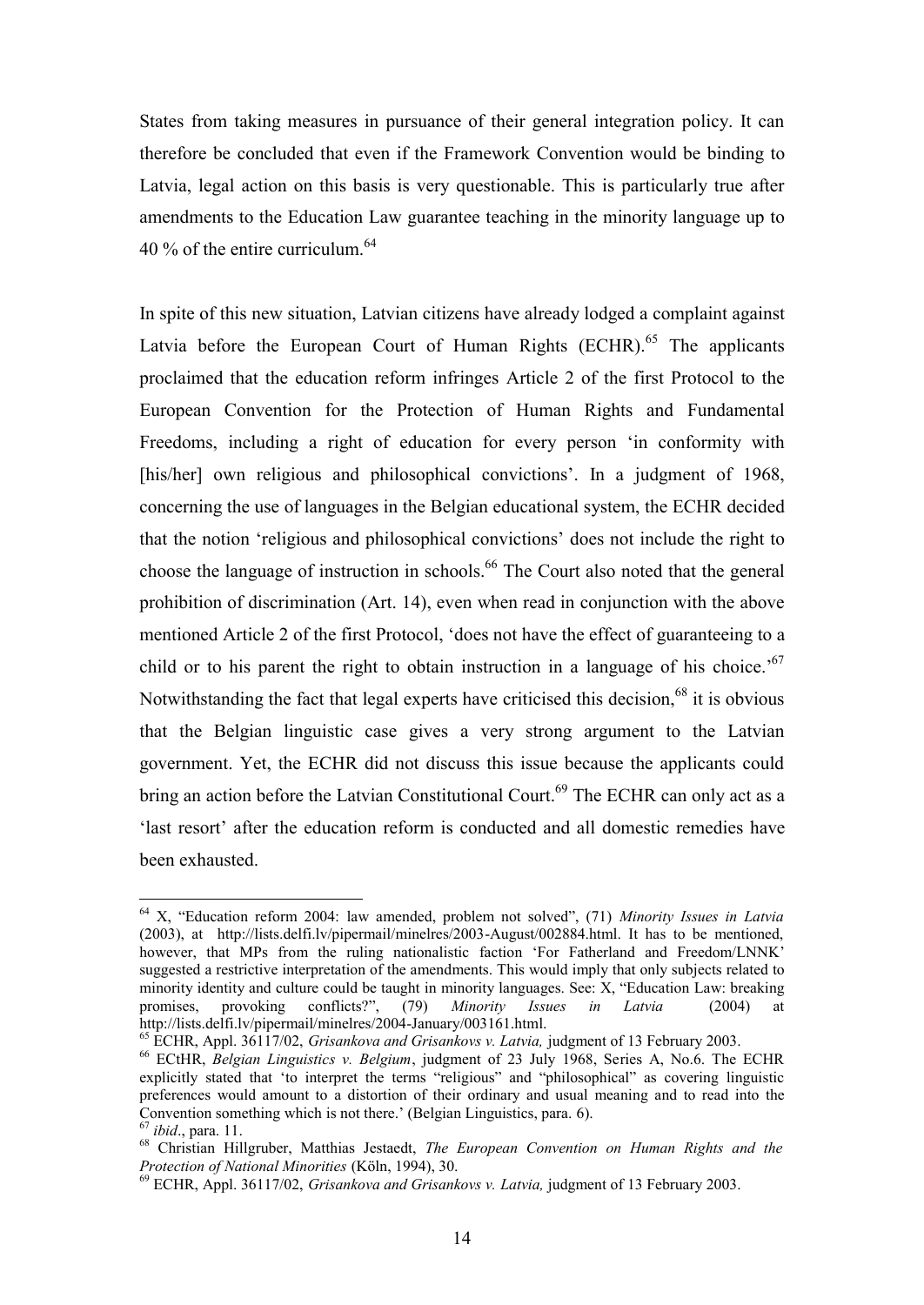Finally, reference has to be made to the EU Charter of Fundamental Rights, which is included as a specific chapter in the Draft Treaty establishing a Constitution for Europe.<sup>70</sup> Article II-14,3 of this document maintains that 'the right of parents to ensure education and teaching of their children in conformity with their religious, philosophical and *pedagogical* convictions shall be respected.'<sup>71</sup> Whereas this provision echoes Article 1 of protocol 2 to the ECHR, the reference to the parents' pedagogical convictions is an important addition that could broaden the restrictive interpretation delivered by the European Court of Human Rights in the Belgian Linguistics Case.<sup>72</sup> Apart from the observation that the Draft Constitution has to pass the entire ratification procedure before entering into force, the sentence that this right has to be exercised in conformity with the national legislation in this field limits the scope of this provision. Moreover, Article II-51,1 reveals that the Charter is applicable to the Member States 'only when they are implementing Union law'. Given the limited Union competences in the area of education, the current meaning of the EU Charter of Fundamental Rights seems to be rather limited for the Russian-speaking minorities in Estonia and Latvia.

Consequently, it can be concluded that under the present situation there seem to be no clear legal grounds to obstruct the implementation of the Latvian Education Law. From a political perspective, however, it is obvious that a strict application of the language legislation increases the danger of social destabilisation. Education reform is one of the most controversial issues, provoking emotional reactions among the Russian-speaking minority. There is a widespread fear that Russian-speakers will face enormous learning difficulties. Furthermore, the lack of sufficiently prepared teachers is a major problem which threatens to undermine the quality of education. It is noteworthy that the Estonian Parliament decided to abolish the automatic switch to Estonian as the language of instruction in Russian public schools from 2007 onwards, referring to a lack of qualified teachers.<sup>73</sup> Taking into account the political sensitivity

<sup>&</sup>lt;sup>70</sup> Draft Treaty Establishing a Constitution for Europe, CONV 850/03, Brussels, 18 July 2003 at: http://european-convention.eu.int.

 $71$  Emphasis added.

<sup>72</sup> See Belgian Linguistics Case; Niahm N. Shuibhne, *EC Law and Minority Language Policy. Language, Citizenship and Fundamental Rights* (The Hague, 2002), 243.

<sup>&</sup>lt;sup>73</sup> X, "Parliament keeps Russian-language Secondary Schools", *RFE/RL*, 27 Nov. 2003, at http://www.rferl.org/balticreport.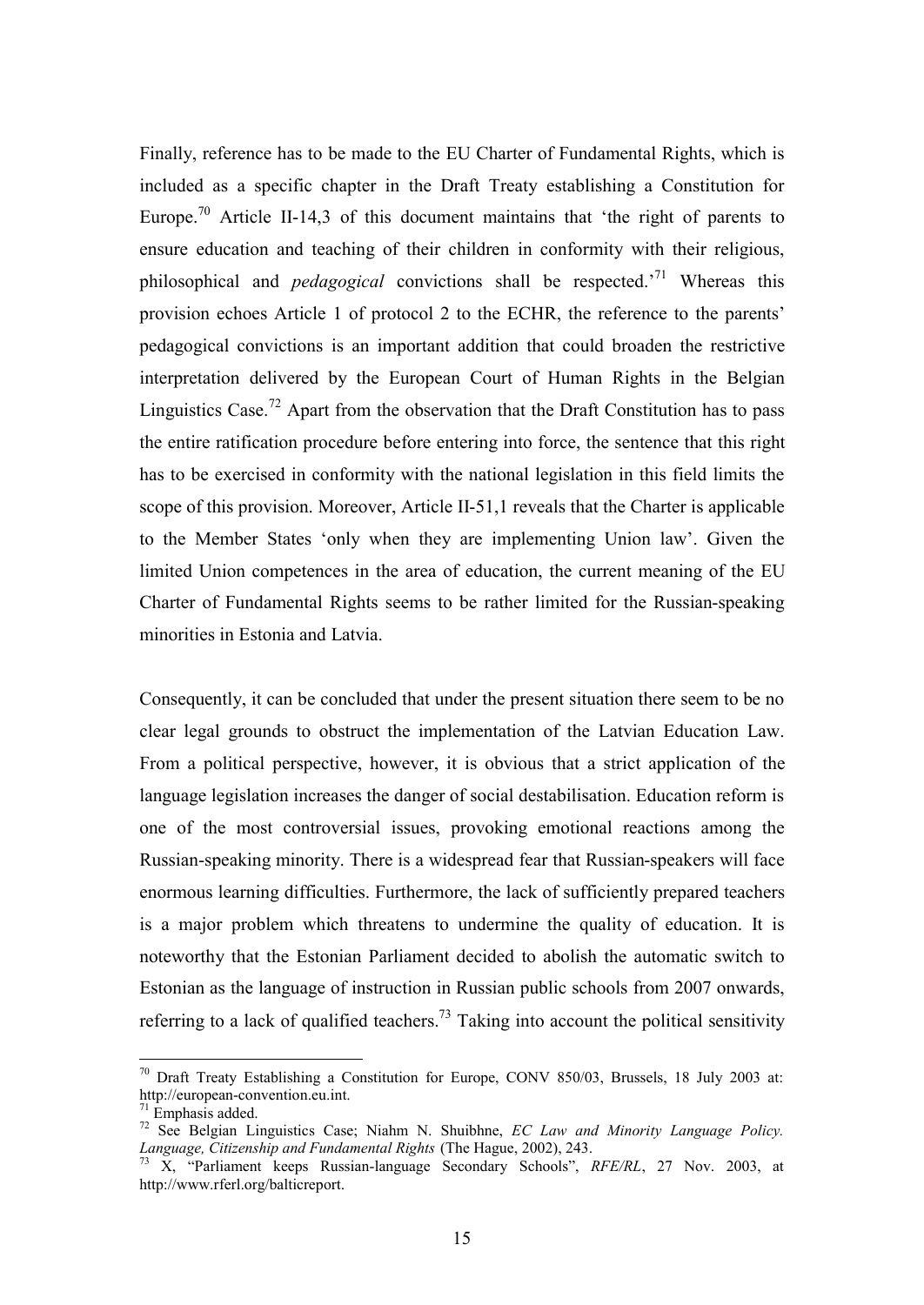of the educational reform, a similar move seems to be unlikely in Latvia. Nevertheless, an important amendment introducing that up to 40 % of the curriculum can be taught in the minority language has been adopted.<sup>74</sup> Furthermore, the Minister for Education and Science announced the possible abolishment of the provision that only private schools with Latvian language of instruction are eligible for subsidies from the state budget.<sup>75</sup>

These evolutions are important in the light of the European Commission recommendations. According to the 2003 monitoring report on Latvia's preparations for EU membership, Latvia is expected 'to ensure *sufficient flexibility* regarding transition to bilingual education in minority schools<sup>'.76</sup> This rather general and unclear provision exemplifies the European Commission's reluctance of active engagement in the discussion on Russian-language minority education in Latvia. This observation can be surprising in the light of the attention paid to the use of minority languages in other Progress Reports and Accession Partnerships.<sup>77</sup> Even more striking is the unambiguous statement of the 1997 Commission Opinion on Estonia's application for EU Membership that state-funded education in the Russian language '*should be maintained without time limit in the future.*' <sup>78</sup> These obvious differences provoked allegations that the EU is using 'double standards' in the field of minority protection.<sup>79</sup>

<sup>74</sup> X, "Education Reform: Amendments Adopted, Tensions Remain", (73) *Minority Issues In Latvia* (2003), at http://lists.delfi.lv/pipermail/minelres/2003-September/002935.html.

*ibid.* 

 $76$  Emphasis added. European Commission, Comprehensive Monitoring Report on Latvia's Preparations and the formulation of the Membership, and the Membership, and the Membership of the Membership of the Membership of the Membership of the Membership of the Membership of the Membership of the Membership of th

http://www.europa.eu.int/comm/enlargement/report\_2003/pdf/cmr\_lv\_final.pdf.

<sup>&</sup>lt;sup>77</sup> For instance, the 1999 Accession Partnership on Slovakia referred to the necessity of protecting 'the use of minority languages in the fields of education, culture and the media…' ( OJ, 1998, C202/85). <sup>78</sup> Opinion on Estonia, 15.

<sup>&</sup>lt;sup>79</sup> See, e.g., Alexander Yakovenko, the Official Spokesman of Russia's Ministry of Foreign Affairs, regarding the Status of the Russian-Speaking Population in the Baltic States, 12 Nov. 2003, at: http://www.mid.ru.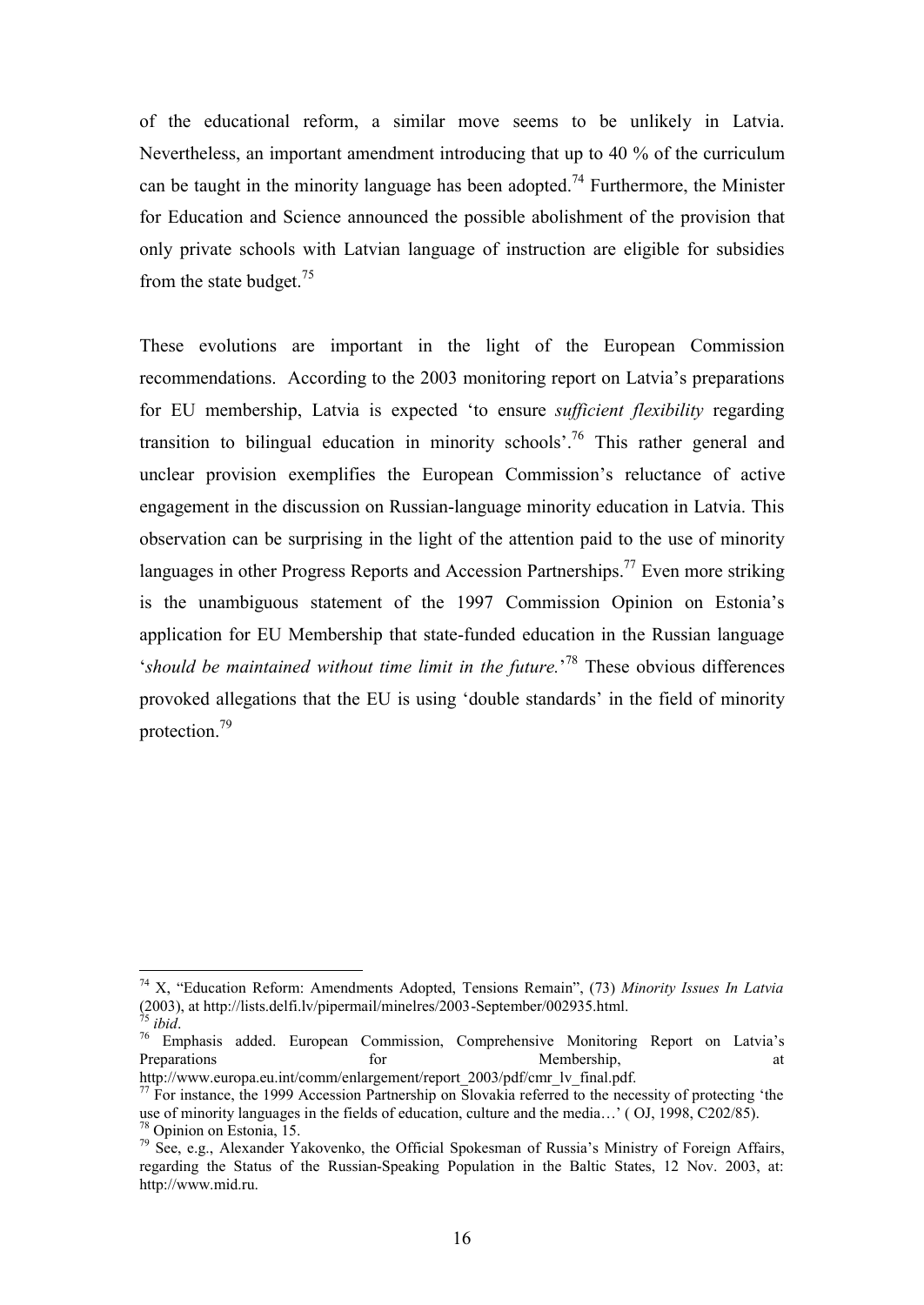## **5. Problems of integration on the brink of EU enlargement**

#### *5.1. The lack of effective anti-discrimination legislation*

The EU accession of Estonia and Latvia on 1 May 2004 does not imply that all EU legislation has already been implemented. The 2003 European Commission comprehensive monitoring reports on these countries' preparations for membership reveal that in the field of anti-discrimination legislation 'important shortcomings subsist with regard to the full transposition of the *acquis*<sup>'.80</sup> Notwithstanding the fact that both the Estonian and Latvian constitutions as well as a number of specific laws contain provisions prohibiting discrimination on the basis of race or nationality $81$ , legal experts have come to the conclusion that this is insufficient to comply with the so-called EU Race Equality Directive.<sup>82</sup> The Directive establishes a general principle of prohibition of any direct or indirect discrimination based on racial or ethnic origin.<sup>83</sup> This prohibition of discrimination applies to a wide range of areas, including employment, vocational training, social protection, education and access to goods and services.<sup>84</sup> It does not cover difference of treatment based on nationality and is without prejudice to provisions and conditions relating to the entry into and residence of third-country nationals or stateless persons on the territory of Member States. In addition, the Directive does not apply to 'any treatment which arises from the legal status of the third-country nationals and stateless persons'.<sup>85</sup> In other words, the differences between citizens and non-citizens are not perceived as discrimination on

<sup>80</sup> European Commission, Comprehensive Report on Latvia's Preparations for Membership, 35. A similar observation can be found in the Comprehensive Report on Estonia's Preparations for Membership, 35.

<sup>81</sup> Article 12 of the Estonian constitution establishes an explicit ban of discrimination: "*Everyone is equal before the law. No one shall be discriminated against on the basis of nationality, race, colour, sex, language, origin, religion, political or other opinion, property or social status, or on other grounds. The incitement of national, racial, religious or political hatred, violence or discrimination shall, by law, be prohibited and punishable. The incitement of hatred, violence or discrimination between social strata shall, by law, also be prohibited and punishable"*. Article 91 of the Latvian constitution states that "*All human beings in Latvia shall be equal before the law and the courts. Human rights shall be realised without discrimination of any kind*".

 $82$  Council Directive 2000/43/EC of 29 June 2000 implementing the principle of equal treatment between persons irrespective of racial or ethnic origin, OJ, 2000, L180/22.

For a legal analysis of the implementation of this Directive in Estonia and Latvia, see: Vadim Poleshchuk, *Report on measures to combat discrimination in the 13 candidate countries. Country report Estonia*, May 2003; Gita Feldhune, *Report on measures to combat discrimination in the 13 candidate countries. Country report Latvia*, May 2003, both reports are available at http://www.migpolgroup.com.

 $^{83}$  Art. 1-2 of Directive 2000/43, OJ, 2000, L180/24.

 $^{84}$  Art. 3,1 of Directive 2000/43, OJ, 2000, L180/24.

<sup>85</sup> Art. 3,2 of Directive 2000/43, OJ, 2000, L180/24.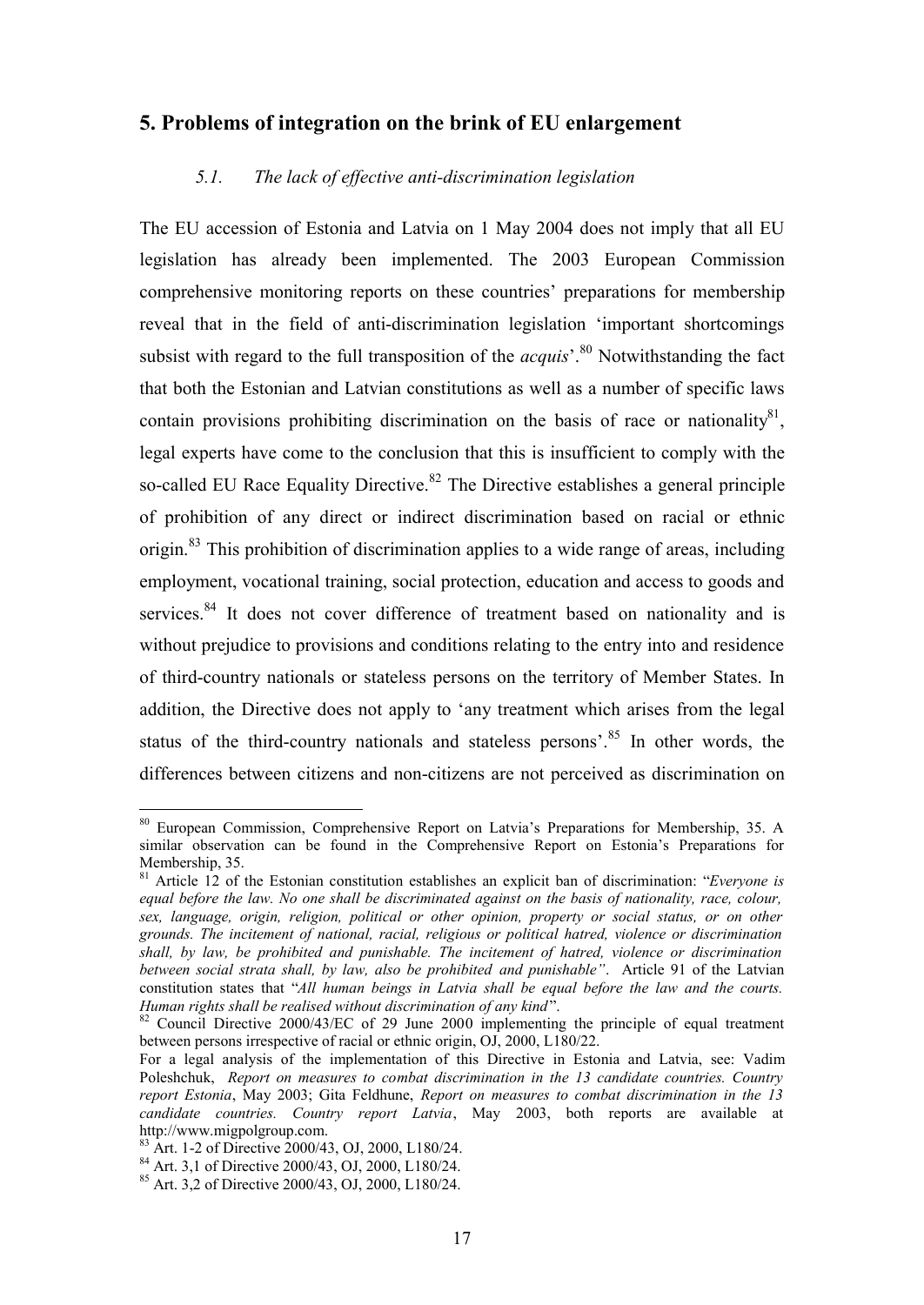the basis of race and ethnic origin. Notwithstanding these important restrictions to the scope of the Directive, it lays down minimum requirements aimed at combating discrimination against ethnic minorities.

Member States are under an obligation to ensure effective defence of individual rights.<sup>86</sup> Victims of discrimination must have the right of redress through an administrative or judicial procedure. Once a plaintiff has established facts on the basis of which it can be presumed that there has been discrimination, the burden of proof shifts to the respondent.  $87$  Plaintiffs are to be protected against victimisation and in particular against dismissal.<sup>88</sup> Finally, Member States have the obligation to disseminate information on the anti-discrimination legislation in cooperation with non-governmental organisations, $89$  they have to establish a specialised body for the promotion of equal treatment<sup>90</sup> and should provide for 'effective, proportionate and dissuasive sanctions' in case of breaches of the anti-discrimination legislation.<sup>91</sup>

In the framework of the EU pre-accession process, Estonia and Latvia have adopted new legislation in accordance with the Race Equality Directive. The Latvian Labour Law, for instance, contains a general non-discrimination clause which is strengthened by a specific prohibition of differential treatment based on 'race, skin colour, age, disability, religious, political or other conviction, national or social origin, property or marital status or other circumstances of an employee<sup> $, 92$ </sup> In Estonia, a general law on equality and equal treatment has been drafted.<sup>93</sup> In addition to the drafting of new legislation, governmental bodies have been designed with tasks in the field of antidiscrimination. The Legal Chancellor of Estonia – an independent official, provided by the constitution<sup>94</sup>, who is responsible for ensuring that legal acts adopted by the parliament and the local councils are in conformity with the constitution and the state

<sup>86</sup> Art. 7 of Directive 2000/43, OJ, 2000, L180/25.

<sup>87</sup> Art. 8 of Directive 2000/43, OJ, 2000, L180/25.

<sup>88</sup> Art. 9 of Directive 2000/43, OJ, 2000, L180/25.

<sup>89</sup> Art. 10-12 of Directive 2000/43, OJ, 2000, L180/25.

<sup>&</sup>lt;sup>90</sup> Art. 13 of Directive 2000/43, OJ, 2000, L180/25.

<sup>91</sup> Art. 15 of Directive 2000/43, OJ, 2000, L180/26.

<sup>&</sup>lt;sup>92</sup> Art. 7 and 29 of the Labour Law, adopted 20 June 2001 and entered into force on 1 July 2002. The text of this law is available at http://www.ttc.lv.

<sup>93</sup> See Vadim Poleshchuk, *Report on measures to combat discrimination in the 13 candidate countries. Country report Estonia*, May 2003, at http://www.migpolgroup.com. At present (January 2004), the law on equality and equal treatment has not yet been adopted, in spite of the fact that September 2003 was the official deadline for adoption.

<sup>&</sup>lt;sup>94</sup> Chapter XII of the Constitution.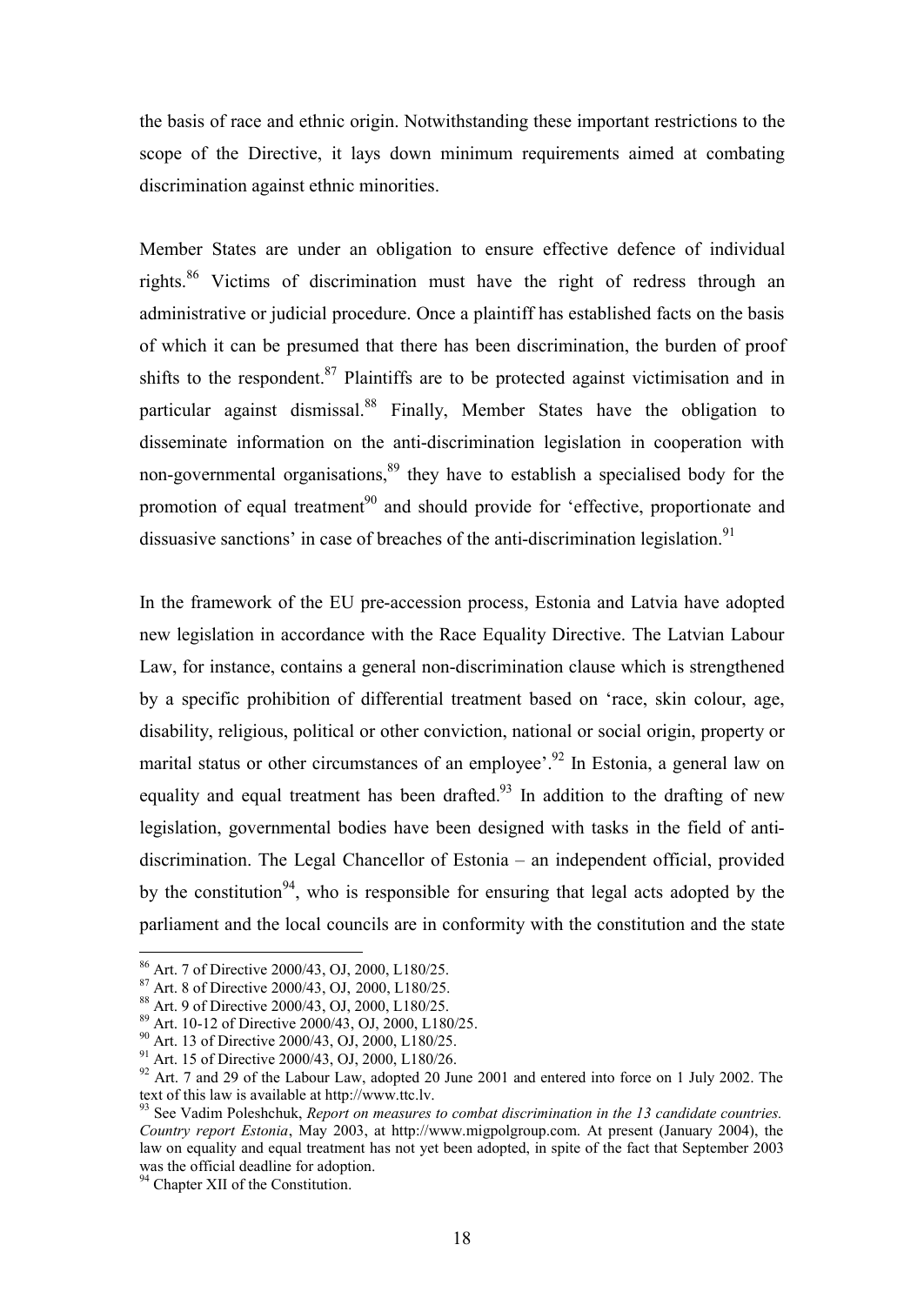laws – has been empowered to fulfil certain functions of an ombudsman, including the capacity to receive and examine residents' complaints. A similar function has been given to the Latvian National Human Rights Office.<sup>95</sup>

In spite of these legal and administrative developments, international observers have criticised the lack of effective anti-discrimination provisions. In its 2000 Regular Report on Estonia's progress towards accession, the European Commission observed that 'the capacities of the ombudsman, in particular as regards the protection of minorities need to be reinforced.'<sup>96</sup> In 2002, the UN Committee on the Elimination of Racial Discrimination expressed its concern about 'the limited access to remedies to facilitate complaints over potential discriminatory violations in relation to, *inter alia*, the labour market, housing and education.' In this regard, the Committee recommended the establishment of an Equality Council 'as a national human rights institution, with the mandate to advise and monitor relevant legislation and practice, and with competence to deal with individual complaints against acts of discrimination in the public or private sector.<sup>97</sup> It can be mentioned that Max Van Der Stoel, the OSCE High Commissioner on National Minorities, had referred to the necessity of a special institution to deal with cases of ethnic or linguistic discrimination already in 1993. <sup>98</sup>

In the framework of these international recommendations, the Estonian Parliament has significantly expanded the competences of the Legal Chancellor.<sup>99</sup> The Chancellor. will now be able to cover all issues of discrimination by natural and legal persons, both in public and private situations. In addition, his duties concerning the promotion and application of the principle of equal treatment are clearly written down in Article 35 of the Legal Chancellor Act. From 1 January 2004 onwards, the new provisions have entered into force. Whereas the amendments constitute an important step

<sup>95</sup> See Art. 2 of the Law on the Latvian Human Rights Office, at: http://www.vcb.lv.

<sup>96</sup> European Commission, 2000 Regular Report on Estonia's Progress Towards Accession, 8 Nov. 2000, 21.

 $97$  Concluding Observations of the Committee on the Elimination of Racial Discrimination: Estonia, dated 23 Augustus 2002, CERD/C/61/CO/4, para. 15.

<sup>&</sup>lt;sup>98</sup> "Letter to His Excellency Mr. Trivimi Velliste, Minister for Foreign Affairs of the Republic of Estonia" (1993) by Max van der Stoel, in Hanne-Margret Birckenbach, *Preventive Diplomacy through Fact-Findings. How International Organisations review the conflict over Citizenship in Estonia and Latvia* (Hamburg, 1997), 235-242.

 $\frac{99}{99}$  Amendments to the Legal Chancellor Act have been adopted on 11 February 2003 and entered into force on 1 January 2004. The consolidated version of this Act is available at: http://www.legaltext.ee.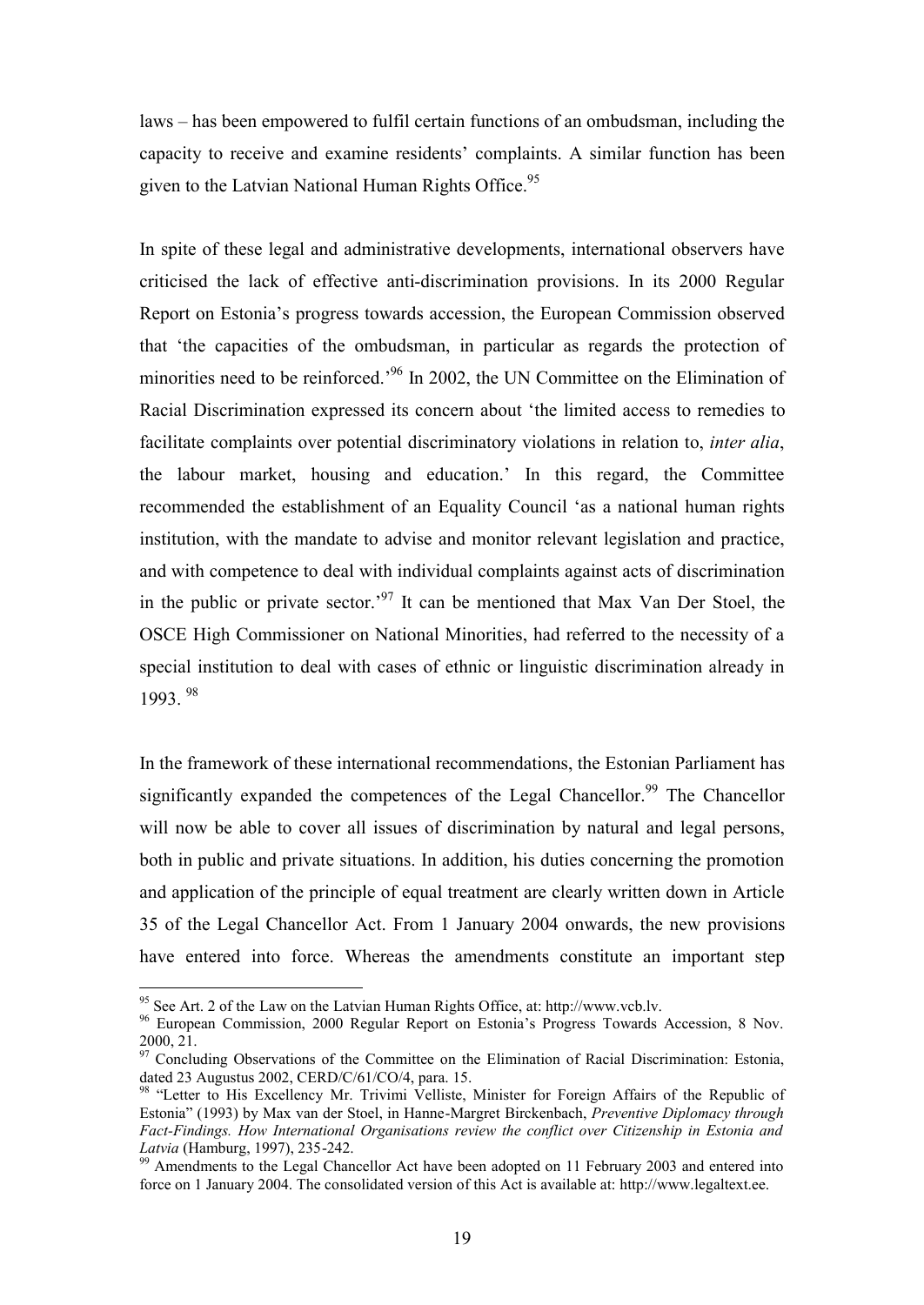towards the implementation of the Race Equality Directive, further expansion of the anti-discrimination legislation is necessary to guarantee an effective protection of minority rights. Under the present situation, the Estonian legislation does not comply with the requirements concerning the burden of proof and the protection against victimisation as laid down in article 8 and 9 of the Race Equality Directive.<sup>100</sup> Similar problems have been reported concerning Latvia.<sup>101</sup>

In addition to the remaining challenges in the full transposition of the Directive requirements, there is a clear necessity to improve the dissemination of information on anti-discrimination legislation. Notwithstanding the fact that several sociological studies have reported the existence of indirect discrimination on the Estonian and Latvian labour market, only a limited number of cases have been brought to justice. In this regard, the UN Committee report on the Elimination of Racial Discrimination in Latvia 'noted with concern that no case of dissemination of ideas of ethnic superiority or hatred, or the use of defamatory language or the advocacy of violence based on such ideas has been brought to justice, and no organisation involved in such activities has been prohibited, although the existence of such cases has been widely reported.'<sup>102</sup>

Whereas the legal possibilities for enforcement of the principle of equal treatment exist, they are almost never used. This observation indicates that further action to disseminate information and public awareness on anti-discrimination legislation is necessary. Additionally, the classical problem of strengthened administrative capacity can be mentioned. The Latvian National Human Rights Office (LNHRO), for instance, has been coping with problems of funding and excessive workload.<sup>103</sup> This ombudsman-like institution is entrusted with the task of promoting the observance of human rights and is entitled to review individual complaints and to strive for a

<sup>&</sup>lt;sup>100</sup> See Vadim Poleshchuk, *Report on measures to combat discrimination in the 13 candidate countries. Country Report Estonia*, May 2003, at http://www.migpolgroup.com.

<sup>101</sup> Gite Feldhune, *Report on measures to combat discrimination in the 13 candidate countries. Country Report Latvia*, May 2003, at: http://www.migpolgroup.com.

<sup>&</sup>lt;sup>102</sup> Concluding observations of the Committee on the Elimination of Racial Discrimination in Latvia, dated 12 April 2001, CERD/C/304/Add.79., para. 11.

<sup>103</sup> Gite Feldhune, *Report on measures to combat discrimination in the 13 candidate countries. Country report Latvia*, May 2003, at: http://www.migpolgroup.com. See also: Expert Review Mission on Latvian Human Rights Office and Ombudsman Functions in Latvia: Considerations and Recommendations, Final Report, 22 May 2001, at: http://www.un.lv/down/undp\_publ/omb/omb\_e.pdf.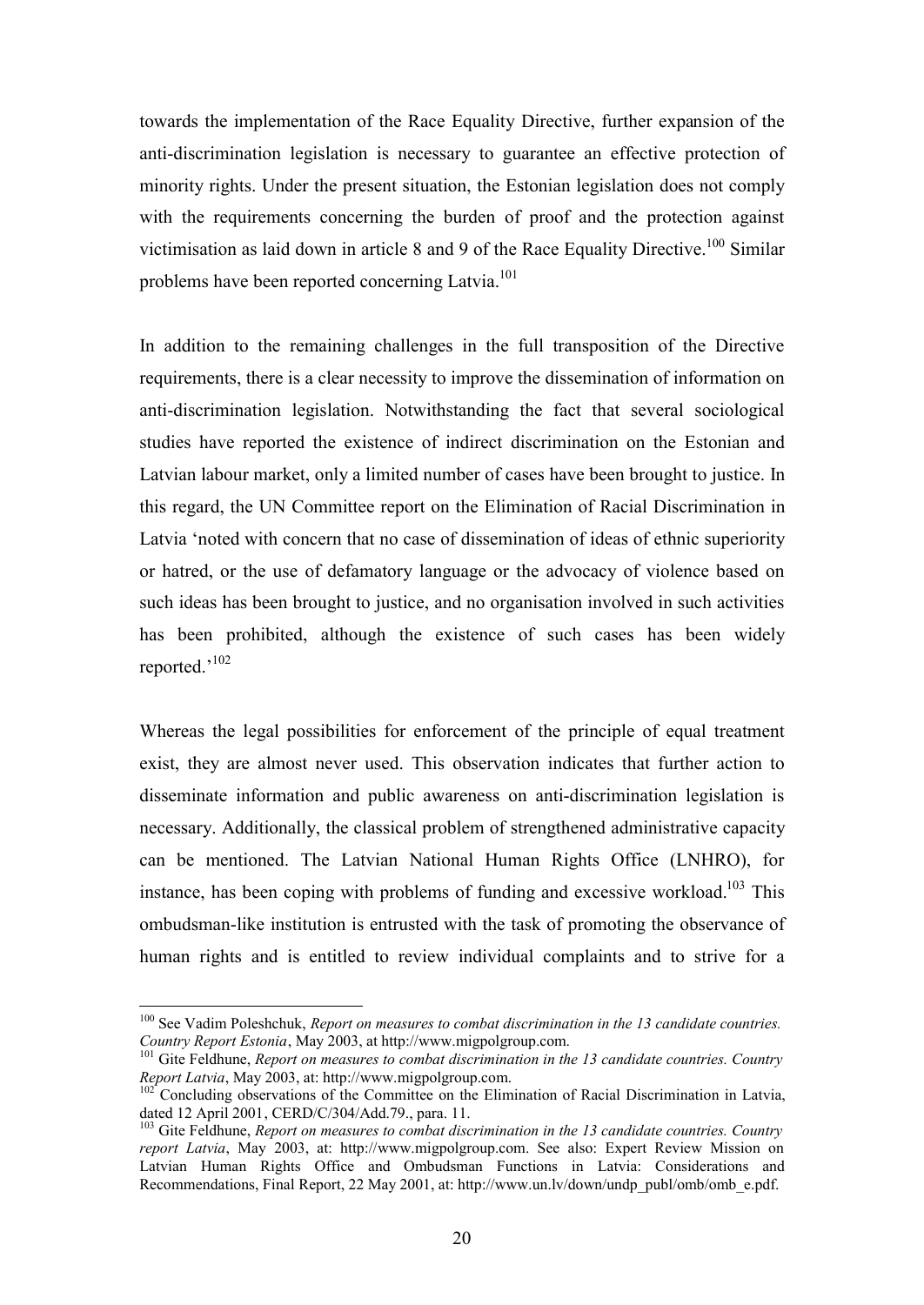friendly settlement. The LNHRO does not have the power to enforce its recommendations or to levy any fines but it can submit a constitutional complaint to the Constitutional Court.<sup>104</sup> In order to solve the existing administrative and operational problems, a presidential working group has been established in 2001. On the basis of this working group's concept paper for the establishment of a specialised ombudsman office, an international expert mission has developed several proposals to strengthen the LNHRO.<sup>105</sup> At present, however, further steps are required to implement these recommendations.<sup>106</sup> It can therefore be concluded that, whereas the bones of a comprehensive anti-discrimination legislation exist in both Latvia and Estonia, there is a need to improve the effectiveness of the legal framework and the dissemination of information in order to comply with the EU standards as laid down in Directive 2000/43.

#### *5.2. The problem of statelessness*

The impact of the EU pre-accession strategy upon Estonia's and Latvia's domestic legislation does not exclude the continued existence of numerous problems and uncertainties after EU enlargement. Notwithstanding the measures adopted to facilitate naturalization, a considerable part of Estonia's and Latvia's population remains stateless.<sup>107</sup> The United Nations Human Rights Committee concluded in its recent observations on Latvia and Estonia that this situation has adverse consequences in terms of the enjoyment of the rights and freedoms included in the International Convent on Civil and Political Rights.<sup>108</sup> The reports identified problems concerning the exercise of political rights, the possibility to occupy certain state and public positions, the possibility to exercise certain professions in the private sector, restrictions in the area of ownership of agricultural land, as well as social benefits. In

<sup>104</sup> See Law on the National Human Rights Office, at http://www.vcb.lv

<sup>&</sup>lt;sup>105</sup> Expert Review Mission on Latvian Human Rights Office and Ombudsman Functions in Latvia: Considerations and Recommendations, Final Report, 22 May 2001, at: http://www.un.lv/down/undp\_publ/omb/omb\_e.pdf.

<sup>106</sup> Gite Feldhune, *Report on measures to combat discrimination in the 13 candidate countries. Country report Latvia*, May 2003, at: http://www.migpolgroup.com.

According to the latest figures  $495.000$  non-citizens live in Latvia (21 % of the entire population), whereas in Estonia 172.000 people are stateless (12,5 % of the entire population). Official statistics from Latvia's and Estonia's statistical office (http://www.cbs.lv and http://www.stat.ee).

<sup>&</sup>lt;sup>108</sup> Concluding observations of the Human Rights Committee: Latvia, CCPR/CO/79/LVA, dated 6 November 2003 [hereafter: 2003 UN Human Rights Report Latvia]; Concluding observations of the Human Rights Committee: Estonia, CCPR/CO/77/EST, dated 15 April 2003 [hereafter: 2003 UN Human Rights Report Estonia].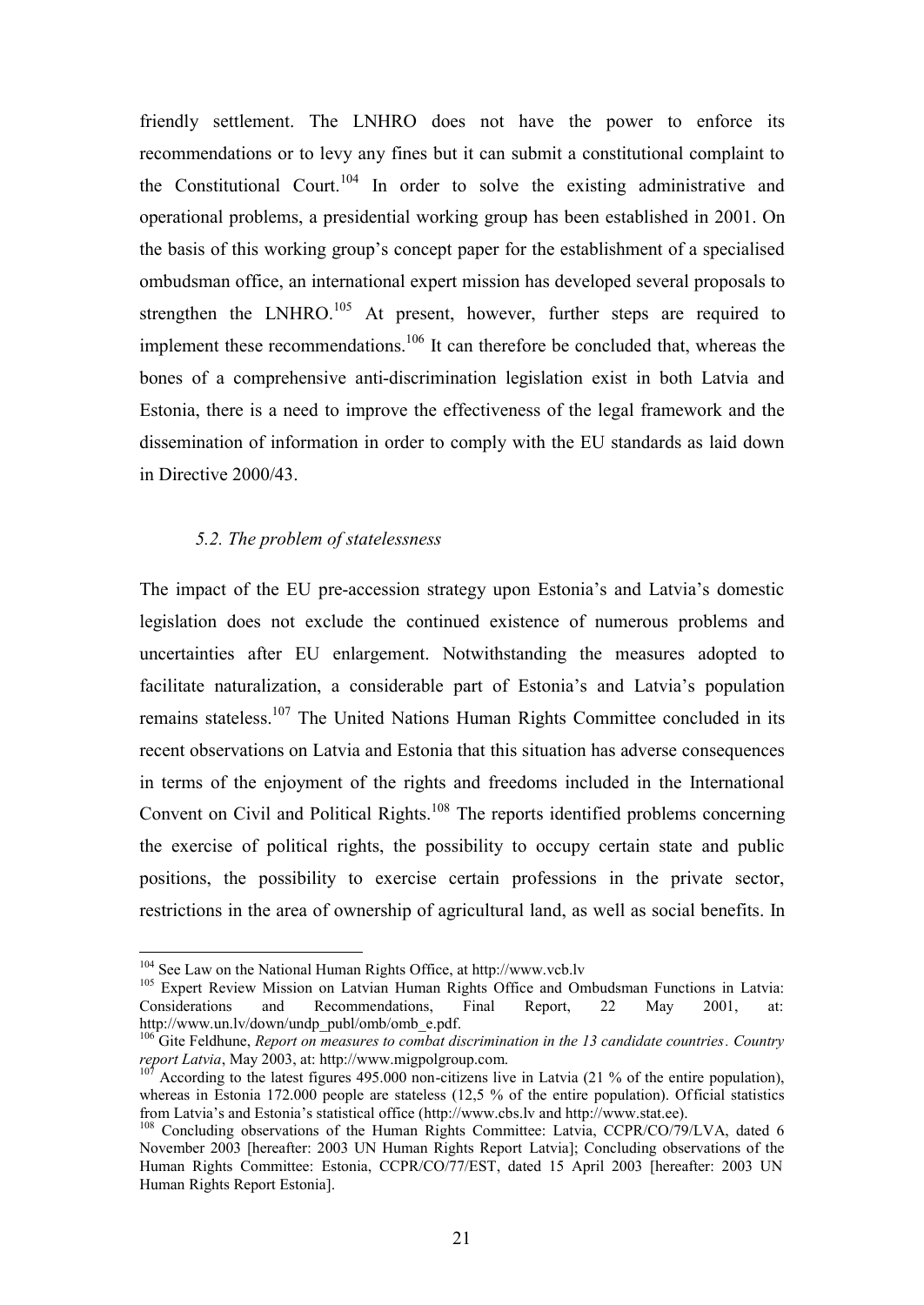contrast to the general and cursory statements of the European Commission regular reports, the concluding observations of the UN Human Rights Committee contain a number of clear and explicit recommendations. Estonia, for instance, is expected to abolish the legislation prohibiting non-citizens from being members of political parties.<sup>109</sup> The report on Latvia pleads for the granting of voting rights to non-citizens in local elections<sup>110</sup>, a right which is explicitly included in the Estonian constitution.<sup>111</sup> Both countries should further strengthen their efforts to reduce the number of stateless persons. Priority has to be given to the situation of children of non-citizens born in Latvia or Estonia after the restoration of independence in 1991. According to the existing legislation children of non-citizens achieve Latvian or Estonian citizenship upon request by their parents.<sup>112</sup> This duty of registration explains the relatively limited results of the amendments to the citizenship laws. The European Commission welcomed this evolution in its 1998 Regular Report on Latvia<sup>113</sup> and the 1999 Regular Report on Estonia.<sup>114</sup> The Commission predicted that respectively 18.000 children in Latvia and 6.000 children in Estonia would benefit from the new provisions.<sup>115</sup> The 2001 Report on Estonia<sup>116</sup> observed that only 338 minors received citizenship on the basis of the amendments to the Law on Citizenship whereas the 2002 Report on Latvia concluded that 'altogether, 7.156 children had been granted citizenship by June 2002.<sup>'117</sup> In the light of these figures the UN Human Rights Committee recommends further measures to encourage the registration of children as citizens. The Latvian Parliament already rejected the idea of abolishing the registration requirement as proposed by the pro-minority faction 'For Human Rights in a United Latvia'.<sup>118</sup> Nevertheless, certain amendments to the Citizenship Law are

<sup>&</sup>lt;sup>109</sup> 2003 UN Human Rights Report Estonia, para. 17.

<sup>&</sup>lt;sup>110</sup> 2003 UN Human Rights Report Latvia, para. 18.

 $111$  According to Article 156,2 of the Estonian Constitution persons who reside permanently in the territory of the local government and have attained eighteen years of age have the right to vote in local elections.

 $112$  Art. 3 Latvian Law on Citizenship and Art. 5 of the Estonian Citizenship Act.

<sup>&</sup>lt;sup>113</sup> Regular Report from the Commission on Latvia's Progress towards Accession, COM(1998) 704, 11.

<sup>&</sup>lt;sup>114</sup> Regular Report from the Commission on Estonia's Progress towards Accession, COM(1999) 504, 13.

<sup>115</sup> *ibid.*

<sup>&</sup>lt;sup>116</sup> Regular Report from the Commission on Estonia's Progress towards Accession, SEC(2001) 1747, 21.

<sup>&</sup>lt;sup>117</sup> Regular Report from the Commission on Latvia's Progress towards Accession, SEC(2002) 1405, 30.

<sup>118</sup> X, "Meeting against the minority education reform: no incidents, no dialogue", (69) *Minority Issues in Latvia* (2003), at http://lists.delfi.lv/pipermail/minelres/2003-June/002756.html.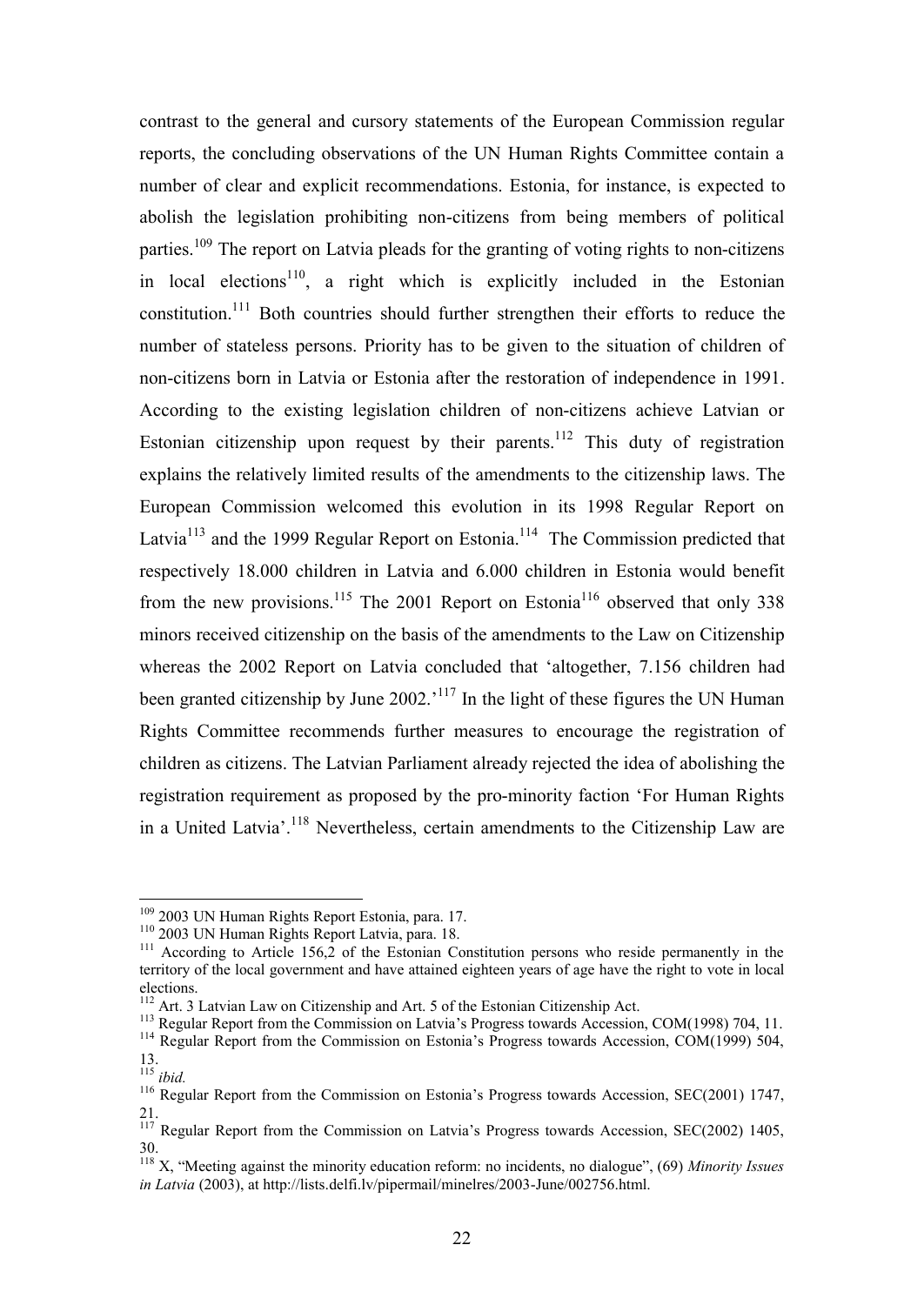elaborated in order to make Latvian citizenship easier available for children.<sup>119</sup> The amendments, which could enter into force in June 2004, *inter alia* abolish a number of requirements and administrative obstacles but do not change the principle of registration upon request of the parents. It remains to be seen whether these amendments will significantly change the existing situation.

### *5.3. The risk of socio-economic divisions*

Whereas all international organisations agree that no evidence can be found of consistent discrimination, differences in legal status entail the risk of creating an ethnically composed group of disappointed and excluded inhabitants. The practical implementation of extensive language and citizenship requirements and its consequences on the availability of employment opportunities to the Russian-speaking and often stateless population is of particular importance in this regard. The UN Human Rights Committee report on Estonia, therefore, encouraged the conduct of a study on the socio-economic consequences of statelessness, including the issue of marginalisation and exclusion.<sup>120</sup> It can be argued that the exclusive approach to citizenship, as defined in the Latvian and Estonian legislation, is in itself already a form of exclusion. Lack of formal citizenship limits the permanent residents' political rights, reduces the opportunities to hold a number of public positions and to become integrated in the welfare state.<sup>121</sup> Furthermore, statistical research concluded that Russian-speaking minorities in Estonia and Latvia have a significantly higher probability of being unemployed compared to the titular population of these countries. It is noteworthy that such an affiliation could not be found in Lithuania.<sup>122</sup> Even more interesting is the observation that Russian-speakers holding citizenship of their country of residence have a significantly lower chance of being unemployed compared to non-citizens or citizens of other countries.<sup>123</sup> It can therefore be

<sup>119</sup> X, "Citizenship law to be made more beneficial for children", (76) *Minority Issues in Latvia* (2003), at http://lists.delfi.lv/pipermail/minelres/2003-November/003021.html.

<sup>&</sup>lt;sup>120</sup> 2003 UN Human Rights Report, para. 14.

<sup>&</sup>lt;sup>121</sup> Aadne Aasland and Tone Flotten, "Ethnicity and Social Exclusion in Estonia and Latvia", 53 (7) *Europe-Asia Studies* (2001), 1028.

<sup>&</sup>lt;sup>122</sup> Aadne Aasland, "Ethnic Groups and Living Conditions: A Study of Unemployment in the Baltic Countries", in Aadne Aasland, *et.al*. (eds.), *The Baltic Countries Revisited: Living Conditions and Comparative Challenges* (Oslo, 1997), 114.

<sup>123</sup> *Ibid.*, 115.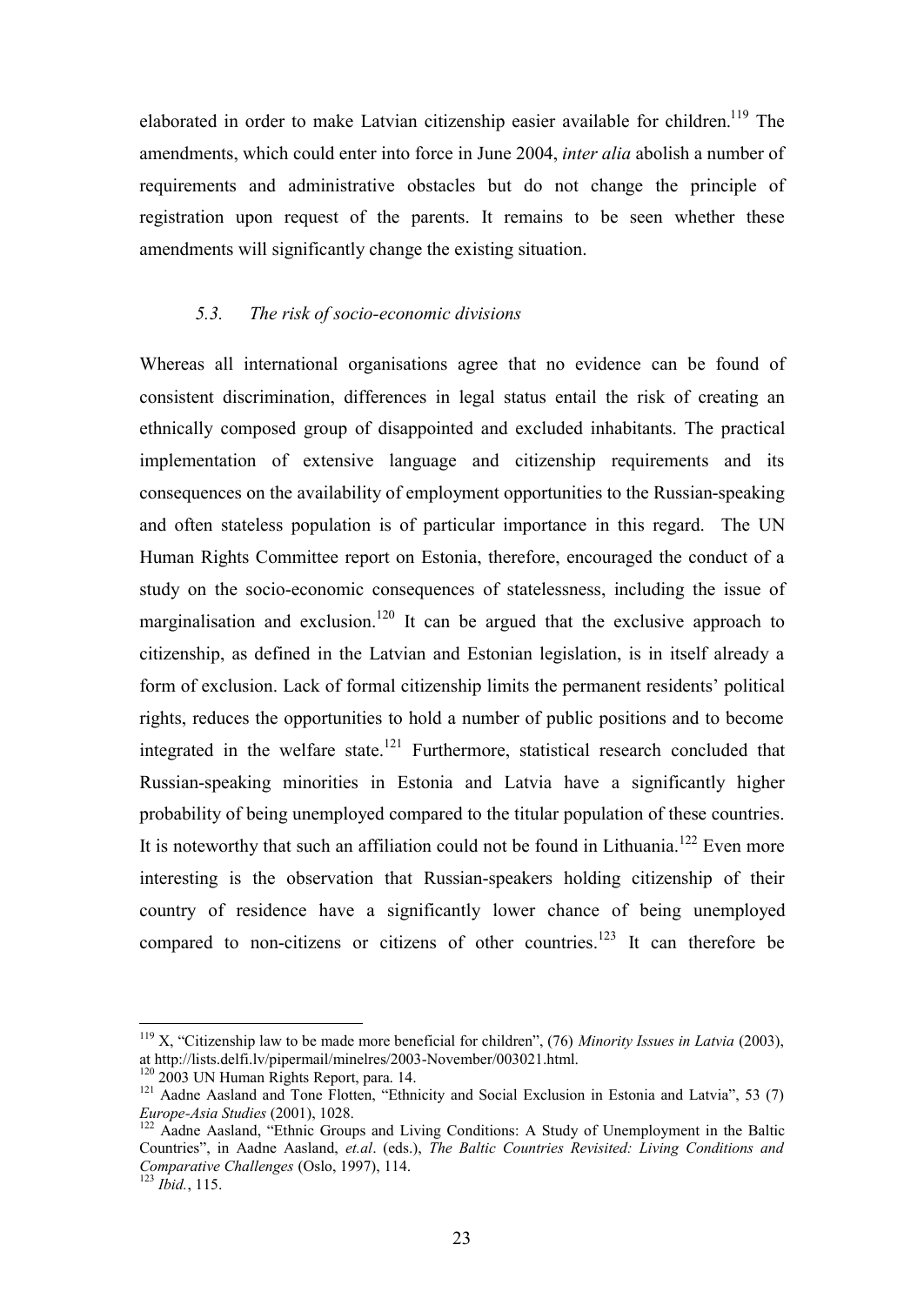concluded that citizenship has an important impact on job opportunities and integration into the labour market.

On the other hand, however, education and not ethnicity or citizenship has been identified as the most important variable in explaining social exclusion. The better job opportunities of non-titular citizens in comparison to their stateless compatriots would then be the result of their higher education and not of their legal status. It is rather difficult to analyse the relative weight of the factors 'citizenship' and 'education' in explaining the backward position of stateless persons on the Estonian and Latvian labour market. Both elements are mutually reinforcing because people lacking sufficient education will face more difficulties in passing the naturalization procedure. In addition, they will be less proficient in the national language, which is a basic requirement to acquire citizenship and to apply for many jobs in both the public and the private sector. Consequently, 'language proficiency' could also be identified as a main variable in explaining the differences on the labour market. This, in turn, can be related to the discussion concerning the education reform and the difficulties in finding the right balance between the promotion of the national language on the one hand and respect for minority languages on the other. This duality can also be found in the monitoring reports of the European Commission and the UN Human Rights Committee. Whereas the latter focuses on the necessity to guarantee minorities the right to 'enjoy their own culture and to use their own language'<sup>124</sup>, the Commission reports only insist that the implementation of the language legislation should respect the undefined 'principles of justified public interest and proportionality<sup>'125</sup>.

The current debate on the education reform in Latvia reveals the sensitivity of a strict language policy. In addition, the existing differences in the legal status between citizens and non-citizens and its socio-economic consequences provoke a feeling of disappointment and discrimination among the Russian-speaking community.<sup>126</sup> This phenomenon could have negative implications for the consolidation of the democratic

<sup>&</sup>lt;sup>124</sup> 2003 UN Human Rights Report on Estonia, para. 16. 2003 UN Human Rights Report on Latvia, para. 19.

<sup>&</sup>lt;sup>125</sup> European Commission, Comprehensive Monitoring Report on Latvia's preparations for Membership, 19. European Commission, Comprehensive Monitoring Report on Estonia's preparations for Membership, 18.

<sup>&</sup>lt;sup>126</sup> Vadim Poleshchuk, "Social Dimension of Integration in Estonia and Minority Education in Latvia", *ECMI Report*, 2001, 18, at http://www.ecmi.de/doc/download/report\_8.pdf , 11.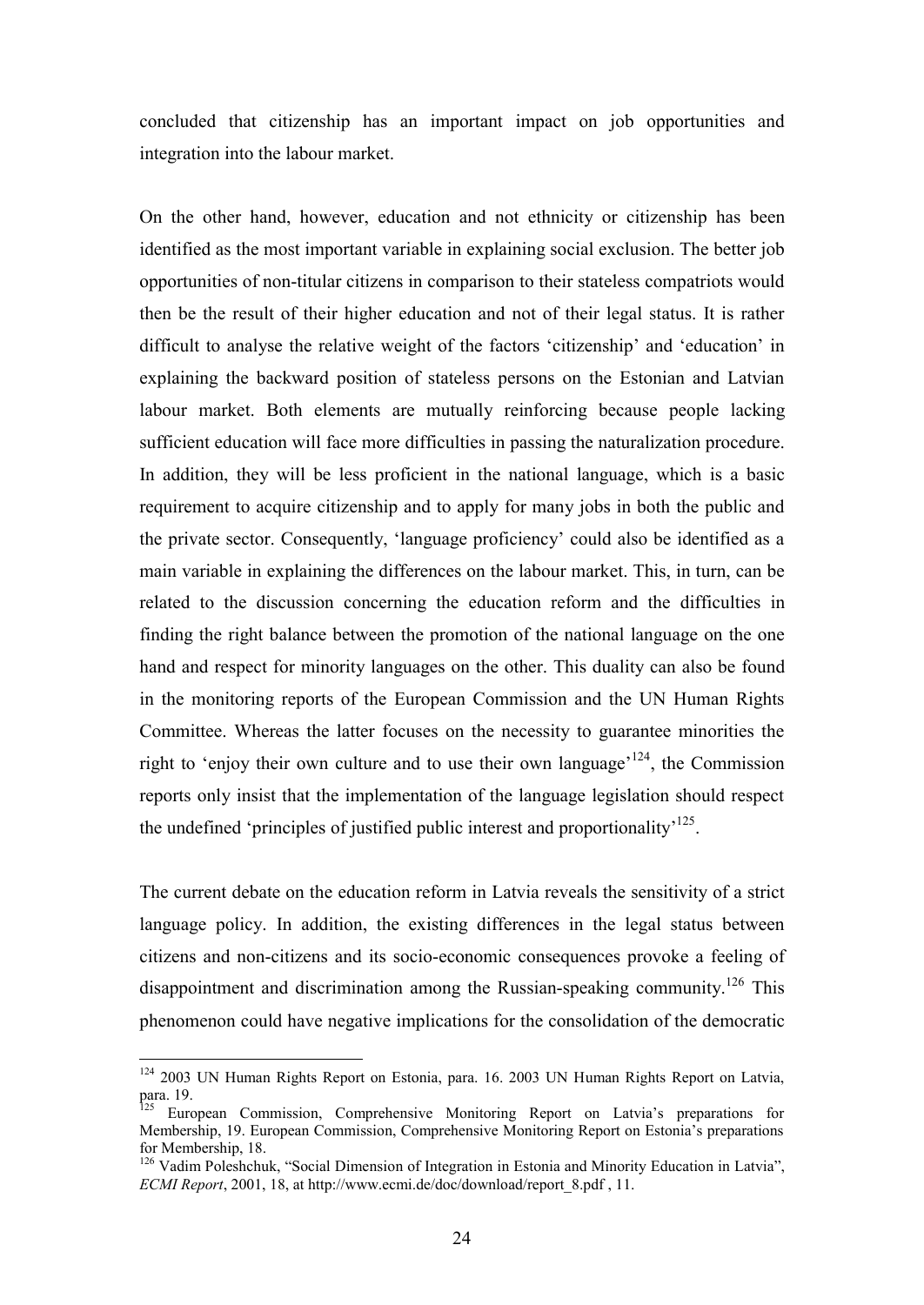system and the possibility to use existing human resources for further economic development. It is, therefore, clear that the avoidance of an ethnically and linguistically divided society between 'haves' and 'haves not' is one of the most important challenges for Latvia's and Estonia's integration policy. As the 2002 European Commission reports revealed, the integration policy should ensure the awareness, consultation and involvement of all sections of the population.<sup>127</sup> The lack of a constructive dialogue between minorities and state institutions as well as the limited possibilities of political participation and representation of the Russianspeaking population can be identified as an important obstacle to integration.<sup>128</sup>

#### *5.4. The problem of political participation and representation*

Both in Estonia and Latvia, minorities tend to be underrepresented in state institutions. In 2001, Estonian Russian-speakers made up only nine percent of all judges and six percent of officers within the Ministry of Internal Affairs whereas there were no Russian-speakers working as officials in the Ministries of Justice or Education.<sup>129</sup> In Latvia, statistical research to minority representation in state ministries revealed that 'minorities are employed by 65 percent less than their ratio among the citizenry'.<sup>130</sup> Minorities are also insufficiently and unevenly represented in municipal councils and administration and are underrepresented in the judiciary.<sup>131</sup>

It seems obvious that, among the less represented groups, the lack of proportionate representation in state institutions contributes to an increasing distrust in the functioning of these institutions. Consequently, additional measures to promote the political representation of minorities should be considered. In order to improve the existing situation, the impact of the so-called 'revolutionary syndrome' – which implies that employees of state institutions where chosen among people who had supported the re-establishment of independence rather than on the basis of formal and objective criteria– has to be tackled.<sup>132</sup> In addition, lack of national language

<sup>&</sup>lt;sup>127</sup> 2002 European Commission Regular Report on Latvia, 32; 2002 European Commission Regular Report on Estonia, 32.

 $128$  Open Society Institute (2002), 350.

<sup>129</sup> *ibid.*, 233.

<sup>130</sup> Artis Pabriks, *Occupational Representation and Ethnic Discrimination in Latvia* (Riga 2002), 25.

<sup>&</sup>lt;sup>131</sup> Open Society Institute (2002), 351.

<sup>132</sup> *ibid*., 46.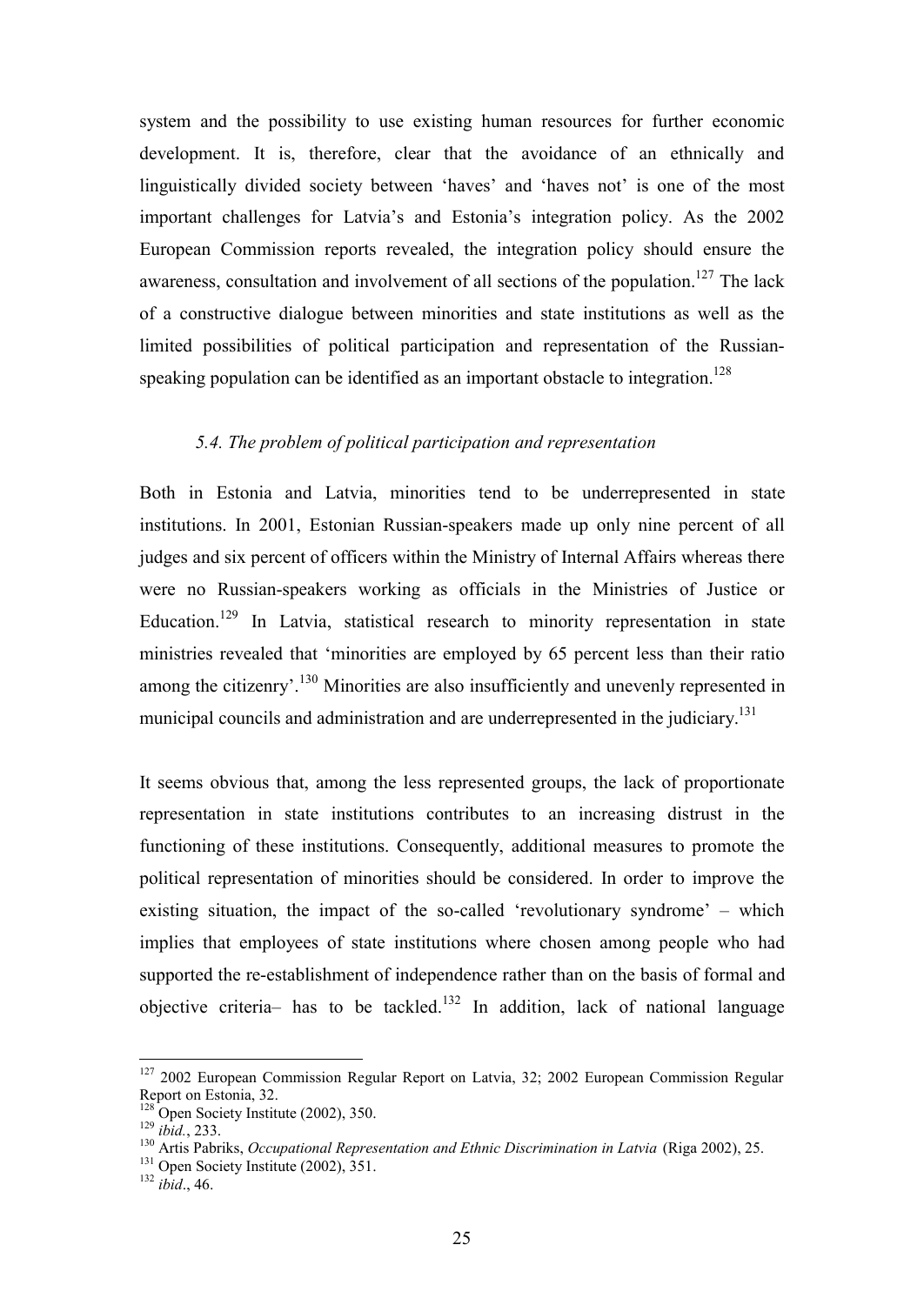proficiency and citizenship are two major factors restricting the opportunities of a significant share of the minority population. This is particularly the case for representation in elected institutions such as the parliament and city councils. Only after intensive international pressure, Estonia and Latvia abolished the requirement of the highest degree of state language proficiency for candidates in parliamentary and municipal elections (cf. *infra*). At the same time, however, the national constitutions contain important provisions protecting the state language as the only working language of these elected bodies.<sup>133</sup>

Apart from these linguistic barriers, citizenship is the essential precondition for political participation. This is clearly illustrated by Article 48 of the Estonian constitution, which restricts membership of political parties to Estonian citizens. Article 57 of the Estonian constitution and Article 8 of the Latvian constitution limit the right to vote in parliamentary elections and referendums to citizens that have attained the age of eighteen. Whereas Article 156 of the Estonian constitution grants voting rights to all permanent residents in elections to local government councils, Article 101 of the Latvian constitution maintains that 'local governments shall be elected by Latvian citizens who enjoy full rights of citizenship.' In the framework of EU accession, Latvia will have to amend this provision in order to allow the participation of EU citizens in accordance with Article 19 EU and Council Directive 94/80/EC of 19 December 1994.<sup>134</sup> The 2003 comprehensive monitoring report on Latvia's preparations for membership identified this issue as one of the remaining problems.<sup>135</sup> Taking into account that the amendments have to be made before the municipal and European Parliament elections of June 2004, it is rather surprising that the latest Accession Partnership is completely silent on this issue.<sup>136</sup>

Apart from the formal legal requirement to apply the *acquis communautaire*, the prospective constitutional amendment might provoke a public discussion on the granting of voting rights to non-citizens in municipal elections. In the framework of

<sup>&</sup>lt;sup>133</sup> Article 52 of the Estonian constitution; Articles 21 and 101 of the Latvian constitution.

<sup>&</sup>lt;sup>134</sup> Council Directive 94/80/EC of 19 December 1994 laying down detailed arrangements for the exercise of the right to vote and to stand as a candidate in municipal elections by citizens of the Union residing in a Member State of which they are not nationals, OJ, 1994, L368/38.

<sup>&</sup>lt;sup>135</sup> Comprehensive Monitoring Report on Latvia's Preparations for Membership, 19.

<sup>&</sup>lt;sup>136</sup> Council Decision of 28 January 2002 on the principles, priorities, intermediate objectives and conditions contained in the Accession Partnership with Latvia, OJ, 2002, L44/45.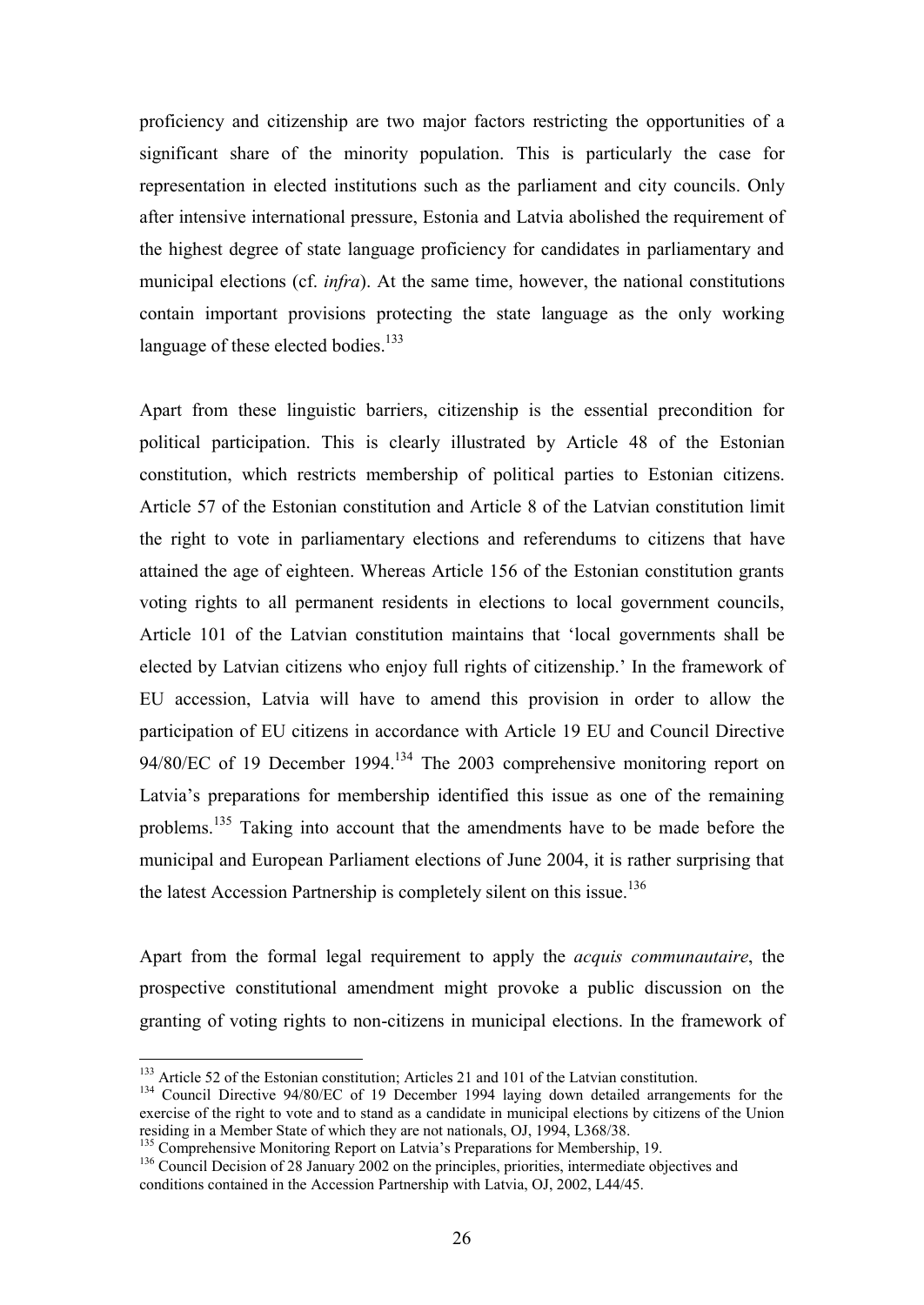the 2002 elections to the Latvian Parliament, the International Election Observation Mission concluded that 'involving non-citizens in local decision-making could represent a tangible step toward eliminating the current democratic deficit'.<sup>137</sup> A similar recommendation can be found in the concluding observations of the UN Human Rights Committee and in declarations of several high-level representatives of the Council of Europe and non-governmental organisations.<sup>138</sup> In spite of this international pressure, the ruling political parties do not support such an extension of voting rights.<sup>139</sup> The argument that this would decrease the motivation for naturalisation is also related to the political situation in Riga where approximately 35 percent of the inhabitants are non-citizens. There is a widespread fear that the participation of these persons would lead to a profound political change in the capital.<sup>140</sup> The situation in Riga perfectly illustrates the existing democratic deficit because more than one third of its population cannot vote in city council elections.

The Latvian integration programme focuses on the promotion of naturalisation and language training but fails to take into account other measures to promote minority representation in the public sphere and in decision-making bodies.<sup>141</sup> The possible implementation of positive discrimination measures and quota has been criticised for having 'a negative psychological impact on members of various ethnic groups' and for facilitating ethnic tension.<sup>142</sup> The limited possibilities of political participation for the minority population contribute to a further alienation from the state institutions. The result is a vicious circle of self-segregation, a lack of motivation to pass the nationalisation procedure and the establishment of a serious and long-term democratic deficit. Against this background, fostering of loyalty to the state and diminishing the alienation from the state institutions are two important objectives of the state

<sup>&</sup>lt;sup>137</sup> The International Election Observation Mission is a joint effort between the OSCE Office for Democratic Institutions and Human Rights (ODIHR) and the Parliamentary Assembly of the Council of Europe (PACE). The Conclusions of the Mission are available at: http://www.osce.org/odihr/elections/field\_activities/latvia2002/.

<sup>138</sup> For an overview: Ministry Of Foreign Affairs Of The Russian Federation, *List of main claims and recommendations of international organizations and NGOs to Latvia as regards rights of national minorities*, at: http://www.ln.mid.ru.

<sup>139</sup> X, "Electoral rights for non-citizens rejected", (79) *Minority Issues in Latvia* (2004), at http://lists.delfi.lv/pipermail/minelres/2004-January/003161.html.

<sup>140</sup> Valts Kalnins, *Latvia: Regional and Municipal System*, at:

http://www.balticdata.info/latvia/politics/latvia\_politics\_administration\_basic\_information.htm.  $141^{141}$  Open Society Institute (2002), 346-352.

 $142$  Pabriks, 51.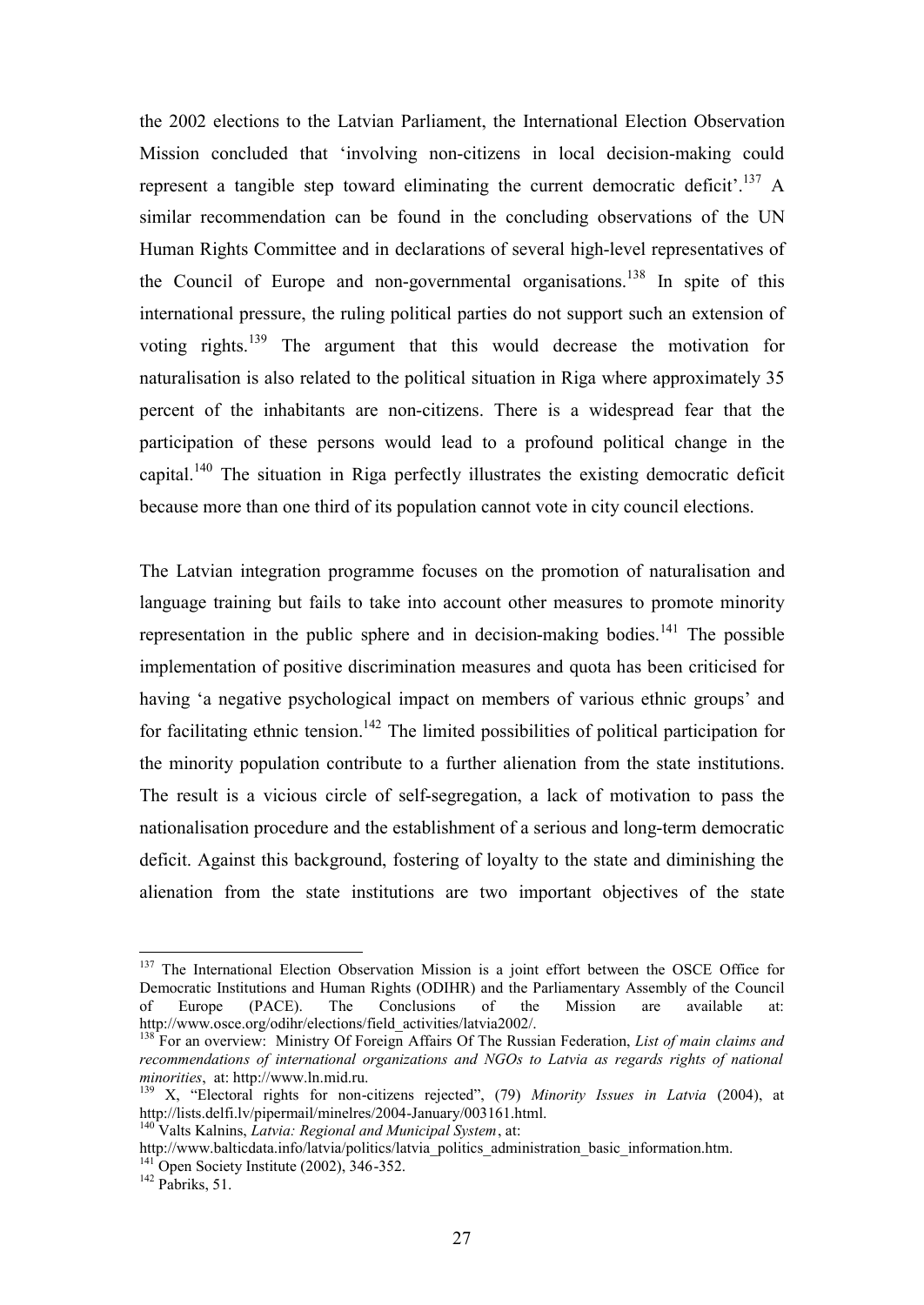integration programme. <sup>143</sup> The explicit link between integration and state loyalty can be related to the widespread perception that a 'fifth column' of Russian-speaking residents disloyal to the Latvian state could potentially undermine the internal stability of the country. From this perspective, the position of Russia, operating as the selfdeclared kin-state of all Russian-speakers, cannot be neglected in the complex and sensitive framework of minority protection.

# **6. The position of Russia and its geopolitical importance**

On several occasions, the Russian Federation has criticized the international community for turning a 'blind eye' to the infringement of the rights of the Russianspeaking minorities in Estonia and Latvia.<sup>144</sup> Russian officials voiced concerns about the legal status of the Russian-speaking population after Estonia's and Latvia's accession to the EU.<sup>145</sup> The 'medium-term strategy for the development of relations between the Russian Federation and the European Union (2000-2010)' identified this issue as one of Russia's primary interests in the framework of EU enlargement. Moreover, Moscow threatened that, as a 'reserve option', it could decide to refuse the extension of the Partnership and Co-operation Agreement to those candidate countries 'that do not ensure the fulfilment of the generally recognised norms'.<sup>146</sup> This latter statement might be seen as a scarcely concealed threat directed at the Baltic states, and Latvia in particular, which has been described as 'the frontrunner in discrimination of the Russian-speaking population and in uncertainties for transit'.<sup>147</sup> Russia's intention to secure that the EU applies its high standards for the admittance of new members will therefore focus in the first instance on the political criteria for accession. In considering the protection of the rights and interests of the Russianspeaking population as its responsibility, Moscow has pushed to have this issue put on

<sup>&</sup>lt;sup>143</sup> "The foundation for integration of society is loyalty to the state and awareness that each individual's future and personal well being are closely tied to the future stability and security of the State of Latvia", National Integration Programme, 7

<sup>&</sup>lt;sup>144</sup> See e.g. Letter dated 19 July 1994 from the Permanent Representative of the Russian Federation to the United Nations addressed to the Security Council, A/49/264, 20 July 1994.

 $145$  X, "Moscow not to interfere in EU enlargement, but Russia's interests need to be secured", (95) *Uniting Europe* (2000), 2.

<sup>&</sup>lt;sup>146</sup> Medium-term Strategy for Development of Relations between the Russian Federation and the European Union (2000-2010) [unofficial translation], at

http://www.europa.eu.int/comm/external\_relations/russia/russian\_medium\_strategy/.

 $147$ <sup>T</sup>X, Moscow not to interfere in EU enlargement, 'but Russia's interests need to be secured', (95) *Uniting Europe* (2000), 2.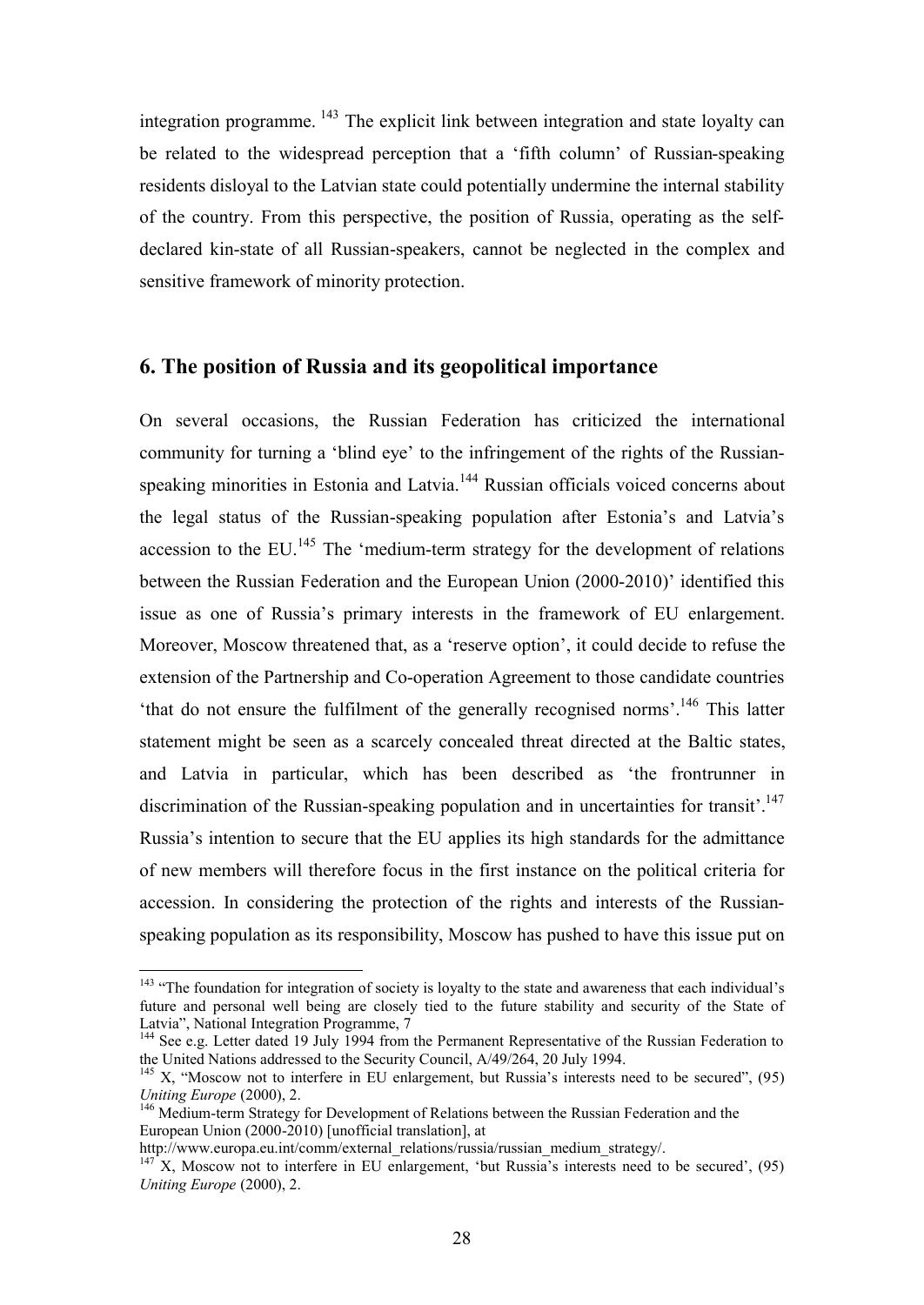the agenda of the European Union. In the beginning of 2003, Igor Ivanov, the Russian Minister of Foreign Affairs, has issued a letter to the Greek EU Presidency and the European Commission demanding for additional pressure on Estonia and Latvia in order to enforce further steps towards improving the rights of the Russian speaking minorities before these countries' EU accession on 1 May 2004.<sup>148</sup> The Commission spokesman replied that 'there is ample evidence the Baltic states are ensuring better treatment for ethnic Russians as part of their preparations for EU Membership'.<sup>149</sup> Additionally, he argued that 'the situation should further improve after enlargement when even higher minority protection standards will apply to those two new member countries.'<sup>150</sup> This explicit dismissal of Russia's claims for further EU action on the issue of minority protection in Estonia and Latvia has provoked negative reactions in the Russian Duma. The European Commission has been accused of accepting EU enlargement 'at any price, to the detriment of its high reputation'.<sup>151</sup> In addition, it has been reported that Russia's problems with Estonia and Latvia could potentially undermine the developing EU-Russia partnership. Taking into account the EU's strategic and economic interests in good proximity relations with Russia<sup>152</sup>, it is therefore obvious that the issue of minority protection in Estonia and Latvia deserves particular attention.

# **7. EU Enlargement as a 'deus ex machina'?**

 $\overline{a}$ 

The legal status of the Russian-speaking and often stateless community is one of the remaining challenges of the historic EU enlargement project. An important question, for instance, is whether non-citizens will have a right of visa-free travel within the

<sup>148</sup> David Cronin, "Ethnic Russian status must improve", *European Voice*, 27 February 2003.

<sup>&</sup>lt;sup>149</sup> *Ibid*. It can be argued that the statement of the Commission spokesman disregards the lack of efficient legal provisions in the field of minority protection under the Treaty on European Union, see Christophe Hillion, "Enlargement of the European Union: The Discrepancy between Membership Obligations and Accession Conditions as regards the Protection of Minorities", 27(3) *Fordham International Law Journal* (2003).

 $150$  X., "EU dismisses Russian claims for further EU action on minority rights in the Baltics", (217) *Uniting Europe* (2003), 4.

<sup>&</sup>lt;sup>151</sup> Declaration of the State Duma in connection with major violations of human rights and the rights of national minorities in the Latvian Republic, adopted on 14 October 2003. Unofficial translation at http://pws.prserv.net/misrusce/duma\_latv.htm.

 $152^{\circ}$  See the European Commission's Country Strategy Paper 2002-2006 and the National Indicative Programme 2002-2003, at: http://www.europa.eu.int/comm/external\_relations/russia/csp/02-06\_en.pdf.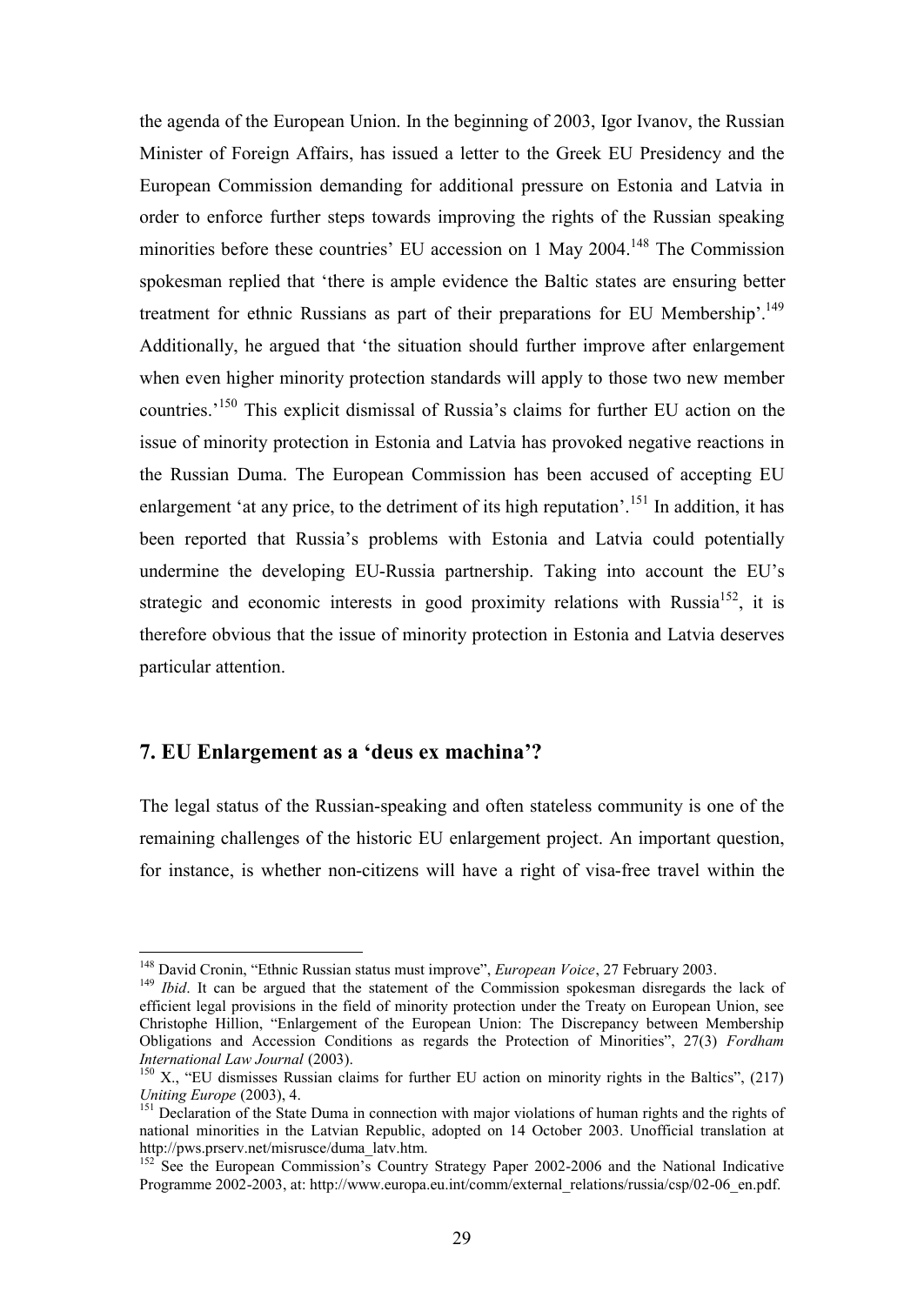EU.<sup>153</sup> Other issues such as the right of access to job opportunities in other EU Member States and the possibility to take part in European Parliament elections are also of particular importance. These questions have been avoided during the EU accession negotiations. Obviously, the EU proceeded from the assumption that the prospect of accession *as such* would automatically solve the problems of integration of the Russian-speaking population. According to this somewhat naïve eurocentric approach, the non-titular population of the Baltic states is expected to receive a better protection within the EU. In this regard, Jekaterina Dorodnova argued that 'with the entry of Estonia and Latvia into the EU, the discriminatory treatment of the Russianspeaking minorities by the Estonian and Latvian governments is likely to become less pronounced.'<sup>154</sup> Dmitri Trenin is even more optimistic:

'*Hundreds of thousand of ethnic Russians will be quickly integrated into the new interethnic communities of the Baltic countries. The Baltic Sea Coasts will see new "Euro-Russians". (Because of this, the non-titular population of the Baltic states react to the prospect of joining the European Union with greater enthusiasm than the indigenous population.)*' 155

The latter assumption does no longer reflect the real situation. Statistical research conducted ahead of the accession referenda revealed that the attitudes of Baltic Russians did not differ significantly from those of the titular population.<sup>156</sup> The perceived intensity of ethnic conflict and discrimination did not result in higher levels of support for EU membership among minorities. In contrast, minority perceptions of ethnic tensions and unfair treatment corresponded with more negative attitudes towards the EU. It has therefore been concluded that the Baltic Russians do not regard the EU as a guardian of their rights.<sup>157</sup> This conclusion has been supported by the outcome of different opinion polls. According to survey result analyses in Latvia, conducted in July 2003, only 34 per cent of non-Latvians intended to vote in favour of

<sup>&</sup>lt;sup>153</sup> Under the present situation, all EU Member States have signed bilateral agreements establishing visa-free travel with Latvia but only Denmark has extended this regime to include non-citizens. <sup>154</sup> Dorodnova, 37.

<sup>155</sup> Dmitri Trenin, *Baltic Chance. The Baltic States, Russia and the West in the Emerging Greater Europe* (Washington, 1997), 37.

<sup>&</sup>lt;sup>156</sup> Piret Ehin, "Determinants of public support for EU membership: Data from the Baltic countries", 40 (5) *European Journal of Political Research* (2001), 51.

*ibid.*, 53.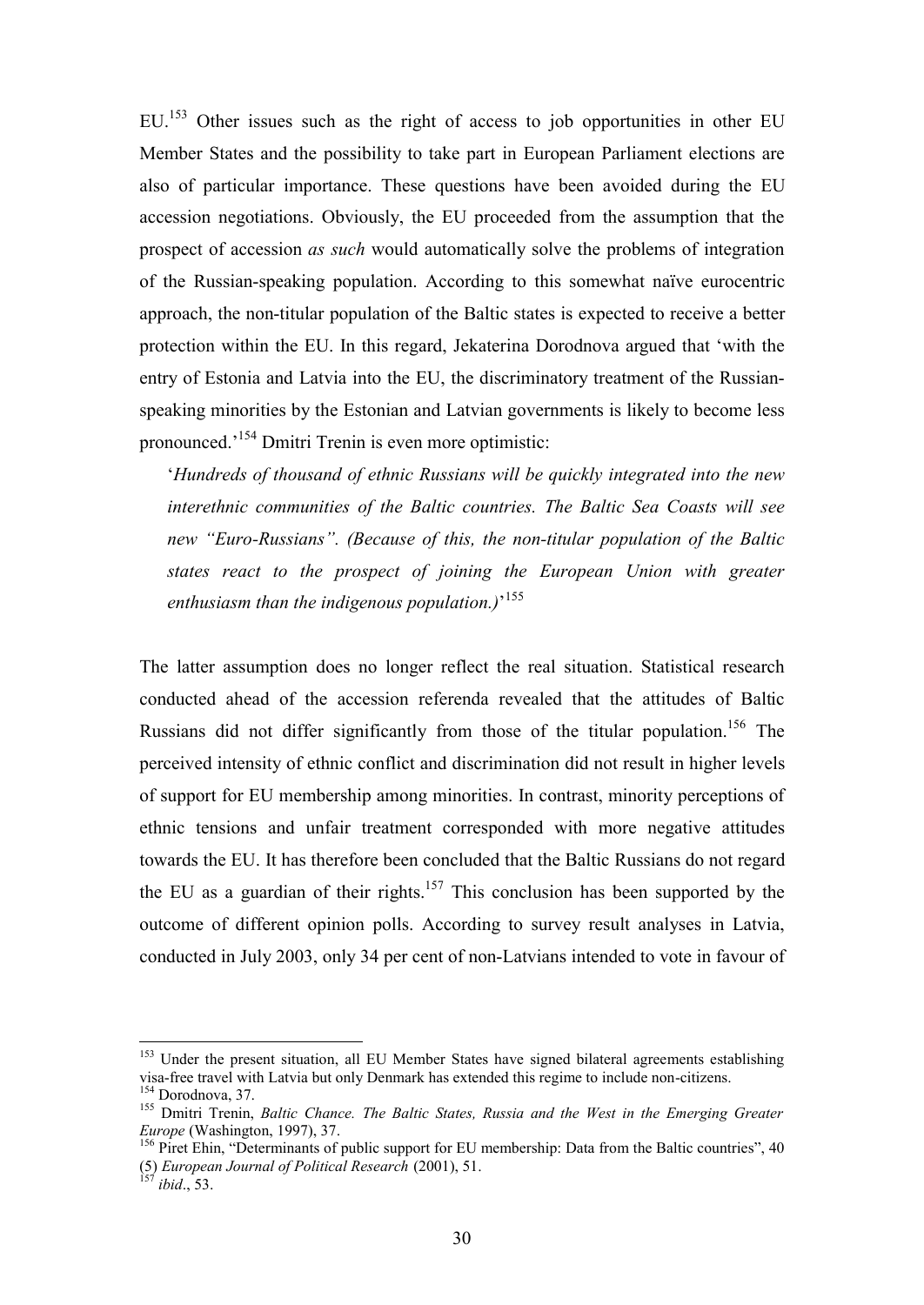EU accession in comparison to, at that time, 53 per cent of Latvians.<sup>158</sup> The last public opinion poll before the referendum reported 63 per cent of ethnic Latvians supporting accession in contrast to only 30,3 per cent of non-Latvians.<sup>159</sup> Non-Latvians without citizenship were even more sceptical as only 27,4 per cent approved accession to the EU. Non-citizens feared negative changes on wages and pensions and did not expect any improvement in their status. In general, they showed a disinterest in information about the EU. This observation can be related to the fact that, according to the Estonian and Latvian constitution as well as corresponding referendum laws, only citizens were entitled to vote on EU accession. Consequently, 18 and 22 per cent of the Estonian and Latvian population was excluded from participation. These figures raise the question of democratic legitimacy. Only that part of the non-titular population that had successfully passed the naturalisation procedure could express its opinion in the accession referendum.

An analysis of the referendum results confirms the suggestion that Russian-speakers tend to be more Eurosceptic. In Latvia, regions with a large proportion of Russianspeakers such as eastern Latgale and Riga reported the lowest number of positive votes. In Daugavpils, a city with almost 40 per cent of non-Latvian citizens, a majority voted against EU accession.<sup>160</sup> A similar pattern could be observed in Estonia. The least amount of yes votes was cast in Ida-Viru (57 per cent in favour and 43 per cent against), not coincidentally the region with the highest number of Russianspeakers.<sup>161</sup> These results reveal that the ethnic minorities are not expecting major improvements in their legal status and even fear a further isolation and marginalisation as a result of EU enlargement. The lenient approach of the European Commission in combination with the continued pressure from Moscow and the remaining uncertainty about the consequences of enlargement can explain this situation.

<sup>&</sup>lt;sup>158</sup> Latvian European Integration Bureau, "Attitude in Society Toward Latvia's European Union Membership. Survey Result Analyses", July 2003, at: http://www.eib.gov.lv/latvijaeiropa/eng/eu\_report\_july.doc.

<sup>&</sup>lt;sup>159</sup> Results of the public opinion polls are available at: http://www.eib.gov.lv.

<sup>&</sup>lt;sup>160</sup> The results of the EU Accession referendum in Latvia are available on the website of the Latvian National Electoral Committee: http://www.tn2003.cvk.lv See also Daunis Auers, "Referendum Aftermath", *Baltic Times*, 3 Oct. 2003.

<sup>&</sup>lt;sup>161</sup> The results of the EU Accession referendum in Estonia are available on the website of the Estonian National Electoral Committee: http://www.vvk.ee.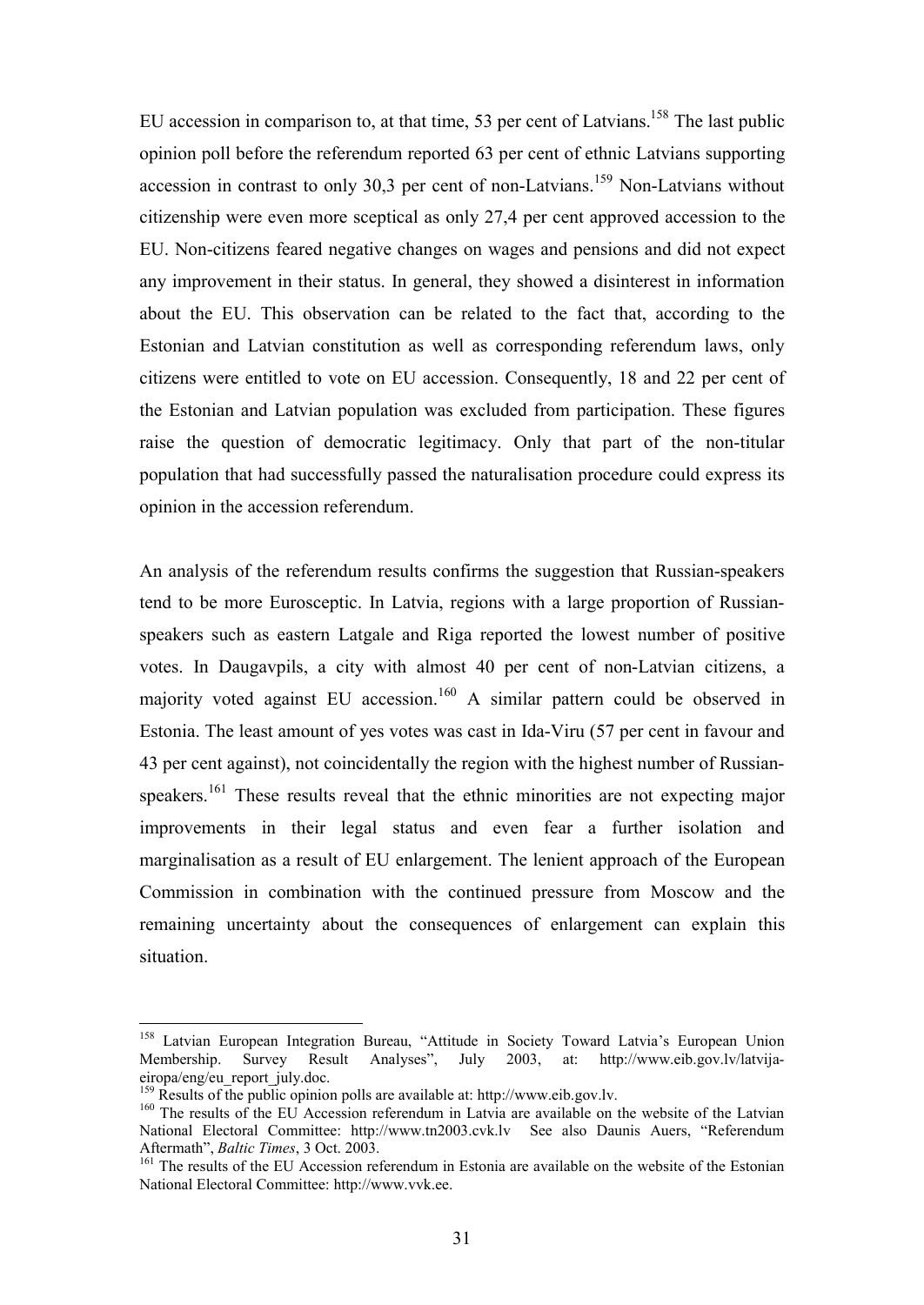# **8. The legal status of Estonia's and Latvia's non-citizens after EU Enlargement**

#### *8.1. Non-citizens and third-country nationals*

There are no specific legal acts regulating the status of the large number of Estonian and Latvian non-citizens in the EU. Consequently, these persons will be treated as third country nationals. In this regard, it can be mentioned that Article III-158 of the Draft Treaty Establishing a Constitution for Europe explicitly refers to the fact that stateless persons shall be treated as third-country nationals whereas no references to statelessness can be found in the existing treaties.

According to the ECJ's established case-law, third country nationals –including stateless persons – cannot autonomously rely on the provisions concerning free movement of persons.<sup>162</sup> All rights they have in this area depend on a family relationship with a migrant national of an EU Member State<sup>163</sup> or an employment contract with an in an EU Member State established enterprise providing services in another Member State.<sup>164</sup> On the other hand, third-country nationals and stateless persons are explicitly included in the personal scope of most EC legislation on social security rights.<sup>165</sup> The ECJ confirmed the lawfulness of this situation on the basis of the international obligations of the Member States and the objectives of the social security regulations.<sup>166</sup>

The Treaty of Amsterdam, which entered into force 1 May 1999, introduced important provisions for the development of the legal status of third-country nationals. On the basis of Article 63,4 EC the Council is entitled to adopt 'measures defining the

<sup>162</sup> ECJ, case 238/83, *Meade*, judgment of 5 July 1984, [1984] ECR 2631, para. 7.

<sup>&</sup>lt;sup>163</sup> See Art. 10 of Regulation 1612/68 on freedom of movement for workers within the Community, OJ, 1968, L257/2; Art. 1 of Council Directive 73/148 EEC on the abolition of restrictions on movement and residence within the Community for nationals of Member States with regard to establishment and the provision of services, OJ, 1973, L172/14 and Art. 2 of Council Directive 90/364 EEC on the right of residence, OJ, 1990, L180/26.

<sup>164</sup> ECJ, case C-113/89, *Rush Portuguesa,* judgment of 27 March 1990, [1990] ECR I-1417, para 12; ECJ, case C-43/93, *Vander Elst*, judgment of 9 August 1994, [1994] ECR I-3803, para.21.

<sup>&</sup>lt;sup>165</sup> Regulation No. 3 concerning social security for migrant workers, OJ, 1958, 30/561 and Art. 2 of Regulation 1408/71 on the application of social security schemes to employed persons and their families moving within the Community, OJ, 1971, L149/2.

<sup>166</sup> ECJ, cases C-95/99 to C98/99 and C-180/99, *Khalil and others*, judgment of 11 October 2001, [2001] ECR I-7413, para. 49 and 55.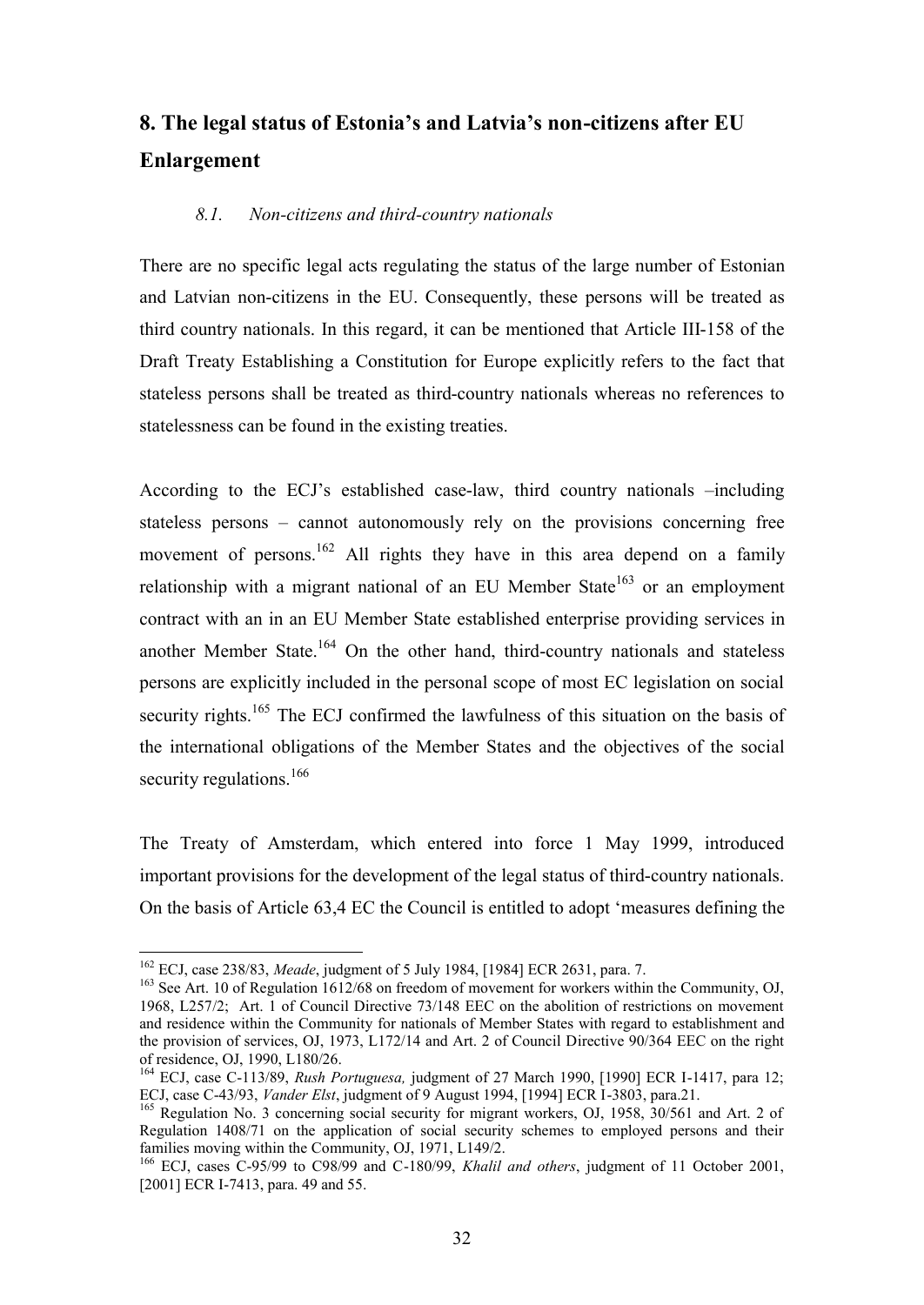rights and conditions under which nationals of third countries who are legally resident in a Member State may reside in other Member States.' The October 1999 Tampere European Council<sup>167</sup>, which was completely devoted to the new provisions of the Amsterdam Treaty, laid down important guidelines for developing the legal status of third-country nationals. It maintained that the EU 'must ensure fair treatment of third country nationals who reside legally on the territory of its Member States' and 'should aim at granting them rights and obligations comparable to those of EU citizens. The European Council clearly acknowledged that 'the legal status of third country nationals should be approximated to that of Member States' nationals.' <sup>168</sup> The Heads of State or Government decided to pay special attention to the situation of thirdcountry nationals settled on a long-term basis:

*'A person who has resided legally in a Member State for a period of time to be determined and who holds a long-term residence permit, should be granted in that Member State a set of uniform rights which are as near as possible to those enjoyed by EU citizens'.* 

Finally and significantly, the European Council endorsed 'the objective that long-term legally resident third-country nationals be offered the opportunity to obtain the nationality of the Member State in which they are resident.<sup>169</sup> Although not exclusively devised for their specific case, these conclusions of the Tampere European Council, drafted at a time when accession negotiations had already begun with Estonia but not with Latvia, are of particular significance for the legal status of these countries' stateless population.

The Tampere conclusions led to an important European Commission proposal for a Council Directive concerning the status of third-country nationals who are long-term residents.<sup>170</sup> This document explicitly declares that the concept of third-country nationals also applies to stateless persons.<sup>171</sup> The scope of the proposal is defined in broad terms, applying to 'all third-country nationals residing legally in a Member

 $\overline{a}$ 

 $171$  ibid., p.11.

<sup>167</sup> Presidency Conclusions of the Tampere European Council (15-16 October 1999), *Bull. EU*, 10, 1999, I-2.

<sup>168</sup> i*bid*., I-6.20.

<sup>169</sup> i*bid,* I-6.21.

<sup>&</sup>lt;sup>170</sup> European Commission, Proposal for a Council Directive concerning the status of third-country nationals who are long-term residents, COM (2001), 127 final, 13 March 2001. [Hereafter COM (2001)127 final]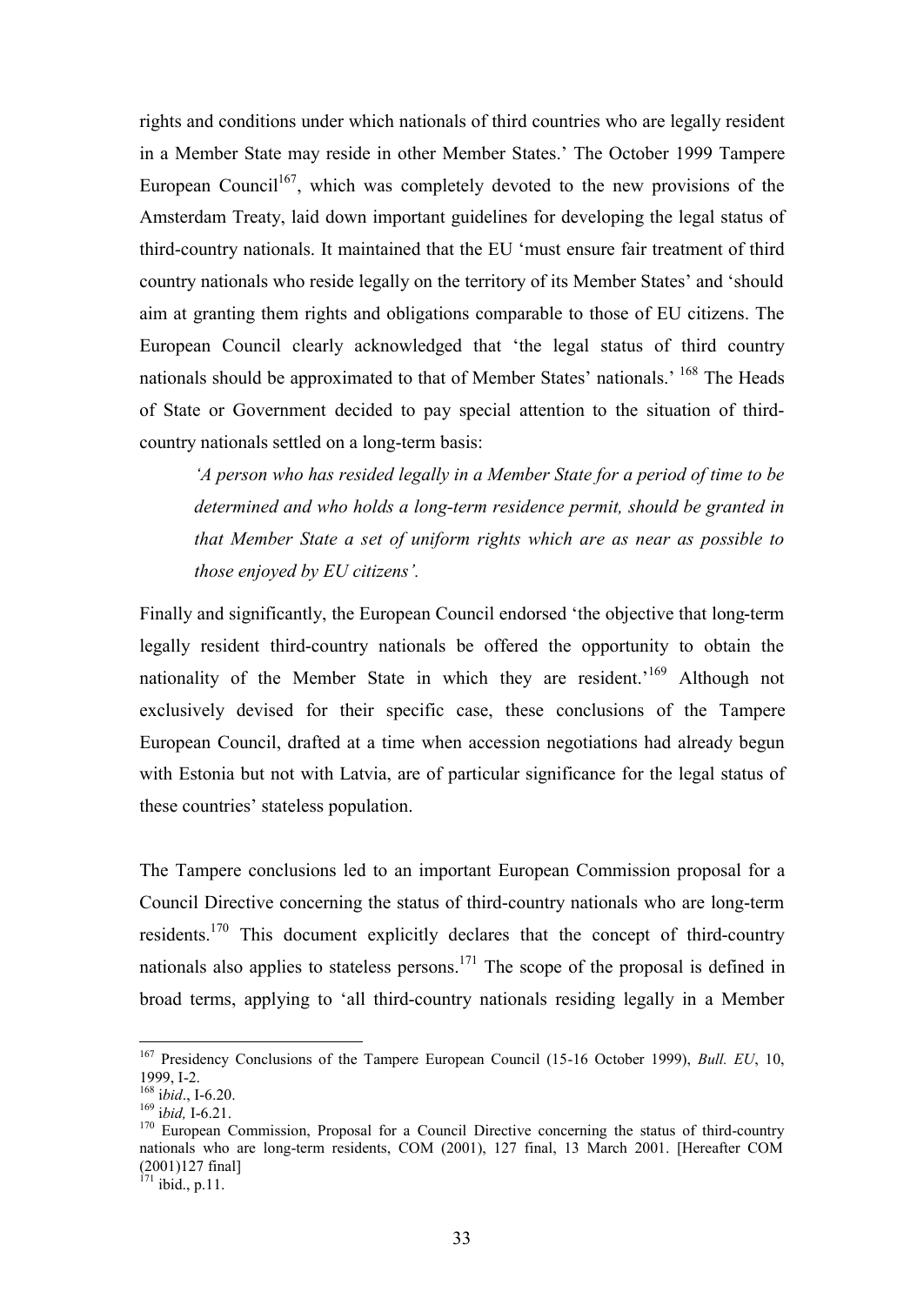State, irrespective of the grounds on which they were originally admitted…the proposal also covers third-country nationals born in the territory of a Member State and residing there without having acquired its nationality.<sup> $172$ </sup> The combination of these elements implies that this Directive, formally adopted by the Council on 25 November  $2003^{173}$ , is an essential element for defining the future legal status of the large stateless communities in Estonia and Latvia.

*8.2. Directive concerning the status of third-country nationals who are longterm residents: an effective tool for solving the existing ambiguity?* 

In order to guarantee fair treatment of third country nationals and promote their full integration, as called for by the Tampere European Council, Directive 2003/109 lays down criteria for the acquisition of a long-term resident status and determines its connected rights. In addition, the Directive clarifies the terms of residence in Member States other than the one which conferred the long-term resident status. The Member States, with the exception of the United Kingdom, Ireland and Denmark<sup>174</sup>, have to implement these provisions by 23 January 2006 at the latest.<sup>175</sup>

#### *8.2.1. Acquisition of long-term resident status*

According to the initial Commission proposal, 'the chief criterion for acquiring the status of long-term resident should be the duration of residence in the territory of a Member State'. The Commission proposed a legal and continuous period of five years, a suggestion that has been accepted in the final Directive (Art. 4). In the framework of the consultation procedure, the European Parliament insisted on additional requirements:

'*It seems wrong to make a minimum period of residence the sole criterion for the award of 'long-term resident' status. In the interests of the speedy* 

 $172$  ibid., p.12.

<sup>&</sup>lt;sup>173</sup> Council Directive 2003/109/EC of 25 November 2003 concerning the status of third-country

nationals who are long-term residents, OJ, 2004, L16/44. [Hereafter Council Directive 2003/109] <sup>174</sup> In accordance with Articles 1 and 2 of the Protocol on the position of the United Kingdom and Ireland and Articles 1 and 2 of the Protocol on the position of Denmark, annexed to the Treaty on European Union and the Treaty establishing the European Community, these countries do not take part in the adoption of measures pursuant to Title IV of the Treaty establishing the European Community and are not bound by or subject to its application.

 $175$  Council Directive 2003/109, Art. 26.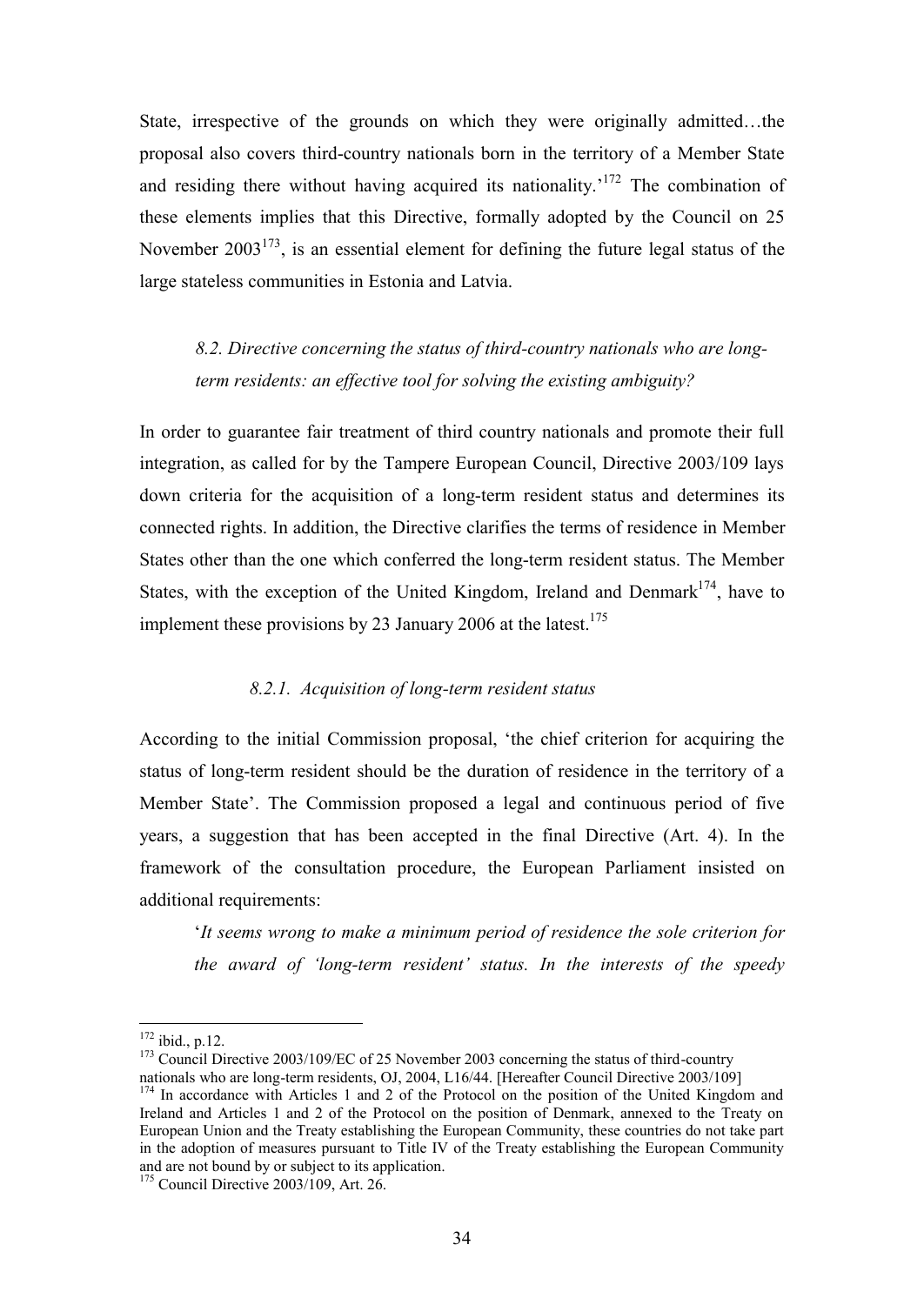*integration of third-country nationals with long-term resident status, integration-related requirements should also be imposed.*' 176

This approach implied that 'an advanced degree of integration into the life of the Member State concerned' would be an important precondition for the acquisition of the long-term resident status. The European Parliament report explicitly referred to 'an adequate knowledge of the national language' as an important criterion for appraising the level of integration. These suggestions found their way into the final text. Article 5, which contains the conditions for acquiring the long-term resident status, clearly states that:

*'Member States may require third-country nationals to comply with integration conditions, in accordance with national law'.* 

This condition, which was not included in the Commission proposal, seems to undermine the requirement contained in the initial document that 'for the sake of legal certainty, it is essential that the acquisition of the status should not be left to Member States' discretion where the conditions are actually met.<sup>177</sup> The Directive does not contain any specifications concerning the permissible national integration conditions. Consequently, it seems that the Member States will retain a large freedom of appraisal. Proceeding from the assumption that the Latvian and Estonian integration conditions reflect the requirements for the acquisition of citizenship, the limits of this Directive for the specific situation of Estonia's and Latvia's non-citizens become obvious.

Another good example of the limitations imposed to the scope of the Directive is provided by the Council decision to eliminate the initial idea that for third-country nationals born in the territory of a Member State only the residence requirement of five years was applicable. Under the final Directive all third-country nationals applying for the EC long-term resident status, irrespective their place of birth, have to satisfy the additional conditions of stable and regular resources and sickness insurance. Furthermore, 'Member States may refuse to grant long-term resident status on grounds of public policy or public security' (Art.6). The Commission proposal clarified that these terms have to be interpreted according to the criteria laid down in

 $176$  European Parliament, Report on the proposal for a Council Directive concerning the status of thirdcountry nationals who are long-term residents, A5-0436/2001, 6.

 $177$  COM (2001)127 final, 7.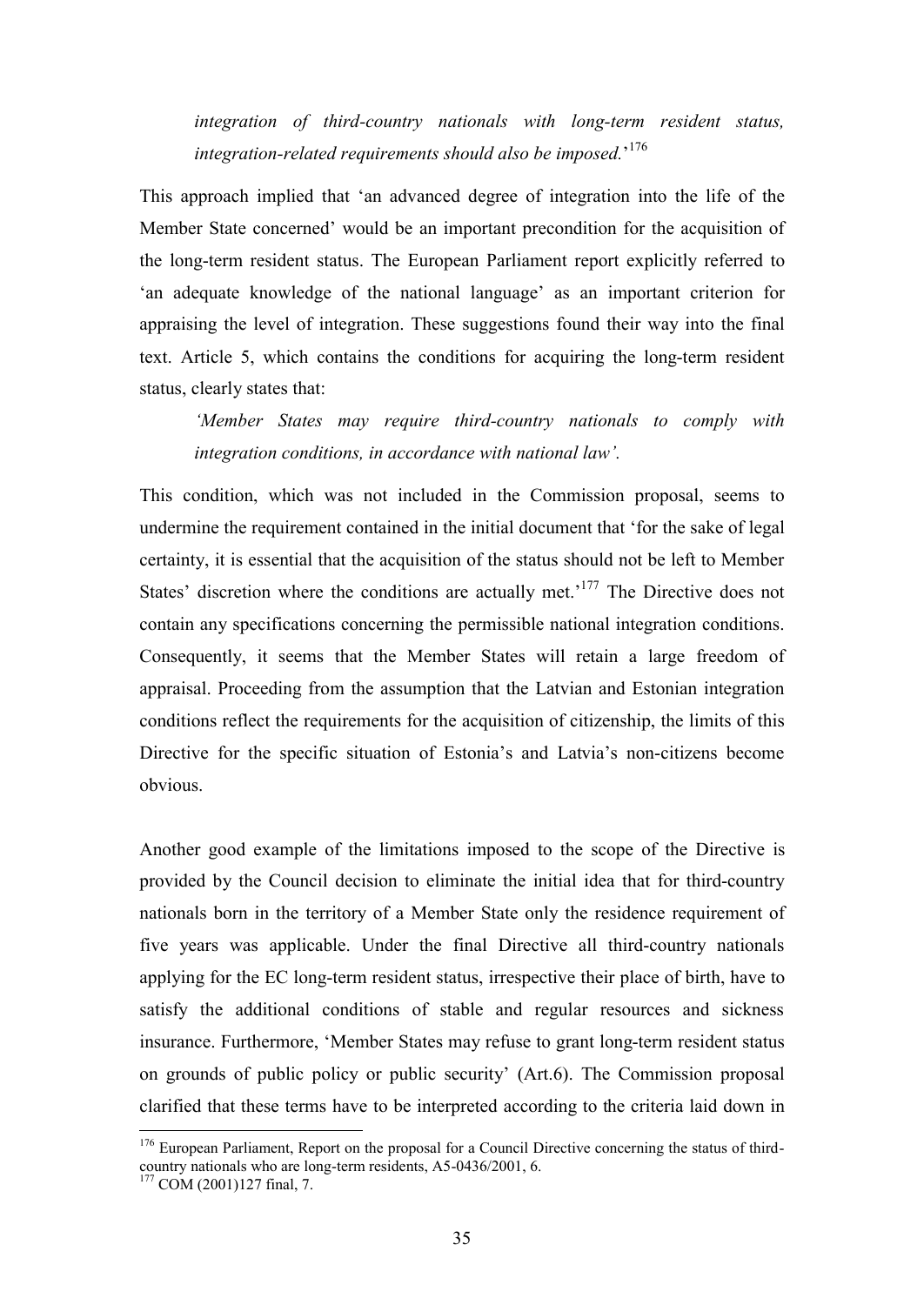Directive  $64/221/EEC$  applicable to EU nationals entitled to freedom of movement.<sup>178</sup> The European Parliament, however, considered such an approach 'unacceptable and inappropriate'.<sup>179</sup> Instead, it proposed that a departure from the provisions of Directive 64/221/EEC could be justified by 'overriding security considerations' and on 'general crime prevention grounds.' It seems obvious that the European Parliament report, published on 30 November 2001, has been influenced by the 11 September terrorist attacks. Whereas the Commission proposal, published in March 2001, did not contain any reference to the threat of terrorism, the European Parliament proposed such references in the preamble and Articles 2, 7 and 19 of the Directive. The Council did not include these suggestions in the final Directive but only specified that 'the notion of public policy may cover a conviction for committing a serious crime.' It is noteworthy that during the discussions on the Directive proposal, the delegations of the Member States agreed to include in the minutes to the Council the following statement concerning Article 6:

*'The notion of public policy and public security also covers cases in which a third-country national belongs to an association which supports terrorism, supports such an association or has extremistic aspirations.*' 180

Apart from the extended conditions and restrictions in the final Directive, the procedure for acquiring the long-term resident status might hamper the potential effects of this new legislation upon the legal situation of non-citizens in Estonia and Latvia. To acquire this status, the long-term resident has to take the initiative. He/she should lodge an application to the competent authorities of the Member State of residence accompanied by documentary evidence that the necessary conditions of residence duration, stable and regular income, sickness insurance and, eventually, integration into the local community are met (Art. 7). Taking into account the existing problems in the process of naturalisation in Estonia and Latvia, which are mainly due to a lack of information and motivation on the one hand and restrictive integration requirements on the other, it is rather naïve to suggest that the new Directive will solve all problems of statelessness in these countries. Only a small group of wellinformed non-citizens can be expected to apply for this status whereas a large

<sup>178</sup> *ibid*., 19.

<sup>&</sup>lt;sup>179</sup> European Parliament, Report on the proposal for a Council Directive concerning the status of thirdcountry nationals who are long-term residents, A5-0436/2001, 16.

<sup>&</sup>lt;sup>180</sup> Council Of The European Union, Brussels, 10 June 2003, 10214/03 MIGR 45, 9.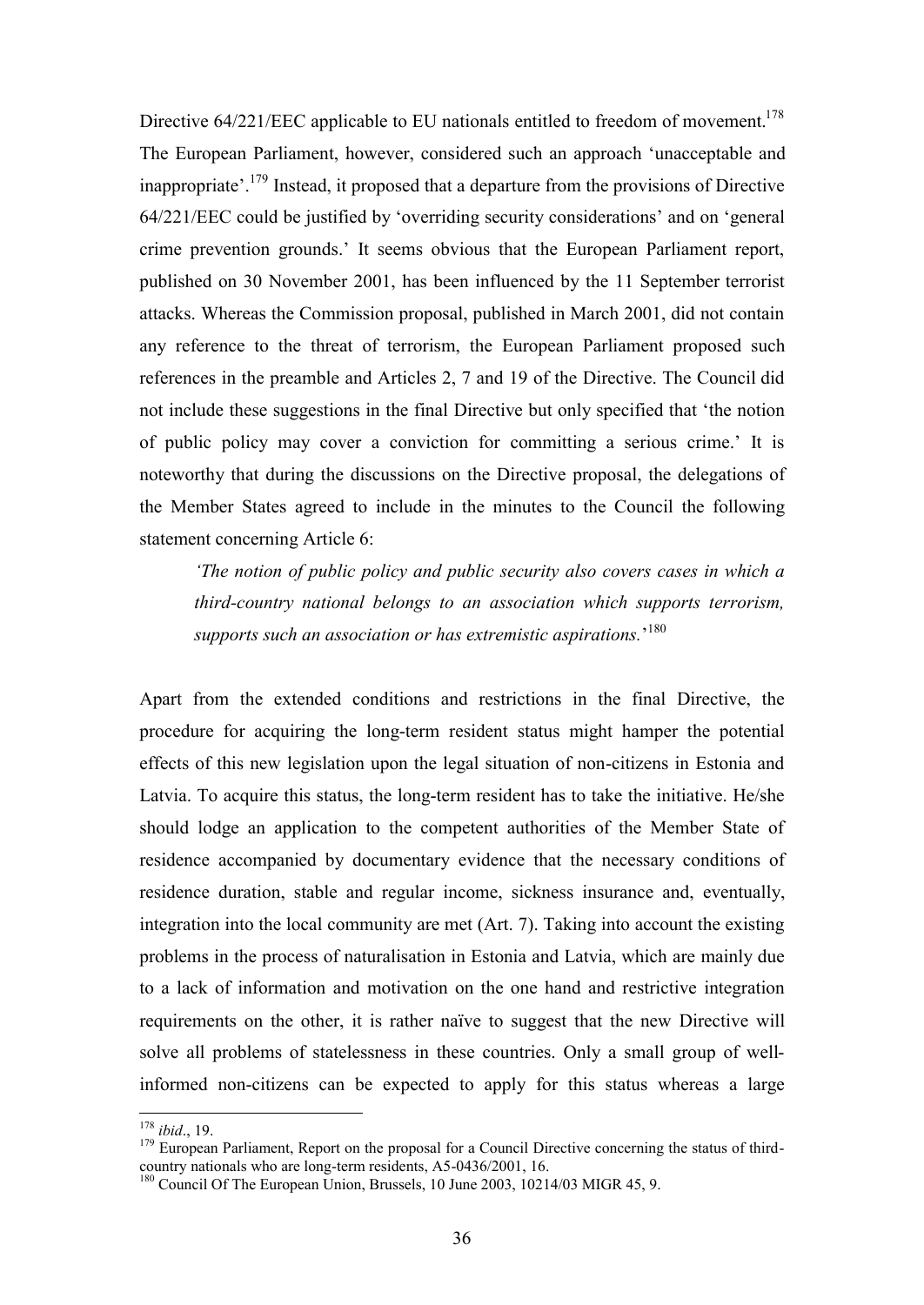majority of stateless residents might remain without a clear-cut legal position. On the other hand, it cannot be denied that the EC long-term resident status entails some important provisions protecting the rights of third-country nationals and, consequently, stateless persons. Again, however, the European Parliament and the Council have watered down the initial Commission initiative. A division can be made between a right of equal treatment with the citizens of the Member State, a right of residence in other Member States and enhanced protection against expulsion.

#### *8.2.2. Right of equal treatment*

The Presidency Conclusions of the Tampere European Council called for an approximation of the legal status of third-country nationals to that of Member State nationals.<sup>181</sup> In this context, the Commission proposed equal treatment in a wide area of economic and social matters, ranging from access to employment and selfemployed activities to education and vocational training and social protection and assistance.<sup>182</sup> The European Parliament noted that a real 'harmonisation in the form of equal status would do away with any incentive to seek citizenship of the host Member State, a step which third-country nationals should be encouraged to take with a view to fostering integration'.<sup>183</sup> In line with this approach, the Council Working Party on Migration and Expulsion proposed, on the initiative of Germany, to drop the principle of equal treatment in favour of a more restrictive provision granting 'benefits' to longterm residents 'in accordance with the national law of the Member State.'<sup>184</sup> The Commission, France, the Netherlands and Sweden opposed to this far-reaching amendment. Eventually, a compromise formula can be found in the final Directive. The general principle of equality of treatment is included, together with important restrictions limiting the scope of this provision. For instance, paragraph 3 of Article 11 lays down that 'Member States may retain restrictions to access to employment or self-employed activities in cases where, in accordance with existing national or Community legislation, these activities are reserved to nationals, EU or EEA citizens.' Given the large number of such reservations in the Latvian and Estonian legislation, this sentence clearly limits the potential benefits of the EC long-term resident status

<sup>&</sup>lt;sup>181</sup> Presidency Conclusions of the Tampere European Council, para. 21.

<sup>&</sup>lt;sup>182</sup> COM (2001)127 final, 18.

<sup>&</sup>lt;sup>183</sup> European Parliament, Report on the proposal for a Council Directive concerning the status of thirdcountry nationals who are long-term residents, A5-0436/2001, 9.

<sup>&</sup>lt;sup>184</sup> Council of the European Union, 9636/02 MIGR 50, Brussels, 18 July 2002, 7.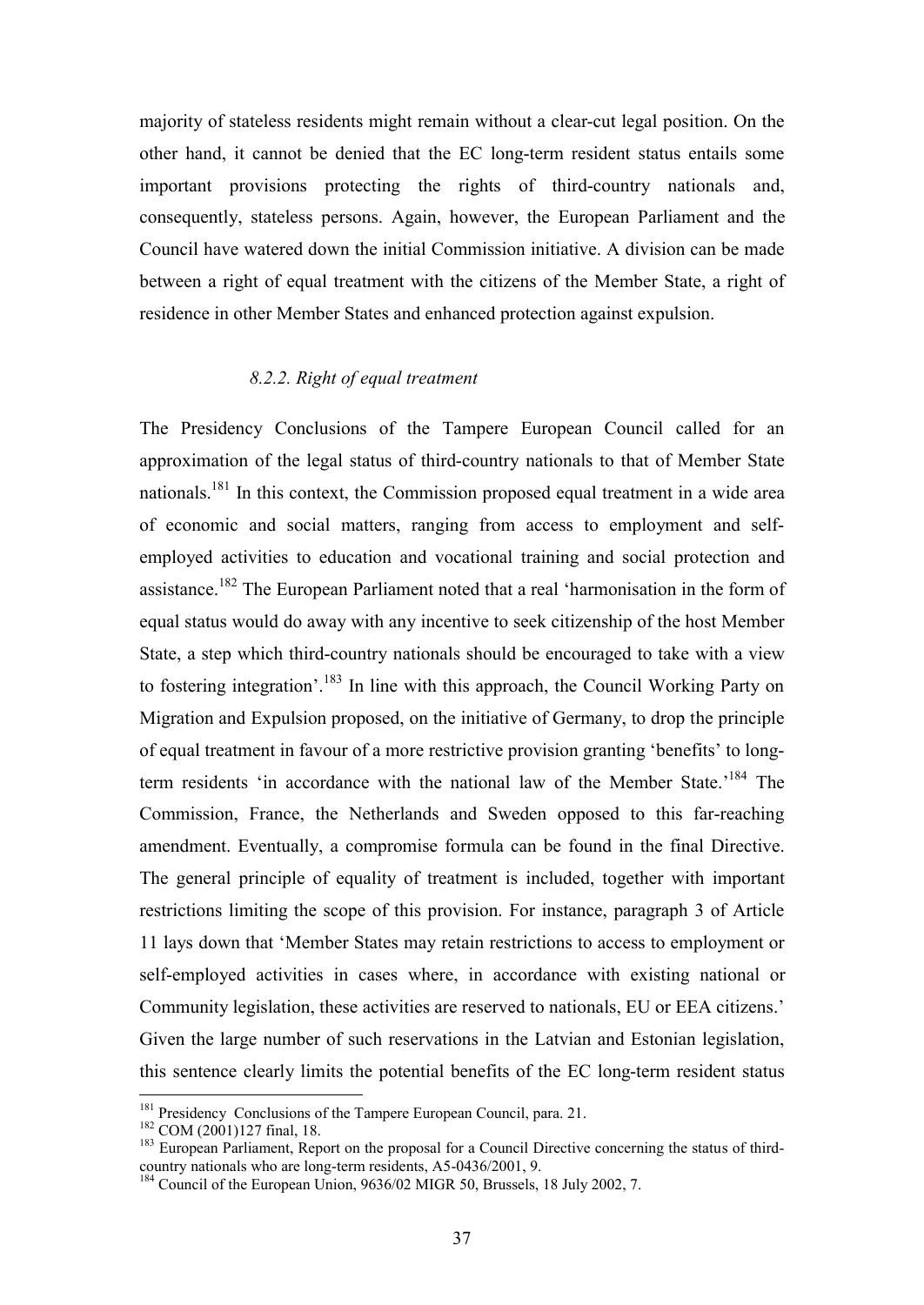for the stateless or population of these countries. A similar remark can be made in connection with the other restrictions contained in the Directive: the fact that 'Member States may require proof of appropriate language proficiency for access to education and training' and the possible limitation of social assistance and social protection to core benefits.<sup>185</sup>

#### *8.2.3. Right of residence in another Member State*

Apart from the references to equal treatment, an important chapter of the Directive is devoted to the right of residence in other Member States. This right refers to any stay in another Member State for a period exceeding three months (Admission to the territory for a period less than three months is covered by Article 62,3 EC and a forthcoming Council Directive<sup>186</sup>.) It is noteworthy that also the family members of the moving long-term residents have the right of residence in another Member State, even if they do not have a long-term resident permit themselves (Art.16). Article 14 of the Directive distinguishes three possible cases in which long-term residents may exercise the right of residence: i) as workers in an employed or self-employed capacity<sup>187</sup>, ii) as persons pursuing studies or vocational training or iii) without exercising an economic activity but in possession of adequate resources to reside in the second Member State.

No later than three months after entering the territory of the second state, the longterm resident must apply for a residence permit in that Member State (Art. 15). The latter state may ask for evidence, exhaustively listed in paragraphs 2 to 4 of Article 15. In any case, the second Member State may check whether applicants have valid identity documents and a long-term resident's permit. If the applicants intend to work, an actual or promised employment contract will be required. For self-employed activities evidence has to be provided concerning the available resources together with

<sup>185</sup> Council Directive 2003/109, Art. 11,3(b) and Art. 11,4.

<sup>&</sup>lt;sup>186</sup> European Commission, Proposal for a Council Directive relating to the conditions in which thirdcounty nationals shall have the freedom to travel in the territory of a Member State for periods not exceeding three months, introducing a specific travel authorisation and determining the conditions of entry and movement for periods not exceeding six months, Brussels, 10 July 2001, COM (2001) 388 final.

<sup>&</sup>lt;sup>187</sup> It has to be mentioned that the European Commission has also drafted a specific proposal for a Council Directive on the conditions of entry and residence of third-country nationals for the purpose of paid employment and self-employed activities, Brussels, 11 July 2001, COM (2001) 386 final.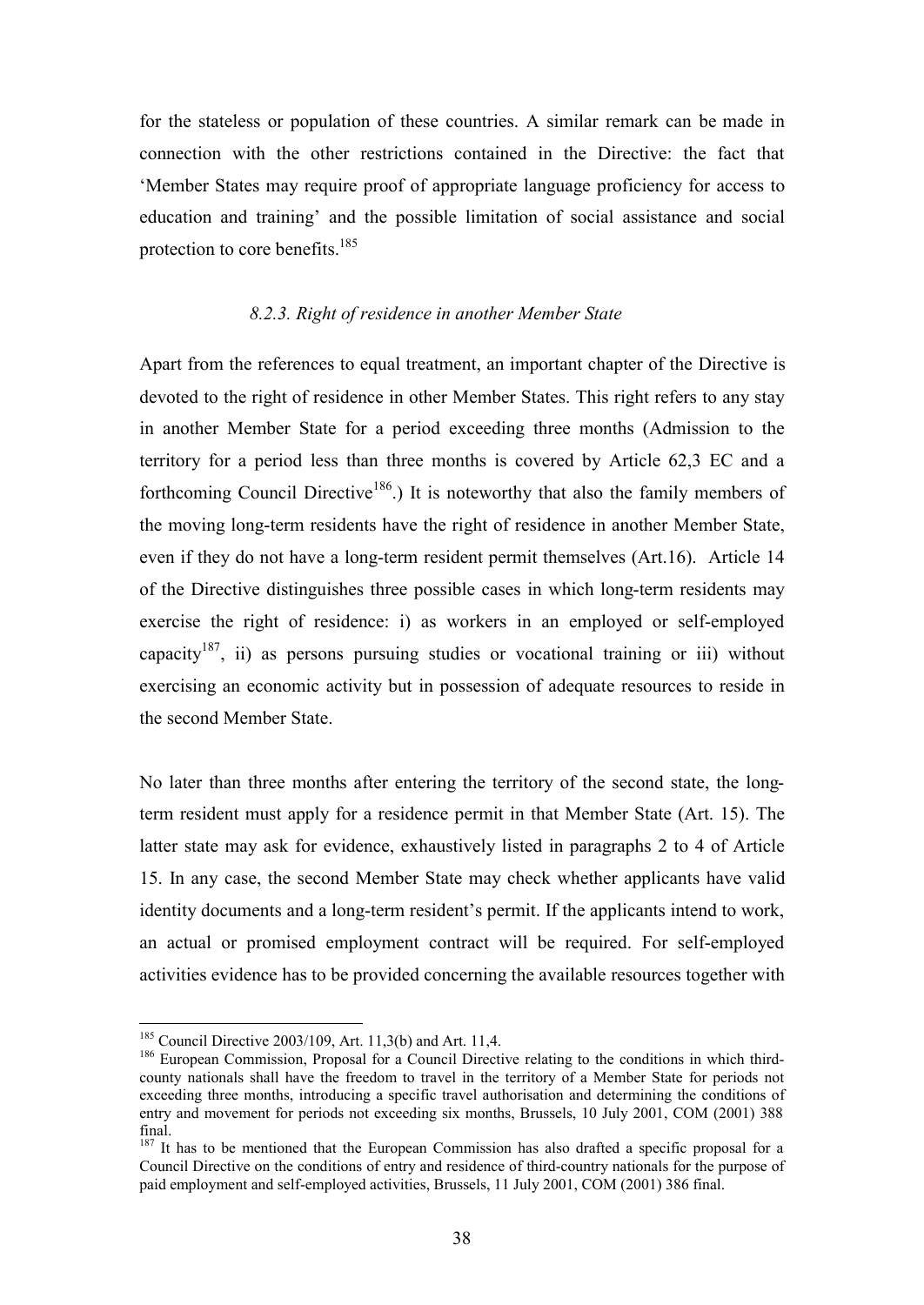a description of the future activity. If the long-term residents want to exercise their right of residence in order to pursue studies or vocational training, enrolment in an accredited establishment, the availability of appropriate resources and sickness insurance can be demanded. If the long-term residents have no plans to work or study, the second Member State may require evidence of resources and sickness insurance.

Parallel to the conditions concerning the acquisition of the EC long-term residence status, the Council introduced the possibility of additional restrictions to the right of residence in another Member State. According to Article 15,3 'Member States may require third-country nationals to comply with integration measures, in accordance with national law' and 'the persons concerned may be required to attend language courses.'<sup>188</sup> Another important derogation from the principle of free residence is contained in Article 14,4. According to this provision 'Member States may limit the total number of persons entitled to be granted right of residence, provided that such limitations are already set out for the admission of third-country nationals in the existing legislation at the time of the adoption of this Directive.' Finally, restrictions to the right of residence are possible on the basis of public policy and domestic security (Art. 17), as well as public health (Art. 18).

As soon as a long-term resident has received a residence permit in the second Member State, he/she shall enjoy equal treatment in same areas and under the same conditions as this was the case in the first Member State. (Art.21) Furthermore, long-term residents have access to the labour market of their state of residence. Again, the final Council Directive introduced an important limitation to this principle. The Member States may decide, in accordance with national law, the conditions of access to an employed or self-employed activity. Eventually, the long-term resident has the possibility to apply for a long-term resident status in the second Member State, subject to the conditions of duration of residence, stable and regular resources, sickness insurance and national integration requirements. (Art.23)

<sup>&</sup>lt;sup>188</sup> It has to be mentioned, however, that in order to avoid excessive requirements, these conditions cannot be applied when the third-country nationals already passed an integration test when obtaining the long-term resident status.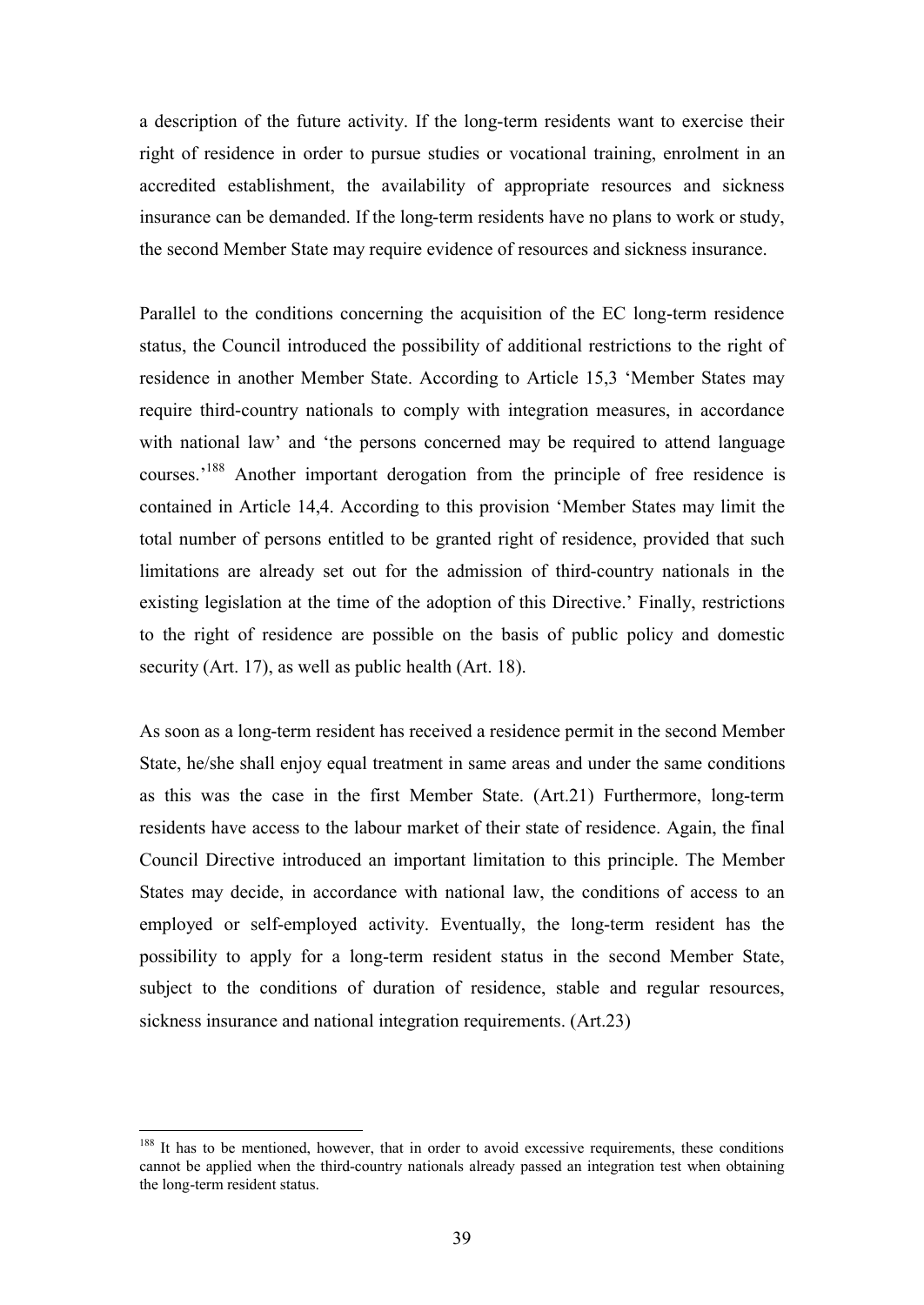#### *8.2.4. Protection against expulsion*

A third important aspect of the long-term resident status is related to significant safeguards against expulsion of long-term residents. (Art.12) This protection entails that a decision to expel a long-term resident can only be taken when he/she constitutes an 'actual and sufficiently serious threat to public order or domestic security.' Furthermore, this decision cannot be founded on economic considerations. Member States also have to take into account several aspects before taking a decision to expel a long-term resident, including his duration of residence in the territory of the Member State, the age of the person concerned, the consequences of this decision for the person and his family members as well as the links with the country of residence or the absence of links with the country of origin. Finally, this article contains provisions of judicial protection such as the guarantee of a judicial redress procedure and legal assistance to long-term residents lacking adequate resources.

Obviously inspired by the ECJ case-law on free movement of persons, the initial Commission proposal went even further. The Commission document explicitly referred to the 'personal conduct' of a long-term resident as a condition for expulsion. In line with the ECJ judgment *Adoui and Cornuaille* personal conduct cannot be considered a sufficiently serious threat if a Member State does not take severe enforcement measures against its own nationals who commit similar offences.<sup>189</sup> Furthermore, criminal convictions as such do not automatically justify an expulsion decision. Explicit references to these effects have been deleted on the instigation of Germany and the Spanish Presidency.<sup>190</sup> In addition, supplementary judicial protection measures such as the prohibition of emergency expulsion procedures and the requirement that judicial redress procedures have suspensory effect have been dropped in the final version of the Directive. It can therefore be concluded that the initial Commission proposal contained much more safeguards protecting the rights of long-term residents lacking EU citizenship. The Council also introduced important limitations to the principle of equal treatment between third-country nationals holding a long-term residence permit and EU citizens. The most problematic amendment,

<sup>189</sup> ECJ, Joint cases 115 and 116/81, *Adoui and Cornuaille*, judgment of 18 May 1982, [1982] ECR I-1665, para.8.

<sup>&</sup>lt;sup>190</sup> Council of the European Union, 9636/02 MIGR 50, Brussels, 18 July 2002, p.9 and 15483/02 MIGR 133, Brussels, 20 Dec. 2002, 18.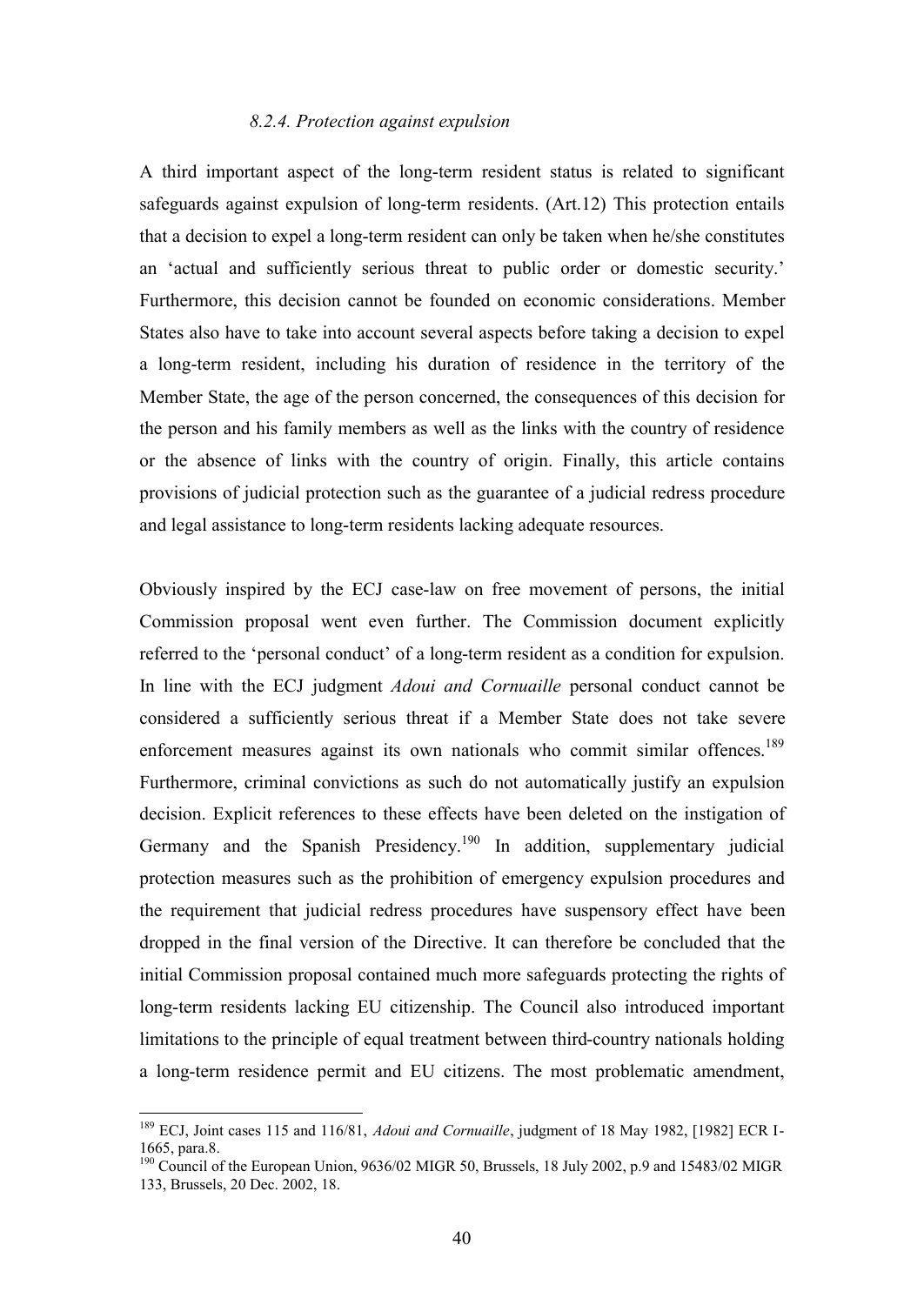however, might be the inclusion of additional conditions for acquiring the long-term resident status. In this framework, it is rather doubtful whether the new Directive will solve the existing problems of statelessness and legal uncertainty in Estonia and Latvia.

### *8.3. Extension of EU citizenship as an instrument of integration?*

Notwithstanding the recognised importance of voting rights and access to nationality as important instruments of integration, the Commission did not address these elements because 'the EC Treaty provides no specific legal basis for it.'<sup>191</sup> In a recent Communication on immigration, integration and employment, however, the Commission expressed the opinion 'that granting long-term resident immigrants political rights is important for the integration process and that the Treaty should provide the basis for so doing.<sup>'192</sup> Moreover, the Commission re-introduced<sup>193</sup> the concept of 'civic citizenship', defined as 'guaranteeing certain core rights and obligations to immigrants which they would acquire over a period of years, so that they are treated in the same way as nationals of their host state, even if they are not naturalised.<sup>'194</sup> The European Parliament expressly welcomed the inclusion of this concept, conferring on long-term resident third-country nationals 'economic, social and political rights and duties, *including a right to vote in local and European elections*.'<sup>195</sup> A similar reaction can be found in the opinion of the European Economic and Social Committee (EESC).<sup>196</sup> Already in its opinion on the proposal for a Council Directive concerning the status of third-country nationals who are long-term residents, the EESC maintained that 'the right to vote in municipal and European elections could be dealt with by European legislation.'<sup>197</sup> The Committee proposed to discuss the idea of extending these voting rights, which are now reserved to EU

 $191$  COM(2001)127 final, 8.

<sup>&</sup>lt;sup>192</sup> Communication from the Commission to the Council, the European Parliament, the European Economic and Social Committee and the Committee of the Regions on immigration, integration and employment, COM (2003) 336 final, Brussels, 3 June 2002, 2.

<sup>&</sup>lt;sup>193</sup> This concept has been introduced for the first time in the Communication from the Commission to the Council and the European Parliament on a Community immigration policy, COM (2000) 757 final, Brussels, 22 November 2000.

<sup>194</sup> COM (2003)336 final, 2.

<sup>&</sup>lt;sup>195</sup> Emphasis added. European Parliament, Report on the Communication from the Commission on immigration, integration and employment, A5-445/2003, 1 December 2003, para.32.

<sup>&</sup>lt;sup>196</sup> Opinion of the European Economic and Social Committee on the Communication from the Commission on immigration, integration and employment, SOC/138, Brussels, 10 December 2003.

<sup>&</sup>lt;sup>197</sup> Opinion of the European Economic and Social Committee on the Proposal for a Council Directive concerning the status of third-country nationals who are long-term residents, OJ 2002, C36/60.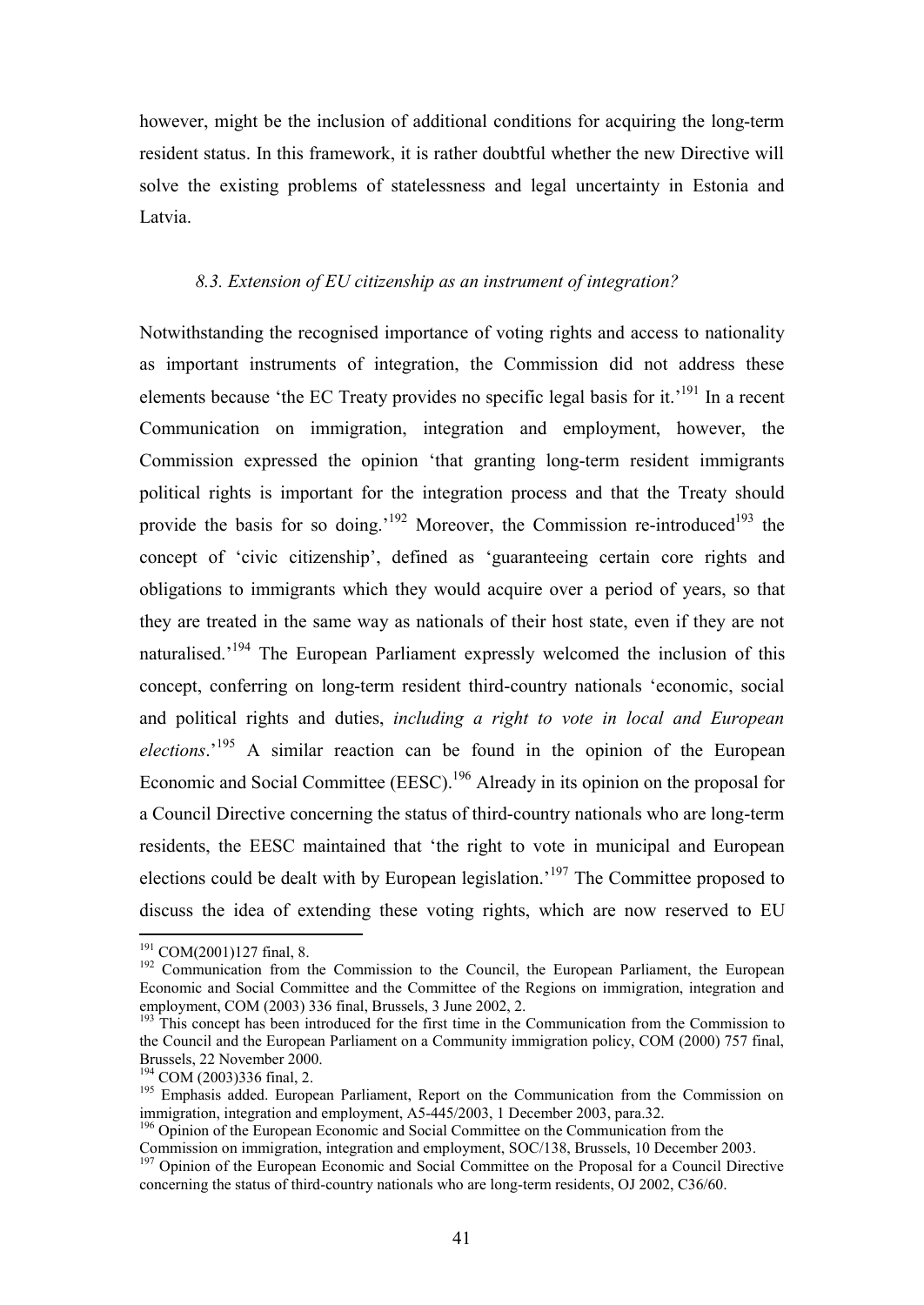citizens, to long-term residents in the framework of the Intergovernmental Conference. In an own-initiative opinion, addressed to the European Convention, the EESC recommended the granting of EU citizenship to third-country nationals with long-term resident status.<sup>198</sup> Several members of the Convention subscribed to the same vision that EU citizenship should not only be linked to nationality of a Member State but also to stable residence in the Union.<sup>199</sup> Such an amendment of Article 17 EC, which now defines EU citizenship as the exclusive privilege of nationals of EU Member States, would solve the existing democratic deficit in Estonia and Latvia were approximately one fifth of the population is excluded from participation in the European Parliament elections and, only in the case of Latvia, also in municipal elections. As a Union citizen, the stateless population would also have a right of diplomatic protection from any Member State authority in third countries in which Estonia or Latvia are not represented. The scope of the freedom of movement and residence, which is another basic right connected to EU citizenship, would not necessarily change as this provision is subject to the limits and conditions as laid down in the treaties and secondary legislation, in this case Directive 2003/109. Other rights enjoyed by Union citizens, such as the right to address a petition to the European Parliament and the right to make complains to the Community Ombudsman are already extended to resident third country-nationals.<sup>200</sup> It can therefore be concluded that an extension of EU citizenship to long-residing third-country nationals is essentially related to the granting of voting rights to this category of persons. Taking into account the political sensitivity of this issue in many Member States, the EECS proposal has not been accepted by the Convention or by the IGC. Article 8 of the Draft EU Constitution retains the existing definition of EU citizenship.<sup>201</sup> The rights connected to this status are repeated in Part II of the Draft EU Constitution, which incorporates the Charter of Fundamental Rights.

<sup>&</sup>lt;sup>198</sup> Opinion of the European Economic and Social Committee on Access to European Union citizenship, Brussels, 14 May 2003, SOC/141.

<sup>&</sup>lt;sup>9</sup> For an overview of the proposed amendments, see: http://european-convention.eu.int

<sup>&</sup>lt;sup>200</sup> According to Article 194 EC and Article 195 EC respectively.

<sup>&</sup>lt;sup>201</sup> Draft Treaty establishing a Constitution for Europe, OJ, 2003, C169/9.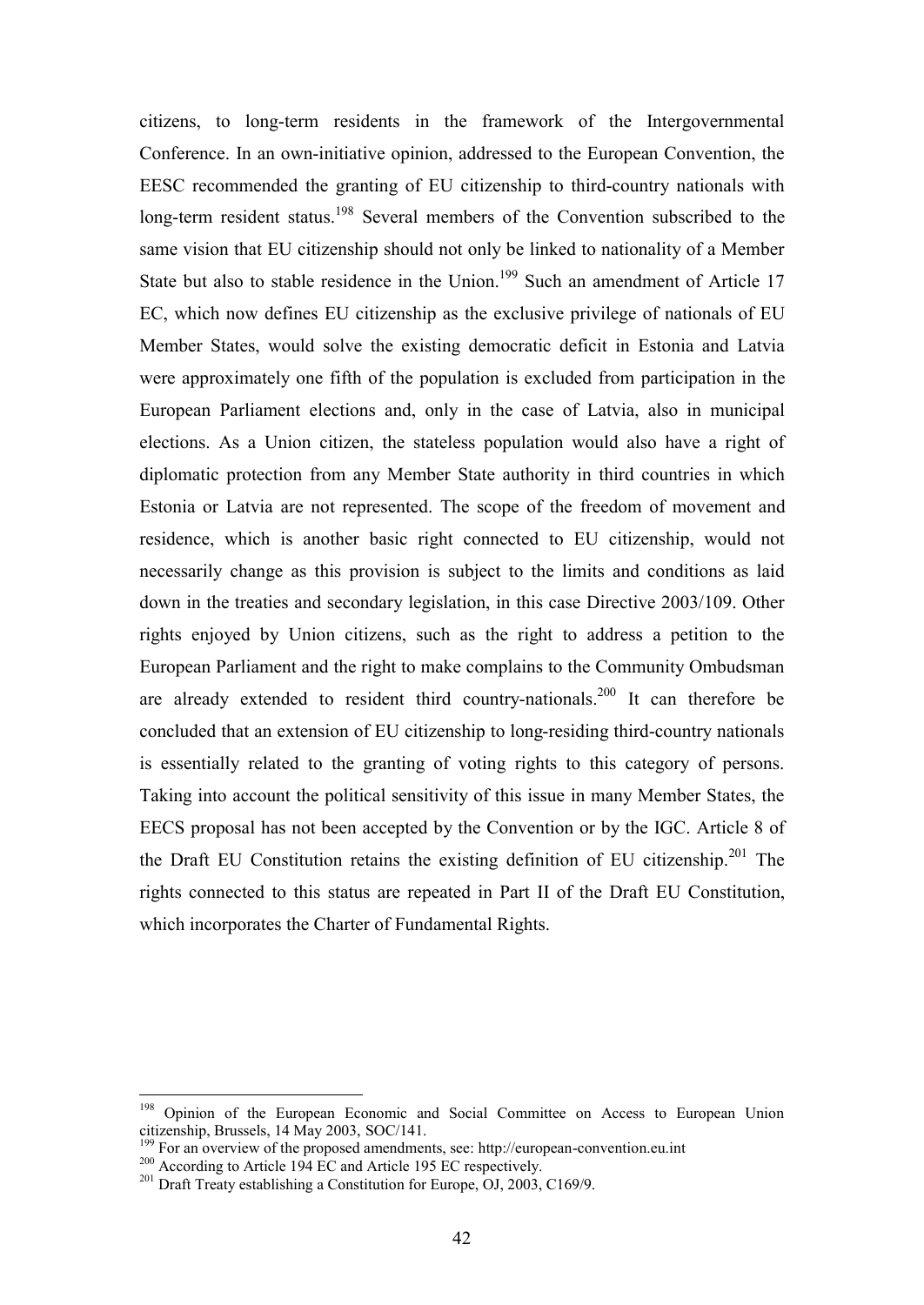# **9. Human Rights Treaties: effective instruments for the protection of Russian-speaking minorities?**

*9.1. EU Charter of Fundamental Rights: protecting the rights of stateless persons?* 

Notwithstanding the fact that the Charter of Fundamental Rights forms an integral part of the forthcoming EU Constitutional Treaty, most of the rights enumerated in the Charter are conferred on all persons regardless of their nationality or place of residence. Consequently, the Charter forms an important source for defining the rights of third-country nationals and stateless persons. It has to be mentioned, however, that no explicit references to the problem of statelessness are included in the Charter.<sup>202</sup> Third-country nationals are mentioned only twice: in Article 15,3, which entitles nationals of third countries who are authorised to work in one of the Member States to working conditions equivalent to those of EU citizens; and in Article 45,2, which provides for the possibility of granting freedom of movement and residence to nationals of third countries legally resident in the territory of a Member State. Council Directive 2003/109 lays down the conditions under which third-country nationals can enjoy these rights (cf. *infra*).

The relative absence of clear provisions on minority rights is another surprising observation. Only in Article 21 'membership of a national minority' is identified as one of the grounds on which discrimination is prohibited. This non-discrimination provision seems to be rather limited in comparison to the Copenhagen political criteria for EU Membership, which require 'respect for and protection of minorities.<sup>203</sup> Moreover, the Treaty on European Union does not explicitly mention the protection of minority rights, which creates a discrepancy between the EU accession criteria and corresponding membership obligations.<sup>204</sup> For this reason, the Hungarian delegation to the Intergovernmental Conference (IGC) proposed the introduction of a reference to the rights of national and ethnic minorities in Article 2

<sup>&</sup>lt;sup>202</sup> Charter of Fundamental Rights of the European Union, OJ, 2000, C364/1.

<sup>&</sup>lt;sup>203</sup> Jackie Gower, "The Charter of Fundamental Rights and EU Enlargement: Consolidating Democracy or Imposing New Hurdles", in: Kim Feus (ed.), *An EU Charter of Fundamental Rights*, *Text and Commentaries* (London, 2000), 233.

<sup>204</sup> Hillion.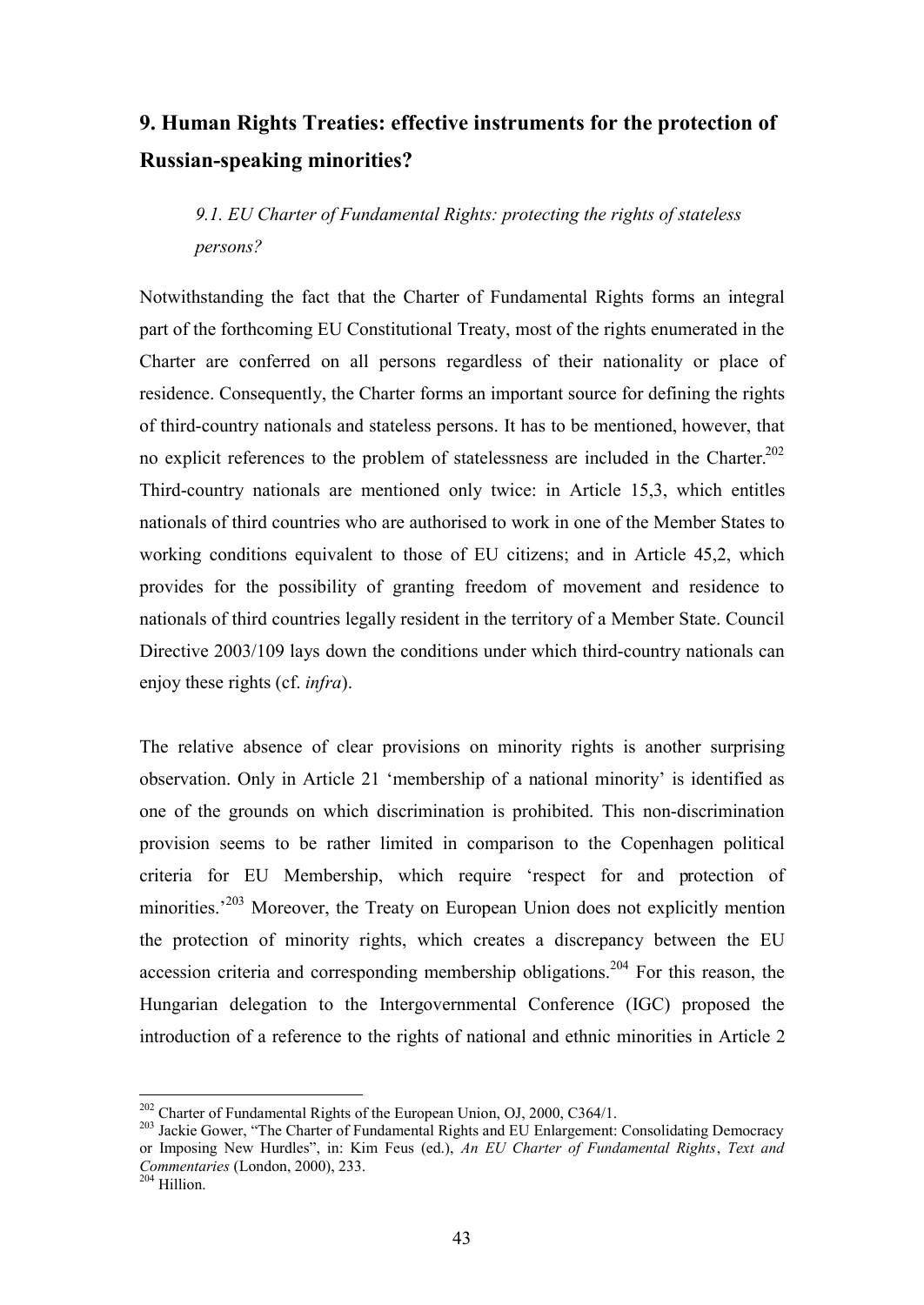of the forthcoming EU Constitution. It is noteworthy that Slovakia and Latvia opposed to such an amendment.<sup>205</sup>

Apart from the rather limited references to the specific situation of third-country nationals and minorities, the absence of a clear enforcement mechanism has been identified as a major flaw of the EU Charter of Fundamental Rights. The Convention Working Group on the incorporation of the Charter into the Draft Treaty establishing a Constitution for Europe did not fundamentally alter the content of the document but strongly supported its incorporation 'in a form which would make the Charter legally binding and give it constitutional status.<sup>206</sup> As a result, the text of the Charter has been introduced as a specific part II of the forthcoming European Constitution. The provisions of the Charter are applicable to the institutions, bodies and agencies of the Union and to the Member States when they are implementing EU law. (Art.II-51) A problem, of course, might be the tight conditions of direct access by individuals to the Court of Justice on the basis of Article 203,4 EC. The restrictive notion of 'direct and individual concern' has been retained in Article III-270,4 of the Draft Constitution. In addition, it has to be kept in mind that individuals cannot sue Member States before the ECJ. Taking into account that the rights contained in the Charter of Fundamental Rights correspond to a large extend to the rights guaranteed by the Convention for the Protection of Human Rights and Fundamental Freedoms, it can therefore be expected that the European Court of Human Rights will remain the main institution dealing with eventual infringements of minority rights.

# *9.2. European Convention for the Protection of Human Rights: Russianspeakers vs. Latvia*

#### *9.2.1. Article 8: Respect for family life*

Russian-speakers have already lodged several complaints against Latvia,  $207$  mainly relating to alleged violations of Article 8 of the Convention. Art. 8,1 states that '*everyone has the right to respect for his private and family life, his home and his* 

 $205$  IGC 2003 – Non-institutional issues, Brussels, 24 Oct. 2003, CIG 37/03 PRESID 3, 3.

<sup>&</sup>lt;sup>206</sup> Final Report of Working Group II 'Incorporation of the Charter/ accession to the ECHR', CONV 354/02, p.2.

 $207$  It is striking that, up to now, there have been no similar complaints against Estonia before the ECHR. For an overview of the ECHR case-law, see: http://hudoc.echr.coe.int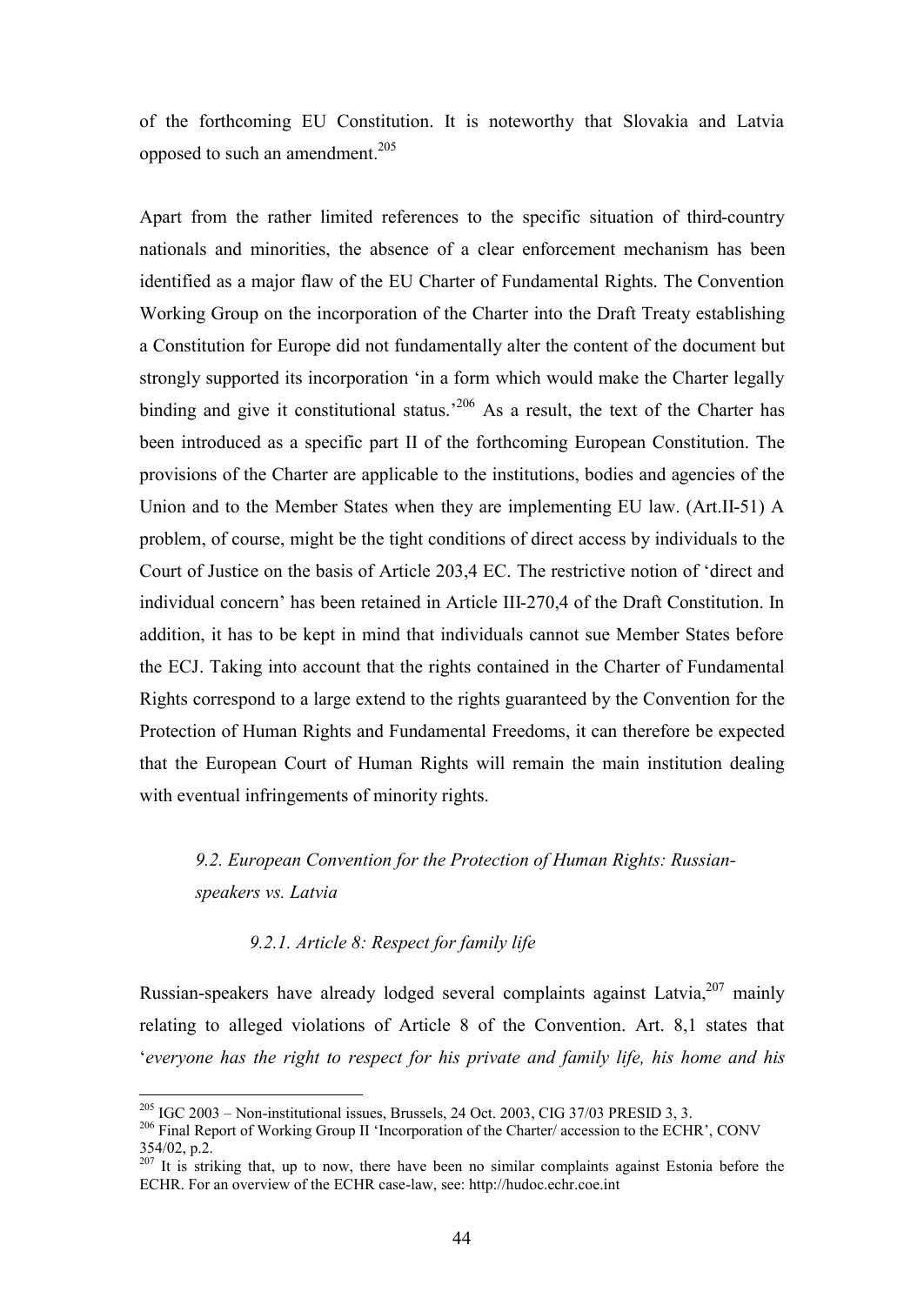*correspondence*.' The second paragraph of this Article (Art. 8,2) reveals that the public authority can only impose limits to this right 'in accordance with the law', in order to protect in a democratic society 'the interests of national security, public safety or the economic well-being of the country' and 'for the prevention of disorder and crime, for the protection of health and morals, or for the protection of the rights and freedoms of others.' The area of tension between the two paragraphs of Article 8 became obvious in the so-called *Slivenko* case.<sup>208</sup> The applicants in this case, Tatjana Slivenko and her daughter Karina, were permanent Latvian residents of Russian origin. Tatjana Slivenko, whose father was an officer in the Soviet army, moved to Latvia when she was one month old. She married Nikolay Slivenko, who served as a Soviet military officer in Latvia. Their daughter, Karina, was born in Riga in 1981. After Latvia regained independence in 1991, Tatjana and Karina Slivenko were entered in the register of Latvian residents as 'ex-USSR-citizens'. In 1994, however, the Latvian immigration authorities annulled this registration, relying on the fact that Soviet military officers and their families were required to leave Latvia under the terms of the Latvian-Russian treaty on the withdrawal of Russian troops. Consequently, the Slivenko family received a deportation order. Only Tatjana Slivenko's parents were allowed to stay because the Latvian-Russian treaty did not affect military officers that had retired from office before 28 January 1992, as was the case with Tatjana's father. The applicants proclaimed that their removal from Latvia had violated their right to respect for their 'private life', their 'family life' and their 'home' within the meaning of Article 8. The Latvian government, on the other hand, maintained that this decision pursued the legitimate aims of the protection of national security and the prevention of disorder and crime in a democratic society.<sup>209</sup> The Court accepted that the Latvian-Russian Treaty and its implementing measures sought to protect the interests of national security. Accordingly, the obligation to leave the country was not in itself objectionable from the perspective of the Convention and Article 8 in particular:

'*it is evident that the continued presence of active servicemen of a foreign army, with their families, may be seen as being incompatible with the sovereignty of an independent state and as a threat to national security. The* 

<sup>208</sup> ECHR Appl. 48321/99, *Slivenko v. Latvia*, judgment of 9 October 2003.

<sup>209</sup> *ibid*., para. 77.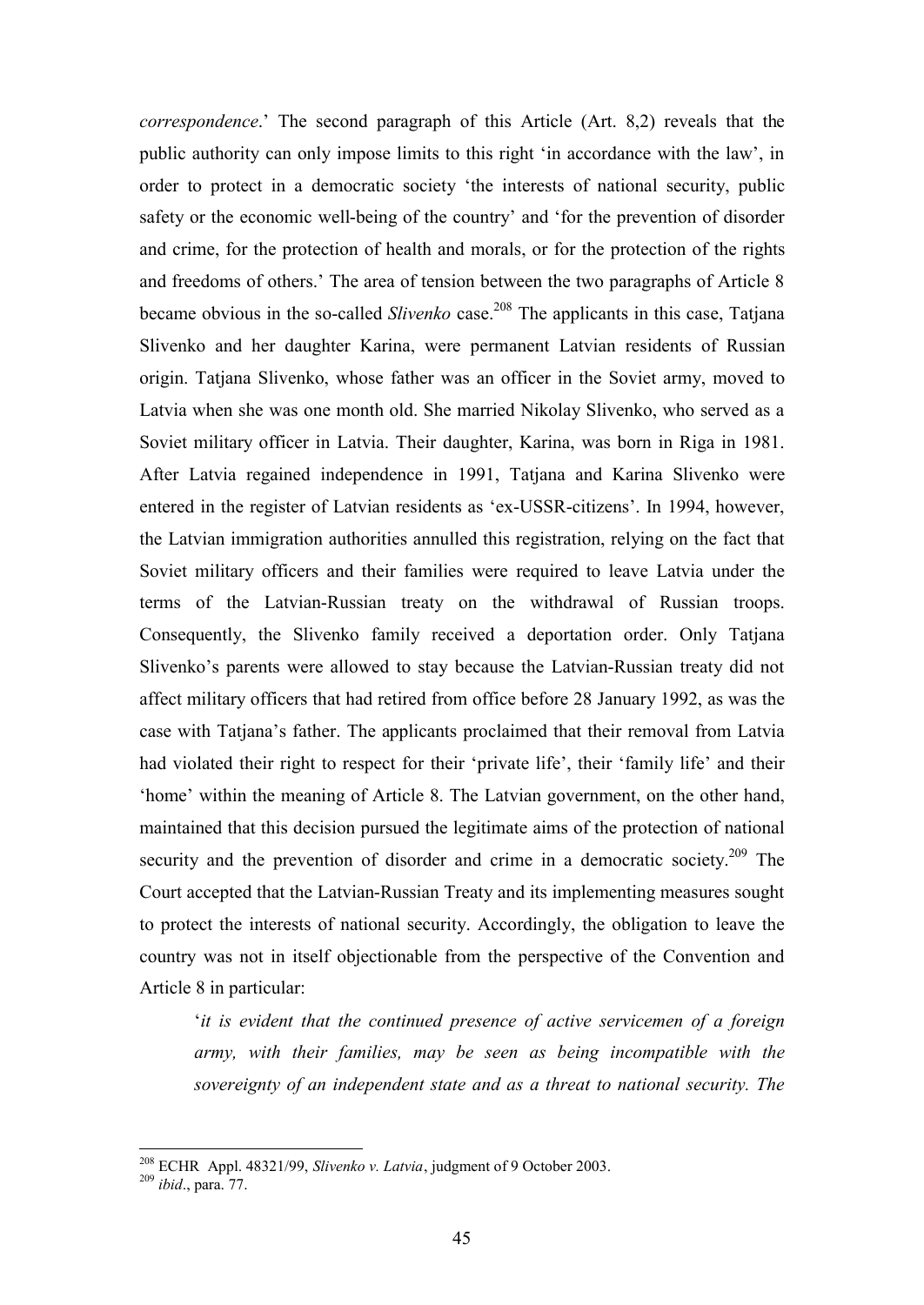*public interest in the removal of active servicemen and their families from the territory will therefore normally outweigh the individual interest in staying.*' 210

However, application of removal orders without any possibility of taking into account individual circumstances is deemed to be incompatible with the requirements of Article 8.<sup>211</sup> The Court referred to the applicant's personal, social and economic ties in Latvia and concluded that they were sufficiently integrated into the Latvian society.<sup>212</sup> These elements were not taken into consideration by the Latvian integration authorities. Moreover, the Latvian government had based its decision on the family links with Tatjana Slivenko's father, who was not himself considered to present a danger to the national security of the country. The Court, therefore, concluded that the Latvian authorities 'overstepped their margin of appreciation' and awarded a compensation amount of 10.000 Euro to each of the applicants.

This decision provoked intensive discussion in Latvia. The Russian-language press reported satisfaction with the outcome of the case and announced a boom of new complaints.<sup>213</sup> The Latvian side, on the other hand, stressed the fact that the ECHR did not challenge the legality of the removal of Russian military personnel as such, but only its strict implementation in this specific case.<sup>214</sup> The sensitivity of this judgment is also related to the interference of Russia<sup>215</sup> and the references made to the illegality of the Soviet occupation. The Latvian government submitted that the issue of the applicant's removal from Latvia 'ought to be examined in the context of the eradication of the consequences of the illegal occupation of Latvia by the Soviet Union<sup>216</sup>, a statement that has been disputed by Russia.<sup>217</sup> Whereas the ECHR consistently referred to the *restoration* of Latvia's independence, and therefore implicitly confirmed the Baltic thesis on state continuity, it maintained that in the context of the case 'it is not necessary to deal with the previous situation of Latvia

<sup>210</sup> *ibid*., para. 117.

<sup>211</sup> *ibid*., para. 122.

<sup>212</sup> *ibid*., para. 125.

 $213$  Viktoria MALYUTINA, "Russia prepares for 20,000 anti-Latvian cases", at http://www.gazeta.ru/2003/10/10/Russiaprepar.shtml.

<sup>&</sup>lt;sup>214</sup> Aaron Eglitis, "Rights Defenders Look to Strasbourg", *Baltic Times*, 10 October 2003. Kristine Kruma, "What can Latvia learn from the Slivenko case?", at Kruma, "What can Latvia learn from the Slivenko case?", at http://www.policy.lv/index.php?id=102059&lang=en.

<sup>&</sup>lt;sup>215</sup> Russia *inter alia* stated that 'the applicant's removal had been the result of "ethnic cleansing" by the Latvian authorities' ECHR ,9 Oct. 2003, *Slivenko v. Latvia*, 48321/99, para. 133.

<sup>216</sup> i*bid.*, para.76.

<sup>217</sup> i*bid*., para. 110.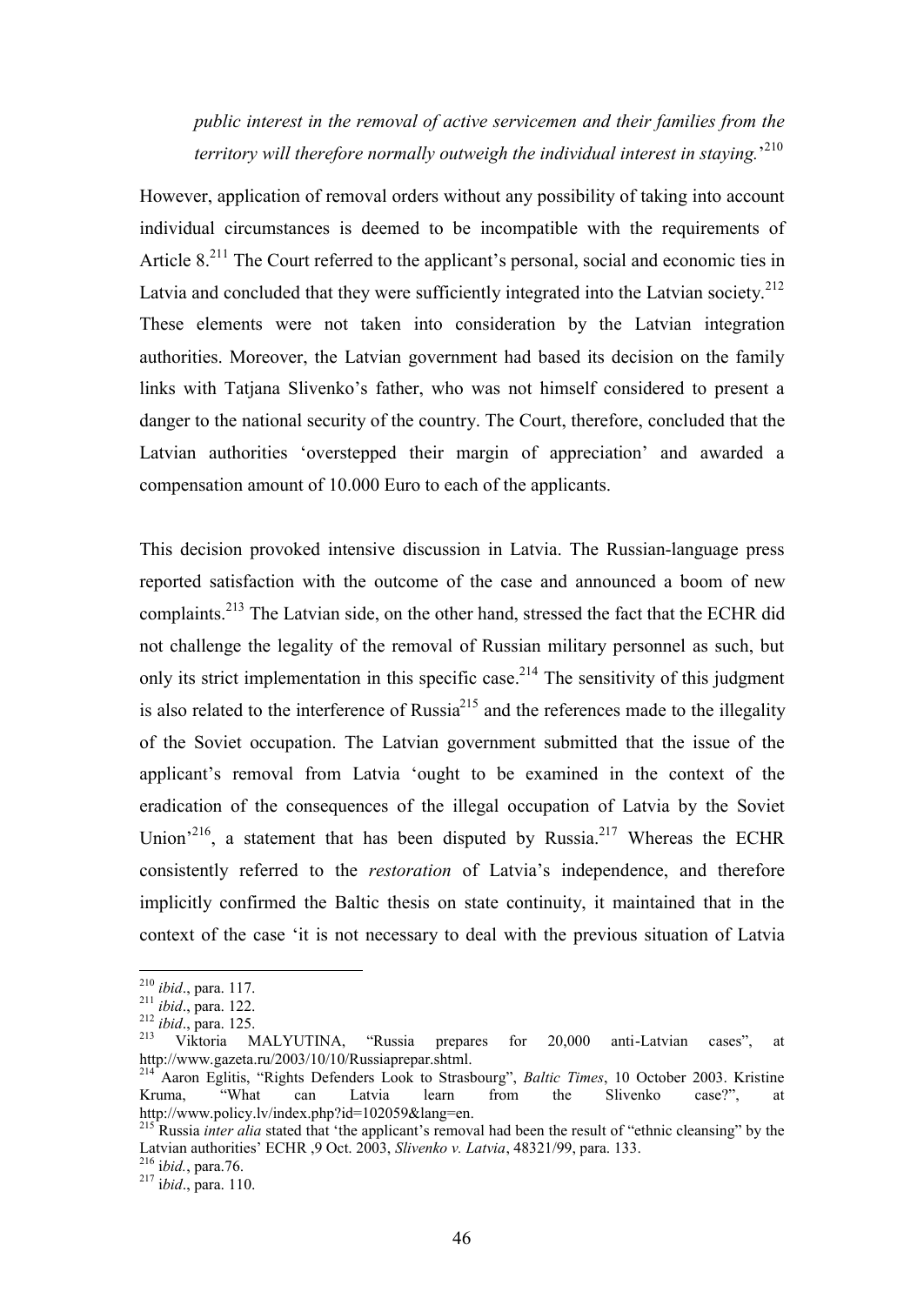under international law.<sup>218</sup> In other words, the Court did not enter into the controversy between Russia and, in fact, each of the Baltic republics on the illegality of the incorporation of the Baltic states into the Soviet Union.<sup>219</sup> Only judge Maruste from Estonia expressly referred to the illegal Soviet occupation in a separate dissenting opinion. In his view, the removal of former Soviet military servicemen and their families has to be regarded as 'redress for an historical injustice.' The ECHR effectively accepted this vision but also tried to find a balance between the general principles of national security and sovereignty on the one hand and the individual, concrete situation of those affected by these principles on the other.

In the near future, the Court has to conclude on other complaints lodged by family members of former Soviet military servicemen. Aleksandr Ivanov is one of these persons. He arrived in Latvia together with his parents and also passed his obligatory military service in the Soviet army on Latvian territory. After the restoration of Latvian independence, his mother and father, who had retired from military service in 1987, have been registered as permanent residents of Latvia. Alekasandr Ivanov, however, received a deportation order on the basis of the Latvian-Russian Treaty on the withdrawal of Russian troops. The ECHR has adjourned its decision on the admissibility of the complaint that Latvia violated Article 8 of the Convention in order to give the Latvian government the possibility to submit its written observations on the application.<sup>220</sup> A similar situation applies to Aleksandr Kolosovskiy, who has been refused a permanent resident permit as a result of his family ties with a Soviet military officer. The Latvian authorities also refused the registration of his marriage with a non-citizen and the registration that he is the father of his daughter.<sup>221</sup> In *Sisojeva vs.* Latvia,<sup>222</sup> permanent residency in Latvia was cancelled on the grounds that the family had also registered as residents in Russia. A similar question on the legality of this decision has to be answered in the case of Nina Shevanova<sup>223</sup>, whereas Natella Kaftailova<sup>224</sup> and Ludmila Mitina<sup>225</sup> are both divorced from their Russian husband

<sup>218</sup> i*bid*., para. 111.

<sup>&</sup>lt;sup>219</sup> For an analysis of the controversy and the differences between the Baltic and Russian thesis on state continuity, see: Van Elsuwege, 378-379.

<sup>220</sup> ECHR, 7 June 2001, *Ivanov v. Latvia*, 55933/00.

<sup>221</sup> ECHR, 30 Nov. 2000, *Kolosovskiy v. Latvia*, 50183/99.

<sup>222</sup> ECHR, 28 Feb. 2002, *Sisojeva v. Latvia*, 60654/00.

<sup>223</sup> ECHR, 28 Feb. 2002, *Shevanova v. Latvia,* 58822/00.

<sup>224</sup> ECHR, 23 Oct. 2001, *Kaftailova v. Latvia,* 59643/00.

<sup>225</sup> ECHR, 29 Aug. 2002, *Mitina v. Latvia,* 67279/01.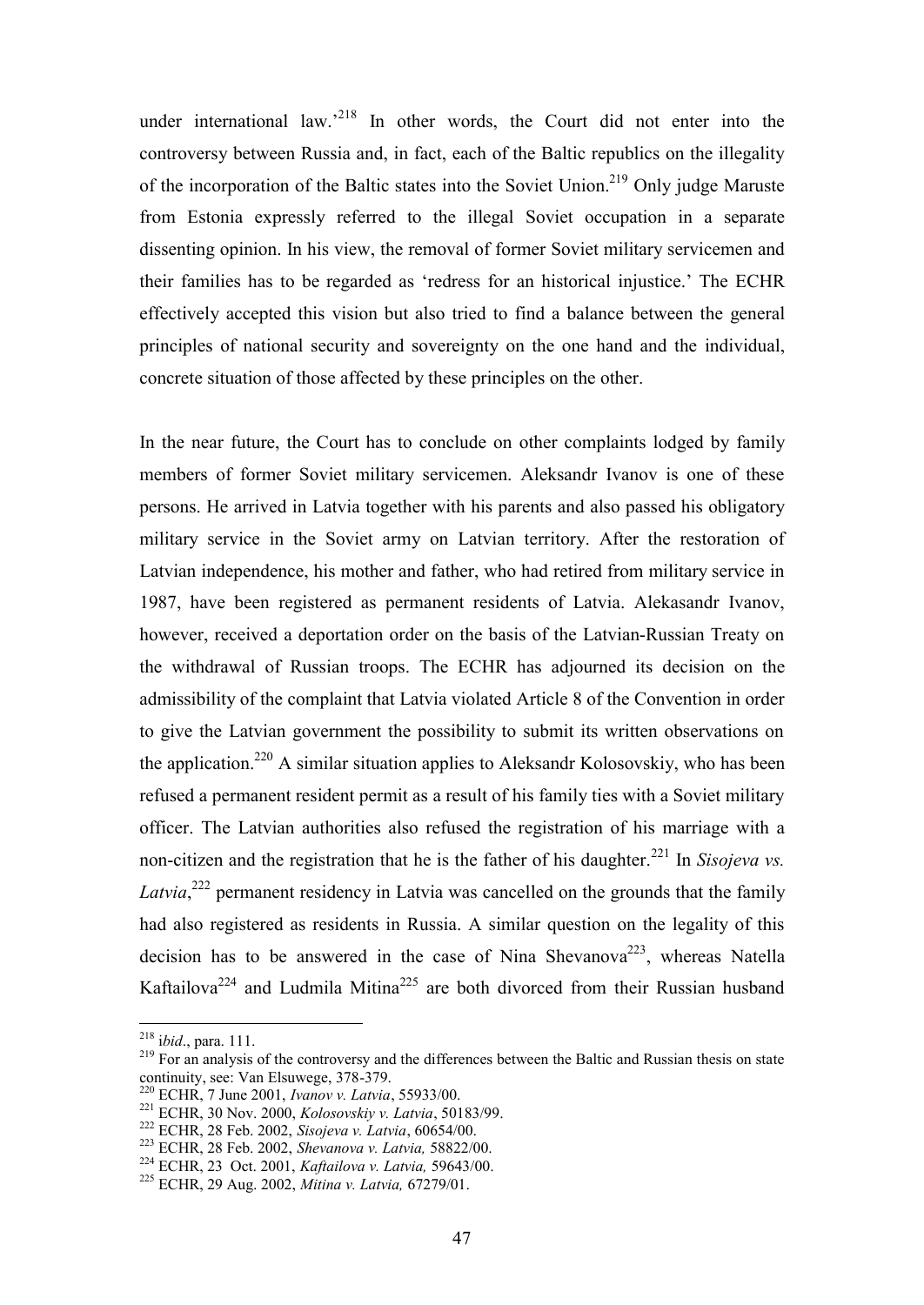and applied for a permanent resident permit on the basis on their personnel links with Latvia. In *Kovalenok v. Latvia<sup>226</sup>* the ECHR made clear that the simple fact of renting an apartment on the Latvian national territory, even for a long-term period, is not sufficient to assume a violation of Article 8. In another case, the Court revealed that the Convention does not guarantee to foreigners a right of entrance and residence in another state nor does it imply immunity for expulsion. It is up to the Member States to maintain public order, by exercising their right to control the entry and residence of foreigners.<sup>227</sup> Furthermore, the Convention does not guarantee, as such, socioeconomic rights, the right to work, the right to free medical assistance or the right to claim financial assistance from a state to maintain a certain level of living.<sup>228</sup> Finally, it has to be mentioned that the ECHR seems to limit the concept 'family life', as mentioned in Article 8 of the Convention, to the 'core family' only. In other words, the Court only takes into account the relationship between a couple and their children below the age of majority, excluding adult children and grandparents.<sup>229</sup> This definition has been criticised by judge Kovler in his partly concurring and partly dissenting opinion on the Slivenko-case. The judge, *inter alia*, referred to the use of the broader interpretation of the family concept in previous judgments of the Court.<sup>230</sup>

#### *9.2.2. The ECHR and restrictions on electoral rights*

Apart from the numerous cases on the alleged violation of Article 8 of the Convention, the ECHR has dealt with complaints concerning the spelling of names<sup>231</sup> and, more important, the Latvian election legislation. According the 1995 Parliamentary Election Act, candidates who have not completed their primary or secondary education in Latvian require a certificate of knowledge of the official language at the highest level, i.e. the 'third level'. Ingrida Podkolzina, a Latvian national and member of the Russian-speaking community in Latvia, submitted a copy of this certificate upon registration as a deputy candidate on the list of the prominority National Harmony Party for the 1998 Parliamentary elections.<sup>232</sup> An

 $\overline{a}$ 

<sup>230</sup> ECHR ,9 Oct. 2003, *Slivenko v. Latvia*, 48321/99, para. 133.

<sup>226</sup> ECHR, 15 Feb. 2001, *Kovelenok v. Latvia*, 54264/00.

<sup>227</sup> ECHR, 9 Nov. 2000, *Shebashov v. Latvia*, 50065/99.

<sup>228</sup> ECHR, 28 Oct. 1999, *Pancenko v. Latvia*, 40772/98.

<sup>229</sup> ECHR ,9 Oct. 2003, *Slivenko v. Latvia*, 48321/99, para. 97.

<sup>231</sup> ECHR, 8 Nov. 2001, *Siskina and Siskins v. Latvia*, 59727/00.

<sup>232</sup> ECHR, 9 Apr. 2002, *Podkolzina v. Latvia*, 46726/99.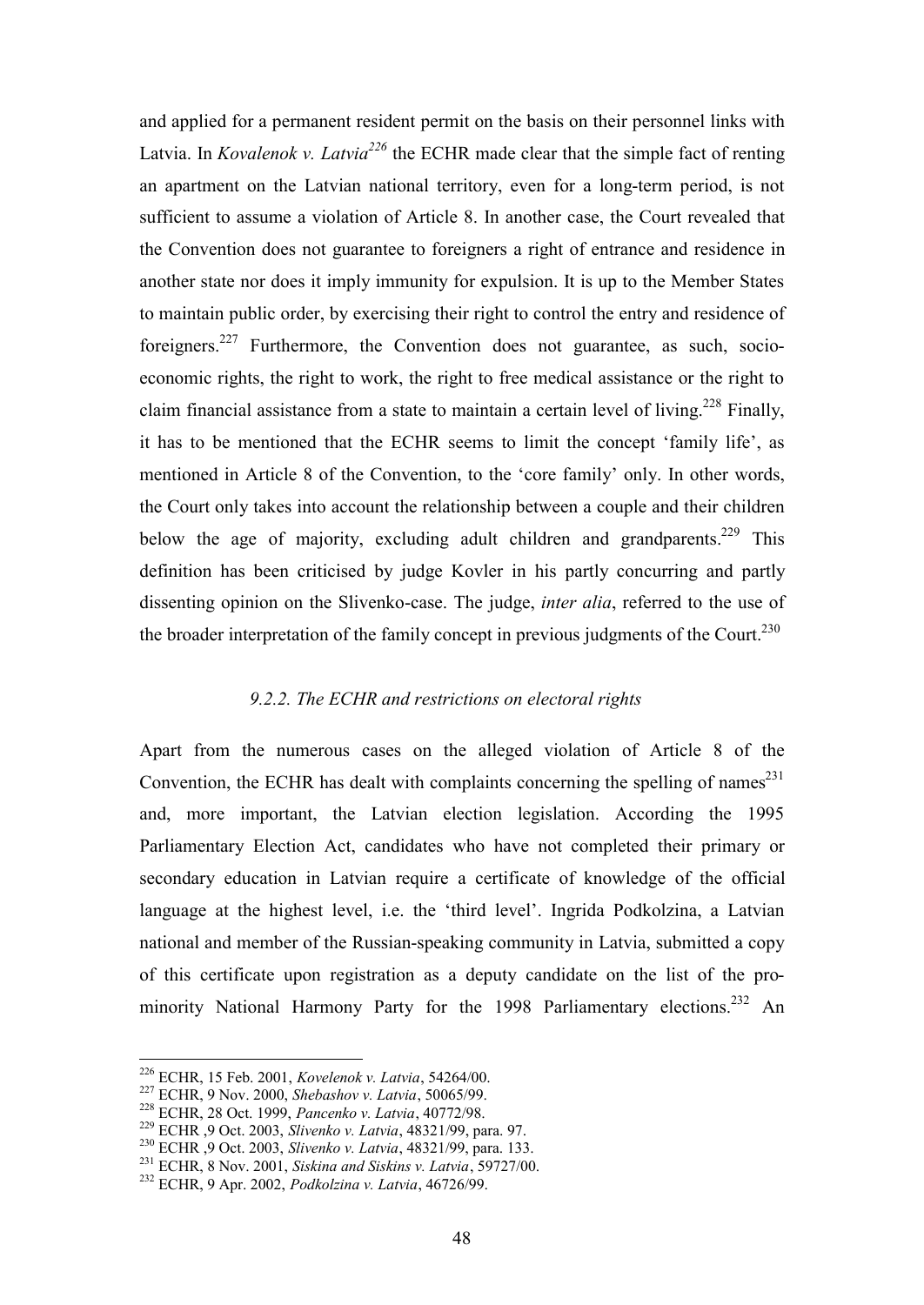examiner employed by the State Language Inspectorate of the State Language Centre tested Mrs. Podkolzina's ability to speak Latvian at her workplace. She was asked, among other questions, why she supported the National Harmony Party rather than any other party. The next day, the examiner returned accompanied by witnesses and asked Mrs. Podkolzina to write an essay in Latvian. Being extremely nervous as a result of the unexpected examination, she stopped writing and tore up her work. The examiner reported that Mrs. Podkolzina did not have an adequate commend of the official language at the third level, which led to the cancellation of her candidature for the parliamentary elections. Mrs. Poldkolzina alleged that the removal of her name from the list of candidates constituted a breach of the right to stand as a candidate in an election, as guaranteed by Article 3 of Protocol 1 of the European Convention on Human Rights.

The Latvian government maintained that the language requirement served a legitimate aim, namely the need to ensure the proper functioning of the Parliament in which Latvian is the sole working language. The Court accepted this vision and avoided to take position on the choice of Latvian as the only working language.<sup>233</sup> Notwithstanding the wide margin of appreciation for the states in this area, measures limiting the right to participate in national elections have to be proportionate to the aim pursued. In the present case, the Court noted that the applicant was in possession of the requested certificate but only failed to pass a supplementary language examination. The additional verification was carried out by one examiner, who was solely responsible for assessing the applicant's linguistic knowledge. The Court, therefore, concluded that:

 *'in the absence of any guarantee of objectivity, and whatever the purpose of the second examination was, the procedure applied to the applicant was in any case incompatible with the requirements of procedural fairness and legal certainty to be satisfied in relation to the candidates' eligibility.'<sup>234</sup>*

The conviction of Latvia in the Podkolzina-case followed a similar decision of the UN Human Rights Committee. In 1997 Mrs. Antonina Ignatane had been struck off the list of candidates for the 1997 municipal elections on the basis of 'insufficient state

<sup>233</sup> i*bid*., para.34.

<sup>234</sup> *ibid*., para. 36.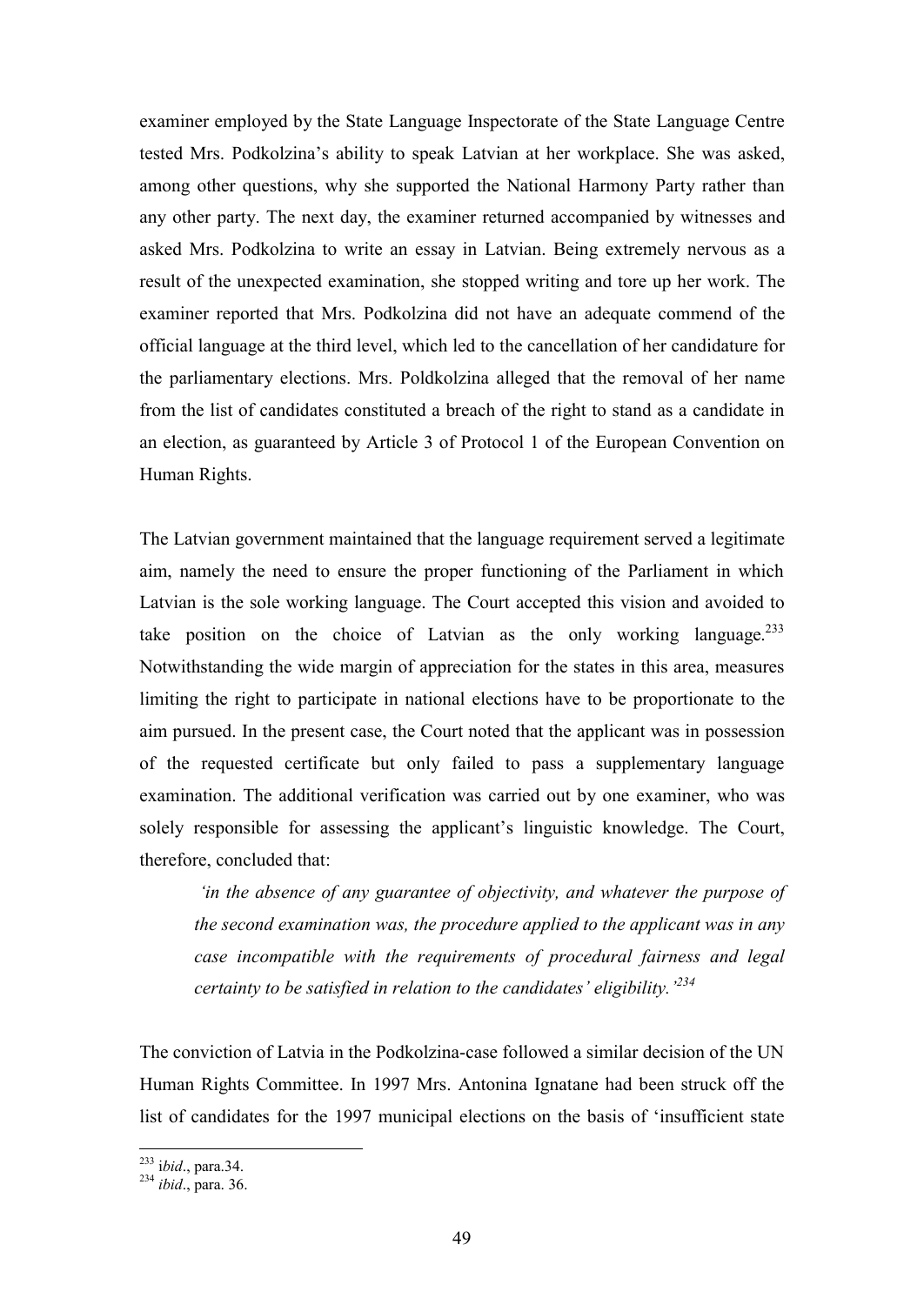language proficiency', notwithstanding the fact that Mrs. Ignatane was in possession of the third level language certificate. At that time, there was no possibility to submit a petition to the ECHR because Latvia had not yet ratified the European Convention on Human Rights. Mrs. Ignatane, therefore, submitted a written communication to the UN Human Rights Committee under the Optional Protocol to the International Convenant on Civil and Political Rights. The Committee found that Latvia had violated Article 25, in conjunction with Article 2 of the Convenant.<sup>235</sup>

Notwithstanding this double conviction, the Latvian parliament did not show any immediate intention to amend the election law.<sup>236</sup> Only after high-level pressure in the framework of the NATO enlargement process, amendments abolishing the state language requirements for deputy candidates in local and parliamentary elections had been accepted in May 2002. In a strongly worded speech to the Latvian Parliament a few months earlier, NATO Secretary-General George Robertson had warned that the outcome of the debate on amending the election legislation would significantly influence the decision about Latvia's invitation to join  $NATO<sup>237</sup>$  It is therefore not very surprising that the amendments to the Election Act had been accepted few days before the NATO Reykjavik summit, where significant decisions concerning the further expansion of the alliance were on the agenda. In Estonia, a similar amendment had been accepted in November 2001 as an explicit condition for the shutting down of the OSCE observer mission in that country.<sup>238</sup> At the same time, however, legislation was adopted to strengthen the position of Estonian as the only working language in

<sup>&</sup>lt;sup>235</sup> Views of the Human Rights Committee under Article 5, paragraph 4, of the Optional Protocol to the International Convenant on Civil and Political Rights concerning Communication No. 884/1999, *Ignatane vs.Latvia*. (available at http://www.minelres.lv/un/cases/UNHRC\_Ignatane\_2001.html).

 $2^{36}$  The pro-minority faction 'For Human Rights in a United Latvia submitted a proposal for the abolition of the language requirements in October 2001 and March 2002 but the Latvian Parliament rejected the draft amendments. (see Minority Issues in Latvia No. 38 and 46). In December 2001, the Latvian President, Vaira Vike-Freiberga, also failed to convince the Parliament on the need to abolish the language requirements for deputy candidates. (Jorgen Johannson, "Vike-Feiberga initiates further language changes", *The Baltic Times*, 13 December 2002).

<sup>237</sup> Ieva Raubisko, "NATO: Robertson urges Latvia to amend election laws", *RFE/RL*, 22 February 2002; X, "NATO demands change in law", *Baltic Times*, 28 February 2002; X, "Is NATO appeal for democracy to be heard in Latvia?", (45) *Minority Issues in Latvia*, (2002), at http://lists.delfi.lv/pipermail/minelres/2002-March/002065.html.

<sup>238</sup> Vello Pettai, "Political Data in 2001: Estonia", 41 *European Journal of Political Research*, (2002), 947.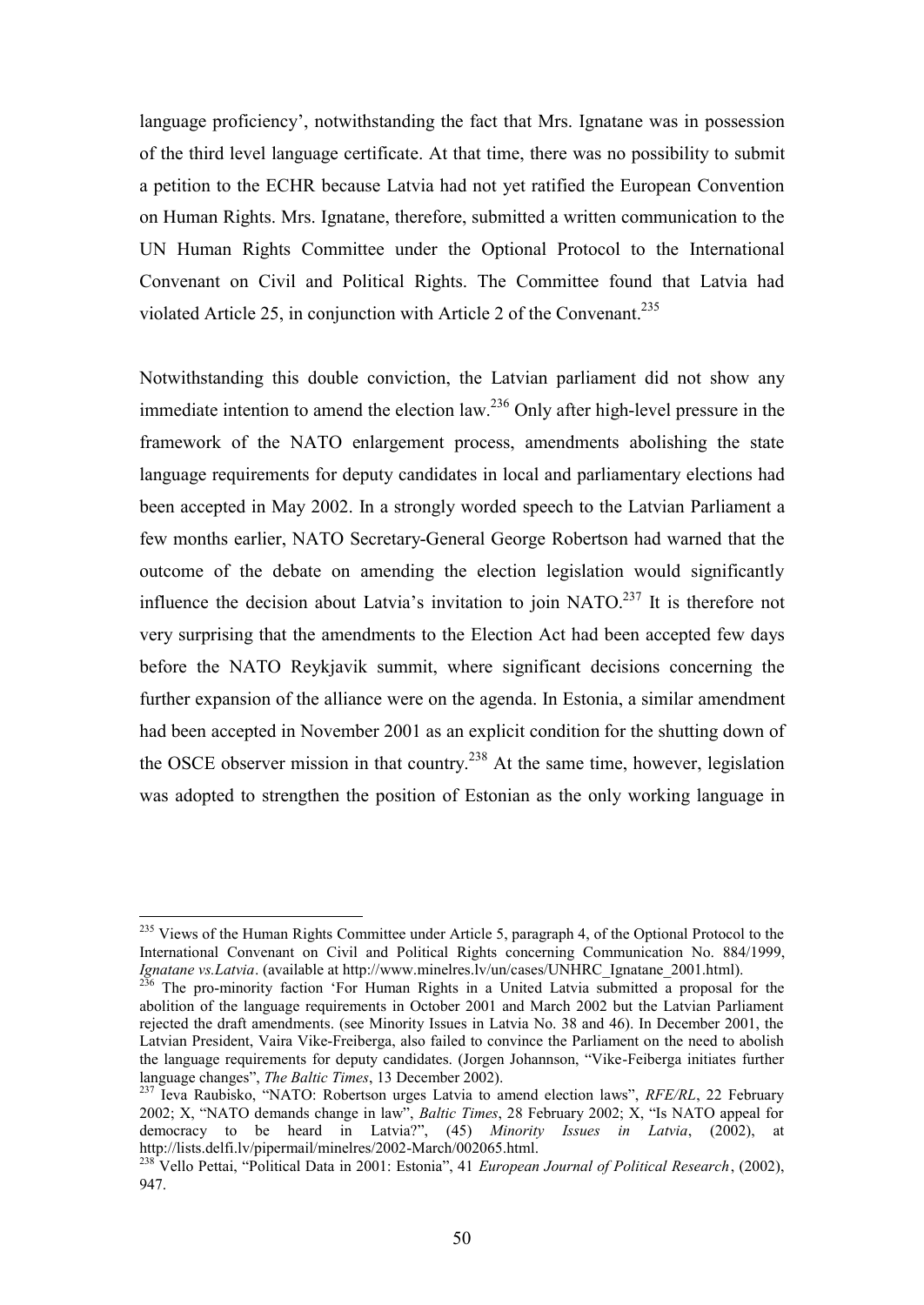the parliament and local councils.<sup>239</sup> Similar provisions were inserted into the Latvian constitution (cf. *infra*).

Notwithstanding the implementation of these counterbalancing measures, the abolishment of the language requirement for deputy candidates perfectly illustrates the impact of NATO and OSCE conditionality provisions on Estonia's and Latvia's domestic legislation. At the same time, it reveals the rather limited influence of the European Commission on this issue. The 1997 Opinions on Estonia's and Latvia's application for EU Membership as well as the 2000 and 2001 Regular Reports on progress towards accession referred to the existence of high-level language requirements for candidates to parliamentary and local elections but did not contain a clear message that these restrictions had to be abolished.<sup>240</sup> Moreover, no references to the election legislation could be found in the Accession Partnerships. In spite of its limited impact on the changing legislation, the 2002 Commission Reports extensively welcomed the amendments. $241$  The Commission also referred to the constitutional changes that had been adopted prior to the abolishment of the language requirements for deputy candidates. In order to strengthen the status of the state language, the new provisions introduced that Latvian will be the sole working language of the parliament and of local governments. In addition, Members of Parliament are obliged to swear their loyalty towards Latvia, and promise to strengthen its sovereignty and the status of the Latvian language as the only official language, defend Latvia as an independent and democratic state, fulfil their duties in good faith and observe the Constitution and laws.<sup>242</sup> These clear measures protecting the national language politically compensate the abolition of the state language requirements for deputy candidates.<sup>243</sup> In addition, they have to be seen against the background of the political discussion that emerged

<sup>239</sup> Vadim Polestsuk, "A new form of language census for deputies in Estonia", at http://lists.delfi.lv/pipermail/minelres/2001-December/001628.html.

<sup>&</sup>lt;sup>240</sup> Opinion on Latvia, 20; Regular Report Latvia 2000, 23; Regular Report Latvia 2001, 26

<sup>&</sup>lt;sup>241</sup> In the Commission Report on Latvia, for instance, references to the amendments of the election law were made on pages 20, 27, 30, 31, 33, 25, 135 and 141.

 $242$  Art. 18 of the Latvian Constitution as amended on 30 April 2002 and entered into force on 5 November 2002.

<sup>&</sup>lt;sup>243</sup> It has been argued that the amendments to the Election Law 'change very little on the ground' because in the Parliament the sole working language will remain Latvian. Steven C. Johnson, "What the amendments mean for Latvia", *Baltic Times*, 16 May 2002.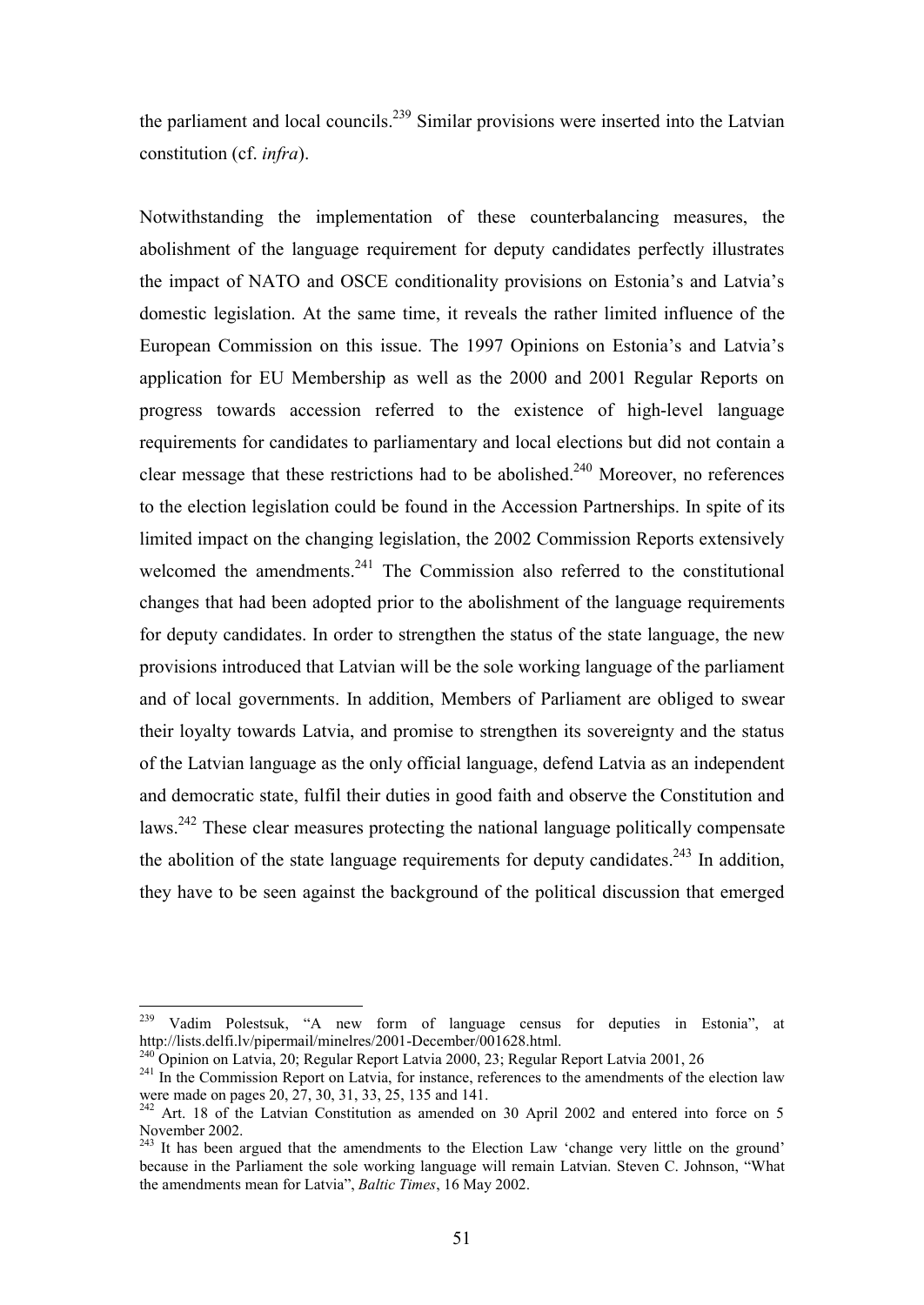after a high-ranking OSCE official suggested that Russian should be Latvia's second official language.<sup>244</sup>

The constitutional declaration that Latvian is the only working language in the parliament and city councils confirmed the existing situation. In this regard, the European Commission concluded that 'the amendments essentially do not introduce new substantive changes likely to affect the functioning of either parliament or local government.<sup>245</sup> On the other hand, it also observed that the statements concerning the sole working language 'represent a potential danger to the opportunities that exist in practice for the use of minority languages in dealings with public authorities.<sup>246</sup> This, however, did not result in any recommendations on this issue. The Commission also failed to mention the potential danger that the MP's obligation to strengthen the Latvian language as the only official language may limit the rights of parliamentarians to propose amendments extending the use of minority languages. $247$ 

The abolishment of the state language requirements for deputy candidates does not automatically solve all problems relating to restrictive language and election laws. An important case concerning the Latvian election legislation is still pending before the ECHR.<sup>248</sup> Tatjana Zdanoka, the applicant in this case, has been disqualified from standing for election on account of her former membership of and activities within the Latvian Communist Party. This party has been declared unconstitutional after the restoration of Latvia's independence. Article 5,6 of the Parliamentary Election Law and Article 9,5 of the Municipal Election Law prohibit the inclusion in the candidate lists of persons that 'belong or have belonged to the salaried staff of the USSR, Latvian SSR or foreign state security, intelligence or counterintelligence services.<sup>249</sup> The Latvian Constitutional Court concluded that this provision is justified in order to protect the integrity of the state but also envisaged a clear time limit for such

<sup>244</sup> Jorgen Johansson, "OSCE provokes language scandal", *Baltic Times*, 28 March 2002.

<sup>245</sup> 2002 Regular Report on Latvia's Progress towards Accession, 33.

<sup>246</sup> *ibid.* p.34.

<sup>&</sup>lt;sup>247</sup> This in contrast to reports of the Latvian Centre for Human Rights (see: Human Rights in Latvia in 2002, http://www.politika.lv/polit real/files/lv/LCESC2002en.pdf) and the International Helsinki Federation for Human Rights (see: http://www.ihfhr.org/viewbinary/viewdocument.php?doc\_id=2256).

<sup>&</sup>lt;sup>248</sup> ECHR, 6 March 2003, Zdanoka *v. Latvia*, 58278/00.

The English translation of these texts of these laws is available at http://www.minelres.lv/NationalLegislation/Latvia/latvia.htm.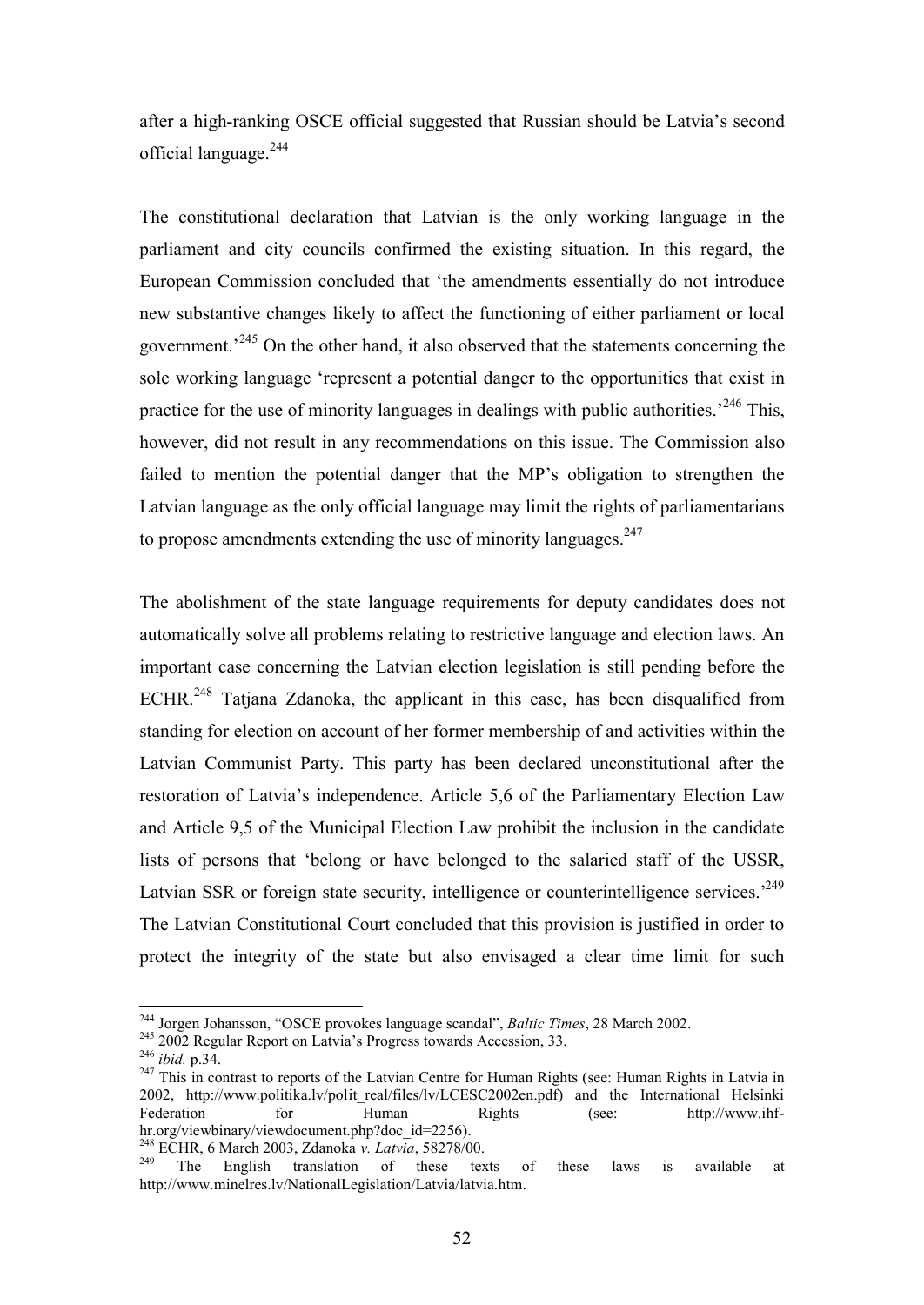restrictions.<sup>250</sup> Three judges formulated a dissenting opinion stressing that the Latvian democratic system is sufficiently stable to allow the abolition of the political restrictions for taking part in the elections.<sup>251</sup> A similar view can be found in the conclusions of the International Election Observation Mission to the October 2002 Parliamentary elections.<sup>252</sup> According to this report, the political restrictions to deputy candidates are inconsistent with Article 7,5 of the OSCE Copenhagen document of July 1990, which calls on all OSCE participating states 'to respect the right of citizens to seek political or public office, individually or as representatives of political parties or organisations, without discrimination.'<sup>253</sup> The ECHR will have to decide whether the political restrictions also infringe the fundamental right to stand for election as laid down in Article 3 of Protocol 1 to the European Convention on Human Rights as well as Articles 10 and 11 of the Convention, dealing respectively with the right to freedom of expression and the freedom of assembly and association. It can be expected that the outcome of this case will be another step in the process of dealing with the Soviet legacy and the clarification of the rights of the Russian-speaking minorities.

# **Conclusion**

 $\overline{a}$ 

Notwithstanding the fact that the new Council Directive concerning the status of third-country nationals who are long-term residents might help to solve the current uncertainty about the legal status of Estonia's and Latvia's stateless population after the accession of these countries to the EU, the conditions for acquiring the long-term resident permit limit the potential benefits of this status to a group of well-informed and well-integrated persons. Taking into account the political sensitivity of immigration policies and against the background of the 11 September terrorist attacks, the Council has introduced important amendments limiting the initial scope of the Commission proposal. In addition, it has to be mentioned that the long-term resident

 $^{250}$  Case No. 2000-03-01 of the Constitutional Court of the Republic of Latvia, Riga, 30 Aug. 2000, at http://www.satv.tiesa.gov.lv/Eng/spriedum.htm.

<sup>&</sup>lt;sup>251</sup> Dissenting Opinions of the Constitutional Court Judges Aivars Endzins, Juris Jelagins and Anita Usacka in case No. 2000-03-01, at: http://www.satv.tiesa.gov.lv/Eng/spriedum.htm.

<sup>&</sup>lt;sup>252</sup> The International Election Observation Mission is a joint effort between the OSCE Office for Democratic Institutions and Human Rights (ODIHR) and the Parliamentary Assembly of the Council of Europe (PACE). The Conclusions of the Mission are available http://www.osce.org/odihr/elections/field\_activities/latvia2002/.

<sup>&</sup>lt;sup>253</sup>*ibid.*, 5-6. The "Document of the Copenhagen meeting of the Conference on the Human Dimension of the CSCE" is available at http://www.osce.org/docs/english/1990-1999/hd/cope90e.htm.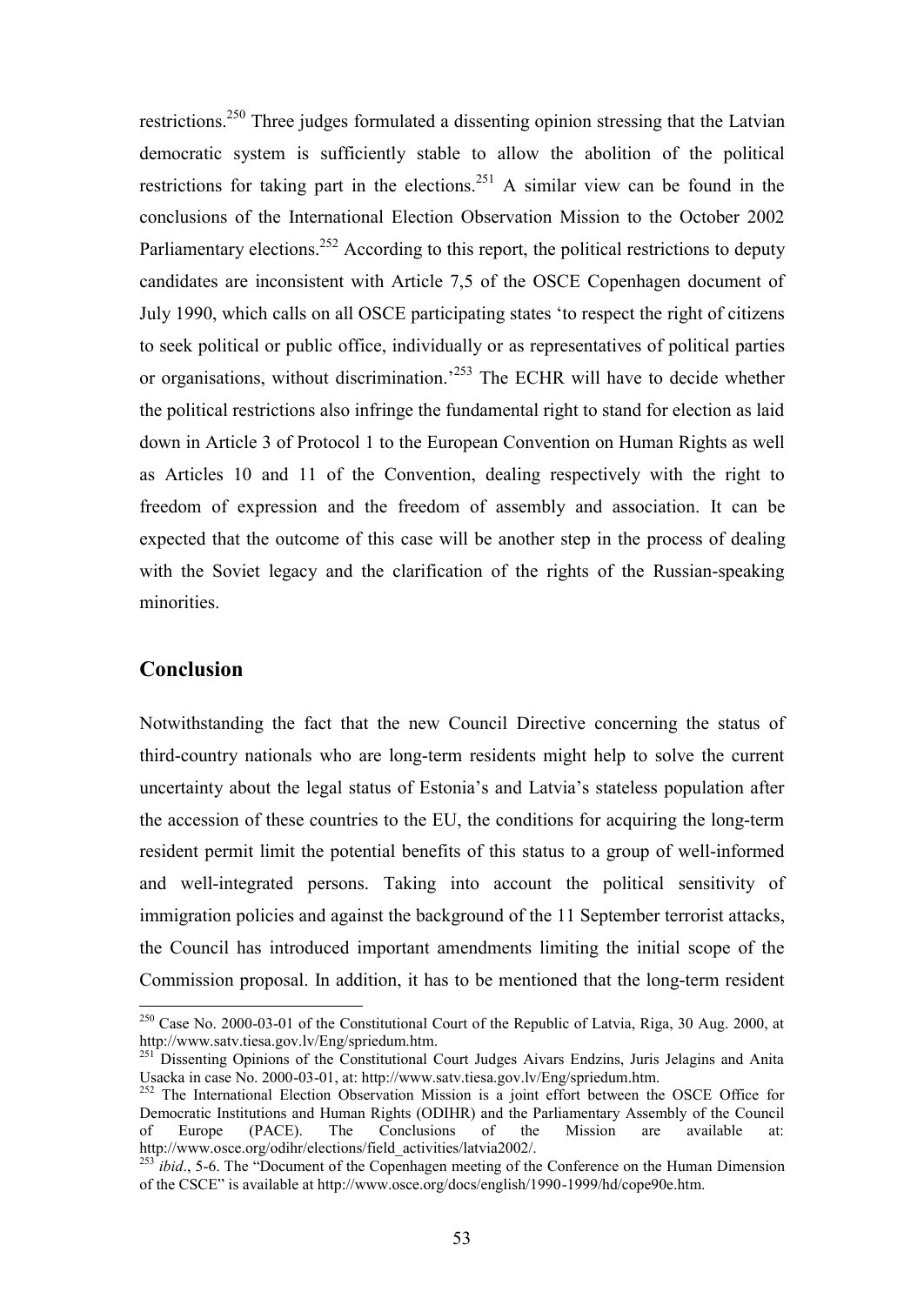status will not resolve the exclusion from political participation of the Estonian and Latvian non-citizens. The only option to take part in European Parliament elections and, in the case of Latvia, in municipal elections is to acquire the citizenship of these countries. It can be argued that EU enlargement will provide a new incentive for naturalisation. Whereas the number of applications for citizenship has increased after the positive outcome in the EU accession referenda, the current rate of naturalisations will not allow for a quick solution of the existing problems. As the UN Human Rights Committee reports reveal, additional efforts will be needed to reduce the number of stateless persons. The proposed amendment to the Estonian Citizenship Act under which the state would compensate language-learning expenses to those who pass the citizenship exam is one of the measures in this direction.<sup>254</sup>

Apart from the continuous concerns about the high number of stateless persons, the socio-economic consequences of a strict state language policy in the field of employment and education have to be taken seriously. The discussions on the Education reform in Latvia reveal the sensitivity of this issue and the difficulties of finding the right balance between the requirements of integration and respect for minority identities. Whereas all international organisations agree that no forms of systematic discrimination towards the Russian-speaking and often stateless population can be observed, a lack of attention to these people's rights increases the danger of social destabilisation, which, in turn, can adversely affect international relations (particularly since Russia has declared that respect for the rights of Russian-speaking minorities is a major priority of its foreign policy).

The European Union has a huge responsibility in this area. The process of EU enlargement is expected to bring stability and prosperity on the entire European continent. It is clear that this objective cannot be achieved when the rights of the Russian-speaking minorities in Estonia and Latvia are not observed. The EU preaccession conditionality has - together with the efforts of other international organisations such the UN, the Council of Europe, NATO and the OSCE - resulted in a number of amendments to laws on education, language and the status of noncitizens, efforts which can be praised as largely eliminating the possibility of ethnic

<sup>&</sup>lt;sup>254</sup> RFE/RL Baltic States Report, 27 Nov. 2003, at http://www.rferl.org/balticreport.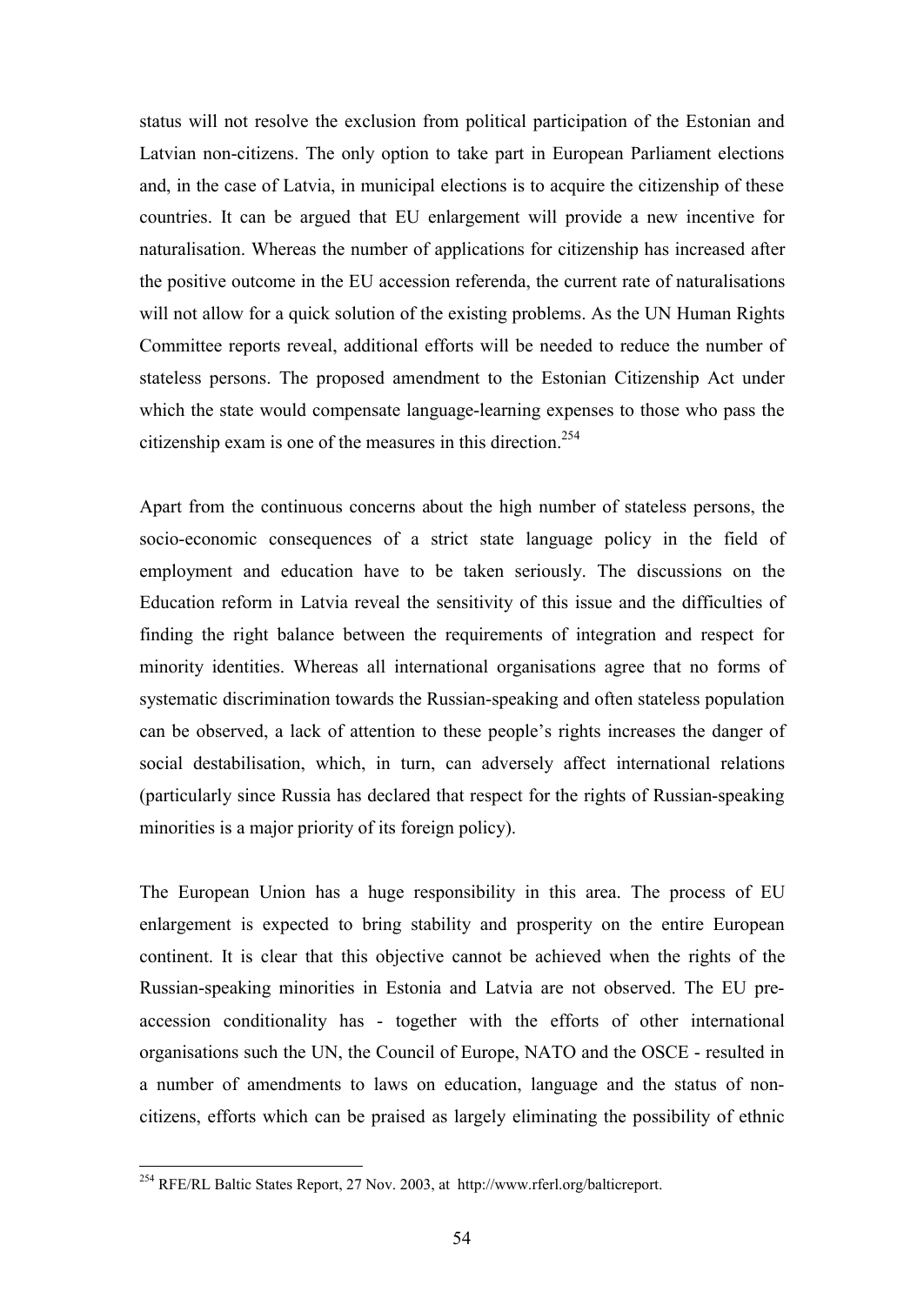violence. This, however, does not imply that all problems of integration have been solved or will automatically disappear as a result of EU enlargement. Tackling the high number of stateless persons and the comparatively low number of naturalisations, problems of political participation and the socio-economic impact of restrictive language and citizenship policies remains an importance challenge.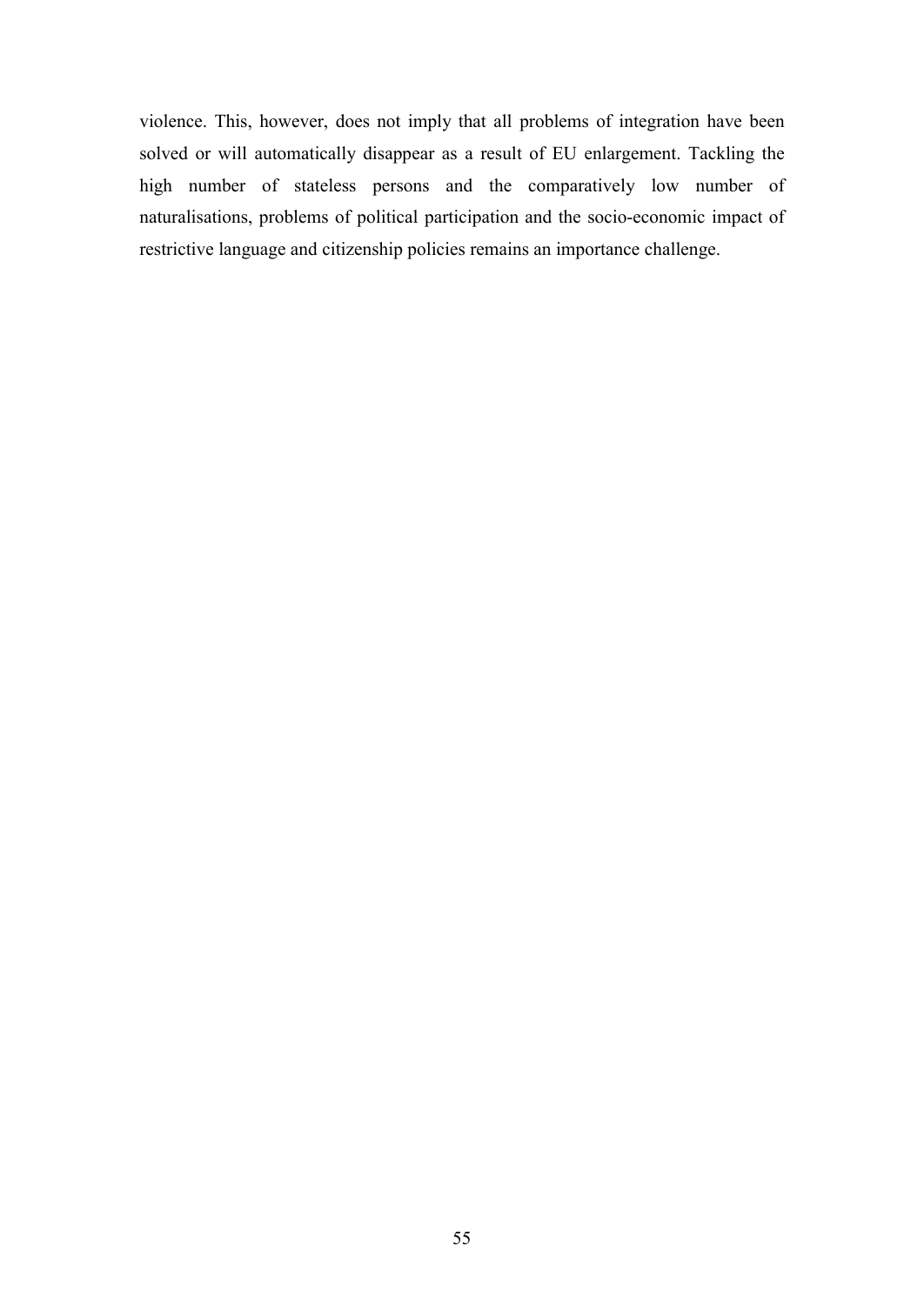# **Bibliography**

Aasland, Aadne, 1997. "Ethnic Groups and Living Conditions: A Study of Unemployment in the Baltic Countries", in Aasland, Aadne *et al.* (eds.), *The Baltic Countries Revisited: Living Conditions and Comparative Challenges*, Oslo, Fafo Institute for Applied Social Sciences.

Aasland, Aadne and Flotten, Tone, 2001. "Ethnicity and Social Exclusion in Estonia and Latvia", 53 (7) *Europe-Asia Studies*, 1023-1049.

Birckenbach, Hanne-Margret, 1997. *Preventive Diplomacy through Fact-Findings. How International Organisations review the conflict over Citizenship in Estonia and Latvia*, Hamburg, Lit Verlag.

Dorodnova, Jekaterina, 2000. "EU Concerns in Estonia and Latvia: Implications of Enlargement for Russia's Behaviour Towards the Russian-speaking Minorities.", *EUI Working Papers* 2000/40.

Ehin, Piret, 2001. "Determinants of public support for EU membership: Data from the Baltic countries", 40 *European Journal of Political Research*, 31-56.

Feldhune, Gita, 2003. *Report on measures to combat discrimination in the 13 candidate countries. Country report Latvia*, http://www.migpolgroup.com.

Gelazis, Nida M., 2003. "The effects of EU conditionality on citizenship policies and the protection of national minorities in the Baltic states", in: Pettai, Vello, Zielonka, Jan (eds.), *The road to the European Union (Vol. 2). Estonia, Latvia, Lithuania*, Manchester – New York, Manchester University Press, 46-74.

Hillgruber, Christian, Jestaedt, Matthias, 1994. *The European Convention on Human Rights and the Protection of National Minorities*, Köln, Verlag Wissenschaft und Politik.

Hillion, Christophe, 2003. "Enlargement of the European Union: The Discrepancy between Membership Obligations and Accession Conditions as regards the Protection of Minorities", 27 (3) *Fordham International Law Journal*.

Hughes, James, Sasse, Gwendolyn, 2003. "Monitoring the Monitors: EU Enlargement Conditionality and Minority Protection in the CEECs", *Journal on Ethnopolitics and Minority Issues in Europe*, at http://www.ecmi.de/jemie/download/Focus1- 2003\_Hughes\_Sasse.pdf.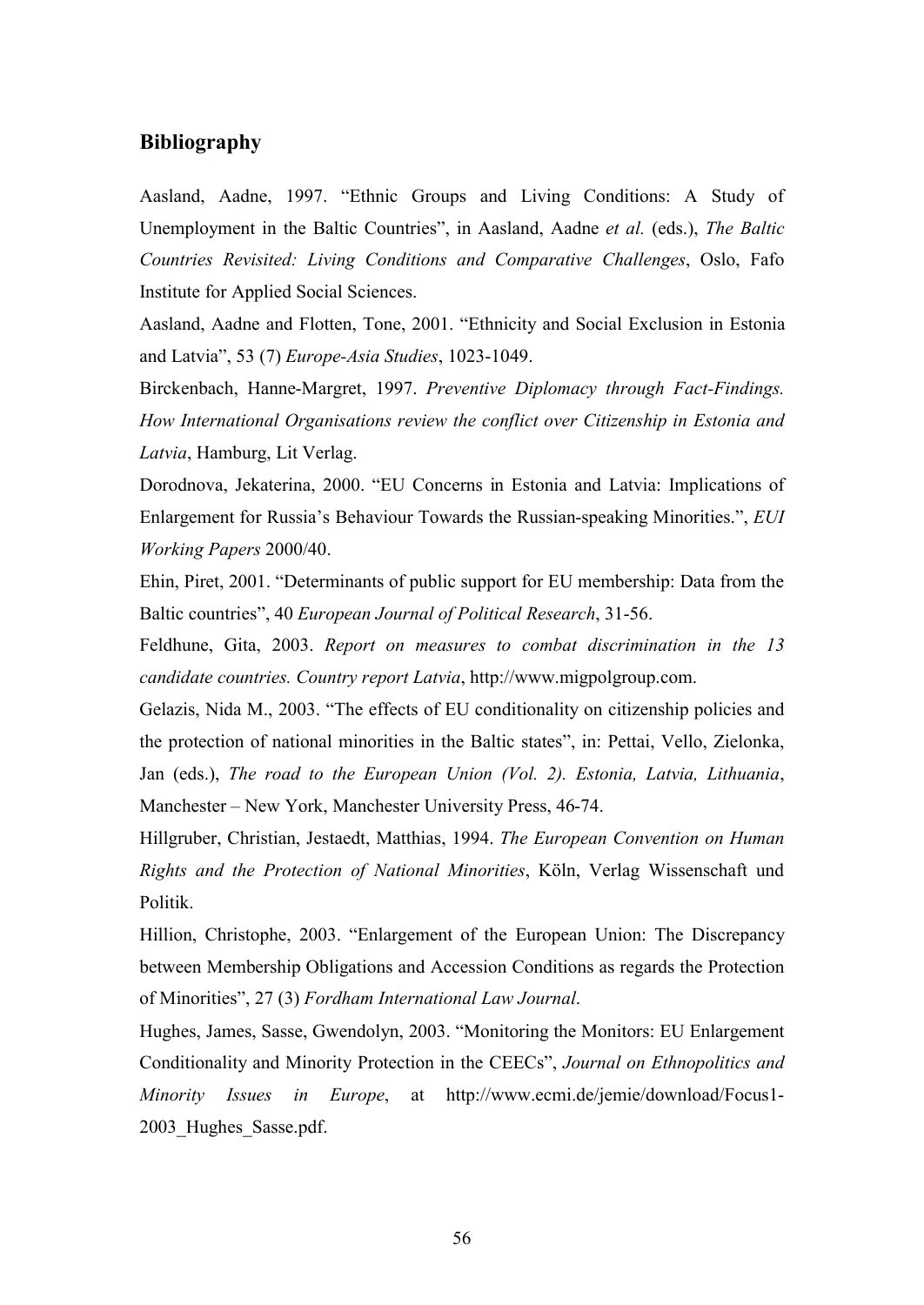Inglis, Kirstyn, 2000. "The Europe Agreements Compared in the Light of their Pre-Accession Reorientation", *CML Rev.*, 1173- 1210.

Jubulis, Mark A., 1996, "The External Dimension of Democratization in Latvia: the Impact of European Institutions"*,* 13 (3) *International Relations*, 59-73.

Jopp, Matthias and Arnswald, Sven (eds.), 1998. *The European Union and the Baltic States. Visions, Interests and Strategies for the Baltic Sea Region*, Helsinki, The Finnish Institute of International Affairs.

Lannon, Erwan, Inglis, Kirstyn and Haenebacke, Tom, 2001. "The Many Faces of EU Conditionality in Pan-Euro-Mediterranean Relations", in Maresceau, Marc, Lannon, Erwan (eds.), *The EU's Enlargement and Mediterranean Stategies. A Comparative Analysis*, Houndmills, Palgrave, 97-140.

Lieven, Anatol, 1994 (2nd edition). *The Baltic Revolution. Estonia, Latvia, Lithuania and the Path to Independence*, New Haven, Yale University Press.

Maresceau, Marc, 2003. "Pre-Accession", in Cremona, Marise (ed.), *The Enlargement of the European Union*, Oxford, Oxford University Press, 9-42.

Maresceau, Marc, 2004. "Quelques réflexions sur l'origine et l'application de principes fondamentaux dans la stratégie d'adhésion de l'UE", in Liber Amicorum Jean Raux, Rennes.

Mälksoo, Lauri, *Illegal Annexation and State Continuity: The Case of the Incorporation of the Baltic States by the USSR*, The Hague, Nijhoff.

Open Society Institute, 2001. *Monitoring the EU Accession Process: Minority Protection*, Budapest, Open Society Institute.

Open Society Institute, 2002. *Monitoring the EU Accession Process: Minority Protection. An Assessment of Selected Policies in the Candidate States*, Budapest, Open Society Institute.

Pabriks, Artis, 2002. *Occupational Representation and Ethnic Discrimination in Latvia*, Riga, Nordik.

Poleshchuk, Vadim, 2001. *Advice not welcomed. Recommendations of the OSCE High Commissioner to Estonia and Latvia and the responses*, Hamburg, Lit-Verlag.

Poleshchuk, Vadim, 2001. "Social Dimension of Integration in Estonia and Minority Education in Latvia", *ECMI Report* 18, Flensburg, Centre For Minority Issues.

Poleshchuk, Vadim, 2003. *Report on measures to combat discrimination in the 13 candidate countries. Country report Estonia*, May 2003, http://www.migpolgroup.com.